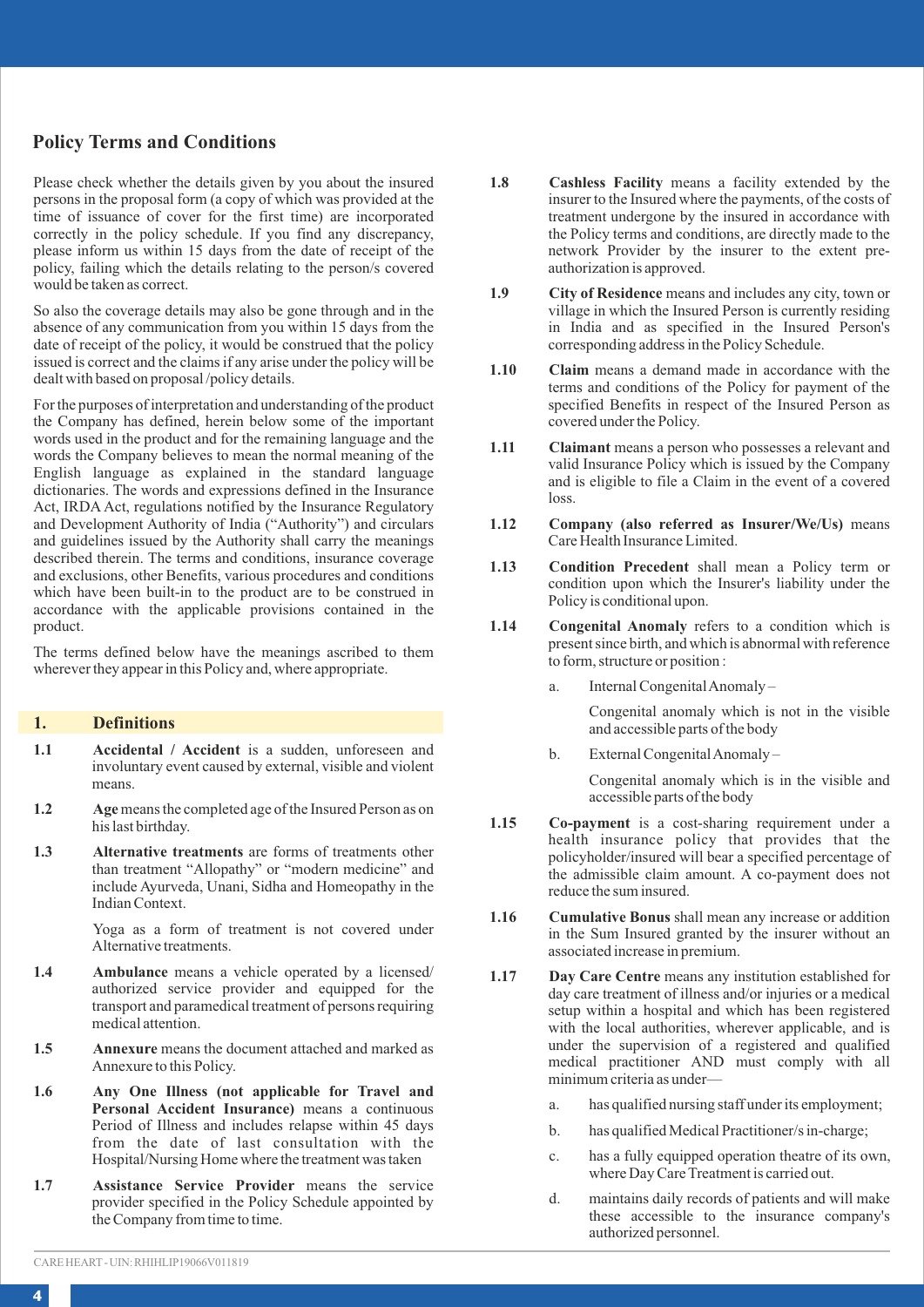- **1.18 Day Care Treatment** means medical treatment, and/ or Surgical Procedure which is:
	- undertaken under general or local anesthesia in a Hospital/ Day Care Centre in less than 24 consecutive hours because of technological advancement, and
	- b. which would have otherwise required a Hospitalization of more than 24 hours.

Treatment normally taken on an out-patient basis is not included in the scope of this definition.

- **1.19** Deductible is a cost-sharing requirement under a health insurance policy that provides that the Insurer will not be liable for a specified rupee amount in case of indemnity policies and for a specified number of days/hours in case of hospital cash policies which will apply before any benefits are payable by the insurer. Adeductible does not reduce the Sum Insured.
- **1.20 Dental Treatment** means a treatment related to teeth or structures supporting teeth including examinations, fillings (where appropriate), crowns, extractions and surgery.
- **1.21 Disclosure to Information Norm:** The Policy shall be void and all premium paid thereon shall be forfeited to the Company, in the event of misrepresentation, misdescription or non-disclosure of any material fact.
- **1.22 Domiciliary Hospitalization** means medical treatment for an illness/disease/injury which in the normal course would require care and treatment at a Hospital but is actually taken while confined at home under any of the following circumstances:
	- a. The condition of the patient is such that he/she is not in a condition to be removed to a Hospital, or
	- b. The patient takes treatment at home on account of non-availability of room in a Hospital.
- **1.23 Diagnosis** means pathological conclusion drawn by a registered medical practitioner, supported by acceptable Clinical, radiological, histological, histo-pathological and laboratory evidence wherever applicable.
- **1.24 Emergency Care (Emergency)** means management for an illness or injury which results in symptoms which occur suddenly and unexpectedly, and requires immediate care by a medical practitioner to prevent death or serious long term impairment of the insured Person's health.
- **1.25 Empanelled Provider** means any qualified diagnostic center, Hospital and Medical Practitioner that has been empanelled with the Company to provide Services under Benefit 8:Cardiac Health Check -up and Optional Benefit 4:Active Health Check-up.
- **1.26 Grace Period** means the specified period of time immediately following the premium due date during which payment can be made to renew or continue a Policy in force without loss of continuity benefits such as waiting periods and coverage of Pre-existing Diseases. Coverage is not available for the period for which no premium is received.
- **1.27 Hazardous Activities** (or Adventure sports) means any sport or activity, which is potentially dangerous to the

Insured whether he is trained or not. Such sport/activity includes (but not limited to) stunt activities of any kind, adventure racing, base jumping, biathlon, big game hunting, black water rafting, BMX stunt/ obstacle riding, bobsleighing/ using skeletons, bouldering, boxing, canyoning, caving/ pot holing, cave tubing, rock climbing/ trekking/ mountaineering, cycle racing, cyclo cross, drag racing, endurance testing, hand gliding, harness racing, hell skiing, high diving (above 5 meters), hunting, ice hockey, ice speedway, jousting, judo, karate, kendo, lugging, risky manual labor, marathon running, martial arts, micro – lighting, modern pentathlon, motor cycle racing, motor rallying, parachuting, paragliding/ parapenting, piloting aircraft, polo, power lifting, power boat racing, quad biking, river boarding, scuba diving, river bugging, rodeo, roller hockey, rugby, ski acrobatics, ski doo, ski jumping, ski racing, sky diving, small bore target shooting, speed trials/ time trials, triathlon, water ski jumping, weight lifting or wrestling of any type.

- **1.28 Hospital** (not applicable for Overseas Travel Insurance) means any institution established for in-patient care and day care treatment of illness and/or injuries and which has been registered as a hospital with the local authorities under the Clinical Establishments (Registration and Regulation) Act, 2010 or under the enactments specified under the Schedule of Section 56(1) of the said Act OR complies with all minimum criteria as under:
	- a. has qualified nursing staff under its employment round the clock;
	- b. has at least 10 in-patient beds in towns having a population of less than 10,00,000 and at least 15 in-patient beds in all other places;
	- c. has qualified Medical Practitioner(s) in charge round the clock;
	- d. has a fully equipped operation theatre of its own where surgical procedures are carried out;
	- e. maintains daily records of patients and makes these accessible to the insurance company's authorized personnel.
- **1.29 Hospitalization** (not applicable for Overseas Travel Insurance) means admission in a Hospital for a minimum period of 24 consecutive 'In-patient Care' hours except for specified procedures/treatments, where such admission could be for a period of less than 24 consecutive hours.
- **1.30 ICU Charges** or (Intensive care Unit) Charges means the amount charged by a Hospital towards ICU expenses on a per day basis which shall include the expenses for ICU bed, general medical support services provided to any ICU patient including monitoring devices, critical care nursing and intensivist charges.
- 1.31 Indemnity/Indemnify means compensating the Insured Person up to the extent of Expenses incurred, on occurrence of an event which results in a financial loss and is covered as the subject matter of the Insurance Cover
- **1.32 Illness** means a sickness or a disease or a pathological condition leading to the impairment of normal physiological function and requires medical treatment.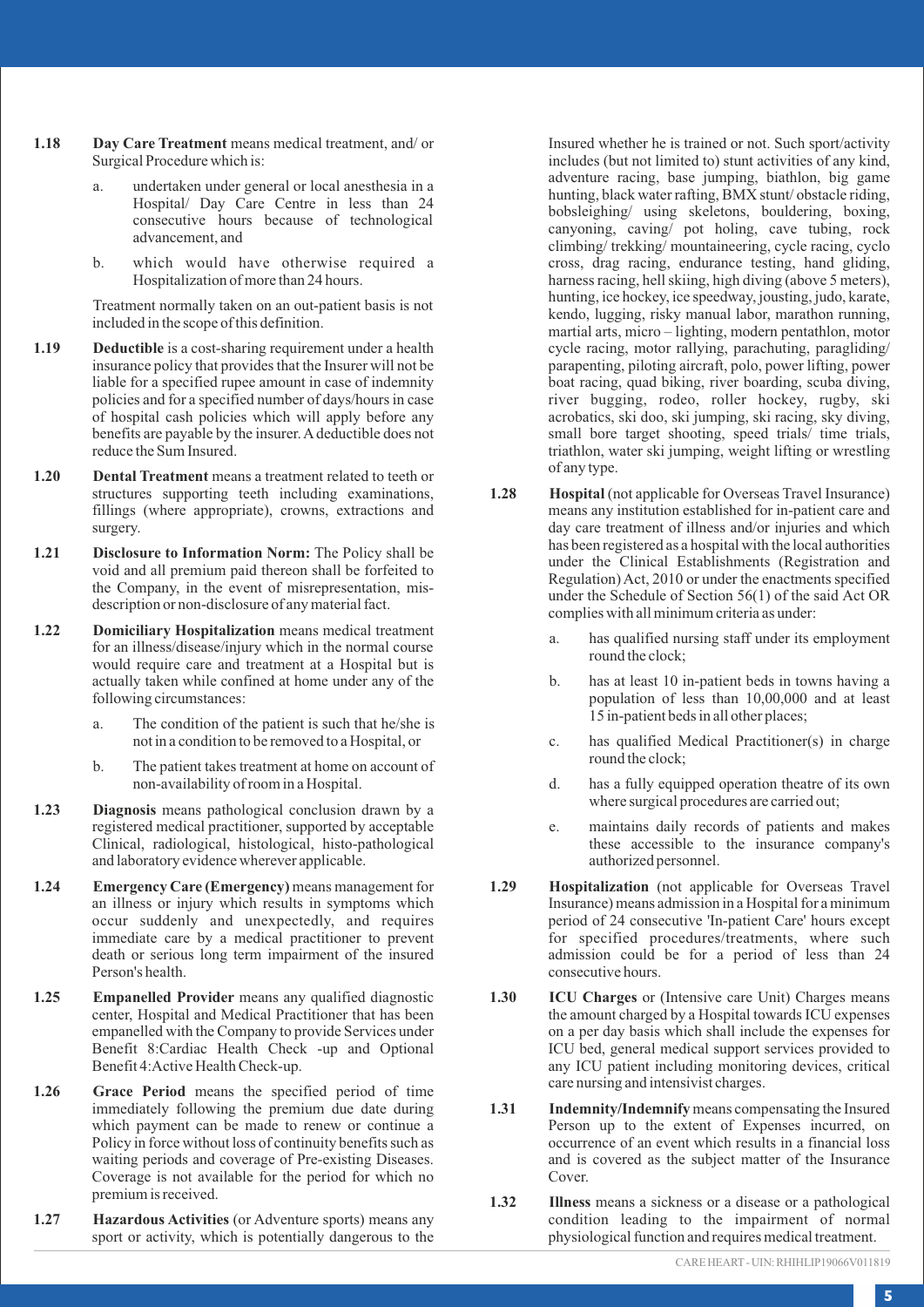- (a) Acute condition Acute condition is a disease, illness or injury that is likely to respond quickly to treatment which aims to return the person to his or her state of health immediately before suffering the disease/ illness/ injury which leads to full recovery.
- (b) Chronic condition A chronic condition is defined as a disease, illness, or injury that has one or more of the following characteristics:
	- (a) It needs ongoing or long-term monitoring through consultations, examinations, check-ups, and /or tests;
	- (b) It needs ongoing or long-term control or relief of symptoms;
	- (c) It requires rehabilitation for the patient or for the patient to be specially trained to cope with it;
	- (d) It continues indefinitely;
	- (e) It recurs or is likely to recur.
- **1.33 Injury** means accidental physical bodily harm excluding illness or disease solely and directly caused by external, violent and visible and evident means which is verified and certified by a Medical Practitioner.
- **1.34 In-patient Care** (not applicable for Overseas Travel Insurance) means treatment for which the Insured Person has to stay in a Hospital for more than 24 hours for a covered event.
- **1.35** Insured Event means an event that is covered under the Policy; and which is in accordance with the Policy Terms & Conditions.
- **1.36 Insured Person (Insured)** means a person whose name specifically appears under Insured in the Policy Schedule and with respect to whom the premium has been received by the Company.
- **1.37 Intensive Care Unit (ICU)** means an identified section, ward or wing of a Hospital which is under the constant supervision of a dedicated Medical Practitioner(s), and which is specially equipped for the continuous monitoring and treatment of patients who are in a critical condition, or require life support facilities and where the level of care and supervision is considerably more sophisticated and intensive than in the ordinary and other wards.
- **1.38 Maternity expenses** shall include
	- a. Medical treatment expenses traceable to childbirth (including complicated deliveries and caesarean sections incurred during hospitalization).
	- b. expenses towards lawful medical termination of pregnancy during the policy period.
- **1.39 Medical Advice** means any consultation or advice from a Medical Practitioner including the issue of any prescription or follow-up prescription.
- **1.40 Medical Expenses** means those expenses that an Insured Person has necessarily and actually incurred for medical treatment on account of Illness or Accident on the advice of a Medical Practitioner, as long as these are

no more than would have been payable if the Insured Person had not been insured and no more than other Hospitals or doctors in the same locality would have charged for the same medical treatment.

- **1.41 Medical Practitioner** (not applicable for Overseas Travel Insurance) is a person who holds a valid registration from the Medical Council of any State or Medical Council of India or Council for Indian Medicine or for Homeopathy set up by the Government of India or a State Government and is thereby entitled to practice medicine within its jurisdiction; and is acting within the scope and jurisdiction of license.
- **1.42 Medically Necessary Treatment** (not applicable for Overseas Travel Insurance) means any treatment, tests, medication, or stay in Hospital or part of a stay in Hospital which:
- a. Is required for the medical management of the Illness or Injury suffered by the Insured Person;
- b. Must not exceed the level of care necessary to provide safe, adequate and appropriate medical care in scope, duration, or intensity;
- c. Must have been prescribed by a Medical Practitioner;
- d. Must conform to the professional standards widely accepted in international medical practice or by the medical community in India.
- **1.43 Network Provider** (not applicable for Overseas Travel Insurance) means the Hospitals enlisted by an Insurer, TPA or jointly by an Insurer and TPA to provide medical services to an Insured by a Cashless Facility.
- **1.44 Newborn baby** means baby born during the Policy Period and is aged up to 90 days.
- **1.45 Nominee** means the person named in the Policy Schedule or as declared with the Policyholder who is nominated to receive the benefits under this Policy in accordance with the terms of the Policy, if the Insured Person is deceased.
- **1.46** Notification of Claim means the process of intimating a Claim to the Insurer or TPA through any of the recognized modes of communication.
- **1.47 Non Network Provider:** Non-Network means any hospital, day care centre or other provider that is not part of the network.
- **1.48 OPD Treatment** is one in which the Insured Person visits a clinic/Hospital or associated facility like a consultation room for diagnosis and treatment based on the advice of a Medical Practitioner. The Insured is not admitted as a day care or In-patient.
- **1.49 Policy** means these Policy terms and conditions and Annexures thereto, the Proposal Form, Policy Schedule and Optional Cover (if applicable) which form part of the Policy and shall be read together.
- **1.50 Policy Schedule** is a certificate attached to and forming part of this Policy.
- **1.51 Policy Year** means a period of one year commencing on the Policy Period Start Date or any anniversary thereof.
- **1.52 Policyholder** (also referred as You) means the person named in the Policy Schedule as the Policyholder.

CARE HEART - UIN: RHIHLIP19066V011819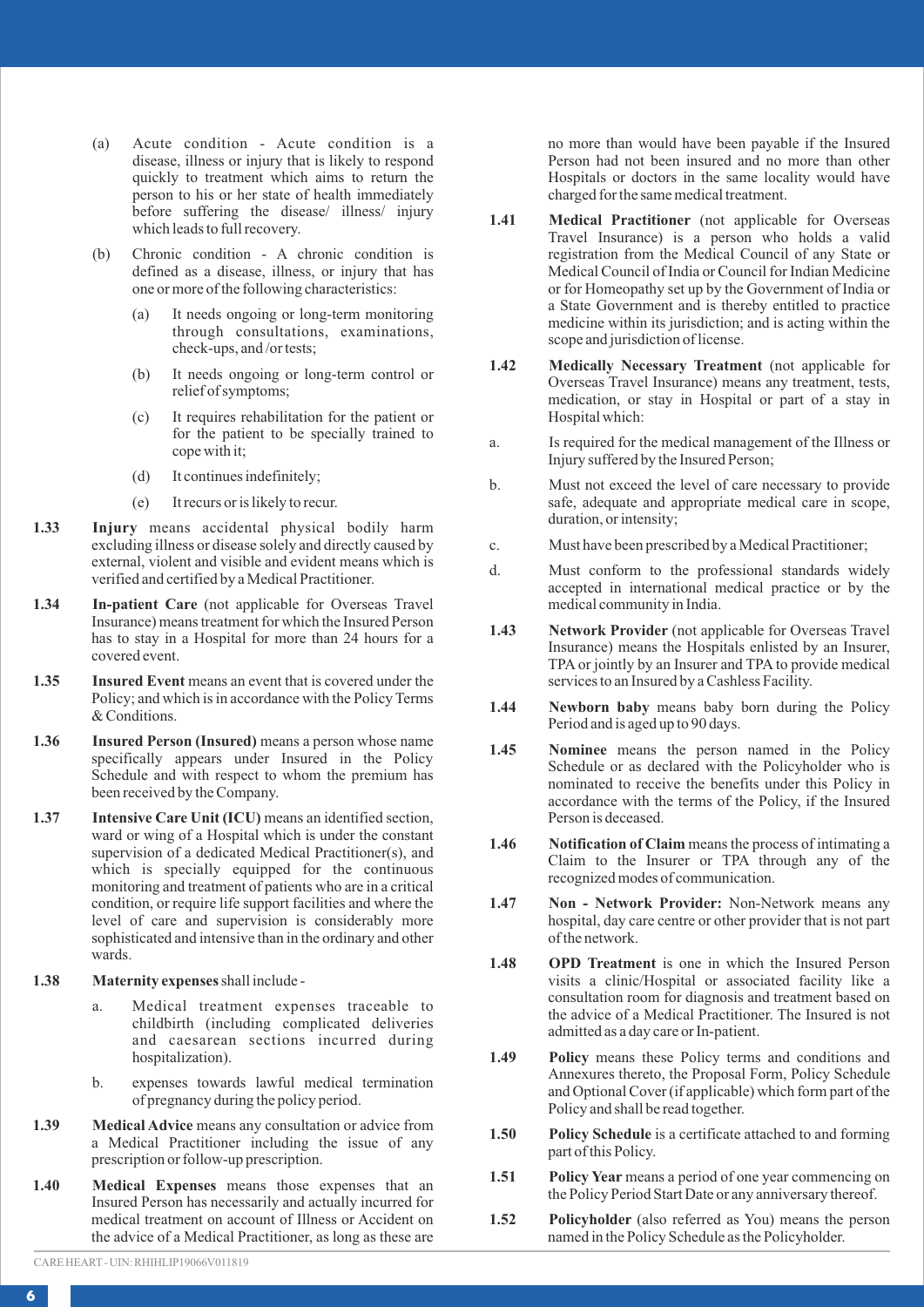- **1.53 Policy Period** means the period commencing from the Policy Period Start Date and ending on the Policy Period End Date of the Policy as specifically appearing in the Policy Schedule
- 1.54 Policy Period End Date means the date on which the Policy expires, as specifically appearing in the Policy Schedule.
- **1.55 Policy Period Start Date** means the date on which the Policy commences, as specifically appearing in the Policy Schedule.
- **1.56 Portability** means transfer by an individual health insurance policyholder (including family cover) of the credit gained for pre-existing conditions and time-bound exclusions if he/she chooses to switch from one insurer to another.
- **1.57 Post-hospitalization Medical Expenses** means Medical Expenses incurred during pre-defined number of days immediately after the Insured Person is discharged from the Hospital provided that:
	- i. Such Medical Expenses are incurred for the same condition for which the Insured Person's Hospitalization was required and
	- ii. The inpatient Hospitalization claim for such Hospitalization is admissible by the Company.
- **1.58 Pre-existing Disease** (not applicable for Overseas Travel Insurance) means any condition, ailment or injury or related condition(s) for which there were signs or symptoms, and / or were diagnosed, and / or for which medical advice / treatment was received within 48 months prior to the first policy issued by the insurer and renewed continuously thereafter.
- **1.59 Pre-hospitalization Medical Expenses** means Medical Expenses incurred during pre-defined number of days preceding the hospitalization of the Insured Person, provided that :
	- i. Such Medical Expenses are incurred for the same condition for which the Insured Person's Hospitalization was required, and
	- ii. The In-patient Hospitalization claim for such Hospitalization is admissible by the Insurance Company.
- **1.60 Qualified Nurse** (not applicable for Overseas Travel Insurance) is a person who holds a valid registration from the Nursing Council of India or the Nursing Council of any state in India.
- **1.61 Reasonable and Customary Charges** (not applicable for Overseas Travel Insurance) means the charges for services or supplies, which are the standard charges for the specific provider and consistent with the prevailing charges in the geographical area for identical or similar services, taking into account the nature of the Illness/ Injury involved.
- **1.62 Renewal** defines the terms on which the contract of insurance can be renewed on mutual consent with a provision of grace period for treating the renewal continuous for the purpose of gaining credit for preexisting diseases, time-bound exclusions and for all waiting periods.
- **1.63 Room Rent** means the amount charged by a Hospital towards Room & Boarding expenses and shall include the associated medical expenses.
- **1.64 Senior Citizen** means any person who has completed sixty or more years of age as on the date of commencement or renewal of a health insurance policy.
- **1.65 Single Private Room** means an air conditioned room in a Hospital where a single patient is accommodated with a couch for the attendant and which has an attached toilet (lavatory and bath). Such room type shall be the most basic and the most economical of all accommodations available as a Single room in that Hospital.
- **1.66 Subrogation** (Applicable to other than Health Policies and health sections of Travel and PA policies) means the right of the Insurer to assume the rights of the Insured Person to recover expenses paid out under the Policy that may be recovered from any other source.
- **1.67** Sum Insured means the amount specified in the Policy Schedule, for which premium is paid by the Policyholder.
- **1.68 Surgery/Surgical Procedure:** means manual and/or operative procedure(s) required for treatment of an Illness or Injury, correction of deformities and defects, diagnosis and cure of diseases, relief from suffering or prolongation of life, performed in a Hospital or a Day Care Centre by a Medical Practitioner.
- **1.69 Third Party Administrator or TPA** means any person who is licensed under the IRDA (Third Party Administrators-Health Services) Regulations,2001 by the Authority, and is engaged, for a fee or remuneration by an Insurance Company, for the purposes of providing health services.
- **1.70 Total Sum Insured** is the sum total of Sum Insured and the Sum Insured accrued as No Claims Bonus, Sum Insured reinstated as Automatic Recharge, and/or OPD Benefit (Optional Benefit) and/or Home Care (Optional Benefit). It represents the Company's maximum, total and cumulative liability in respect of the Insured Person for any and all Claims incurred during the Policy Year. If the Policy Period is more than 12 months, then it is clarified that the Sum Insured shall be applied separately for each Policy Year in the Policy Period.
- **1.71 Unproven/Experimental Treatment** means a treatment including drug experimental therapy which is not based on established medical practice in India, is treatment experimental or unproven.
- **1.72 Variable Medical Expenses** means those Medical Expenses as listed below which vary in accordance with the Room Rent or Room Category or ICU Charges applicable in a Hospital:
	- (a) Room, boarding, nursing and operation theatre expenses as charged by the Hospital where the Insured Person availed medical treatment;
	- (b) Intensive Care Unit charges;
	- (c) Fees charged by surgeon, anesthetist, Medical Practitioner;
	- (d) Investigation expenses incurred towards diagnosis of ailment requiring Hospitalization.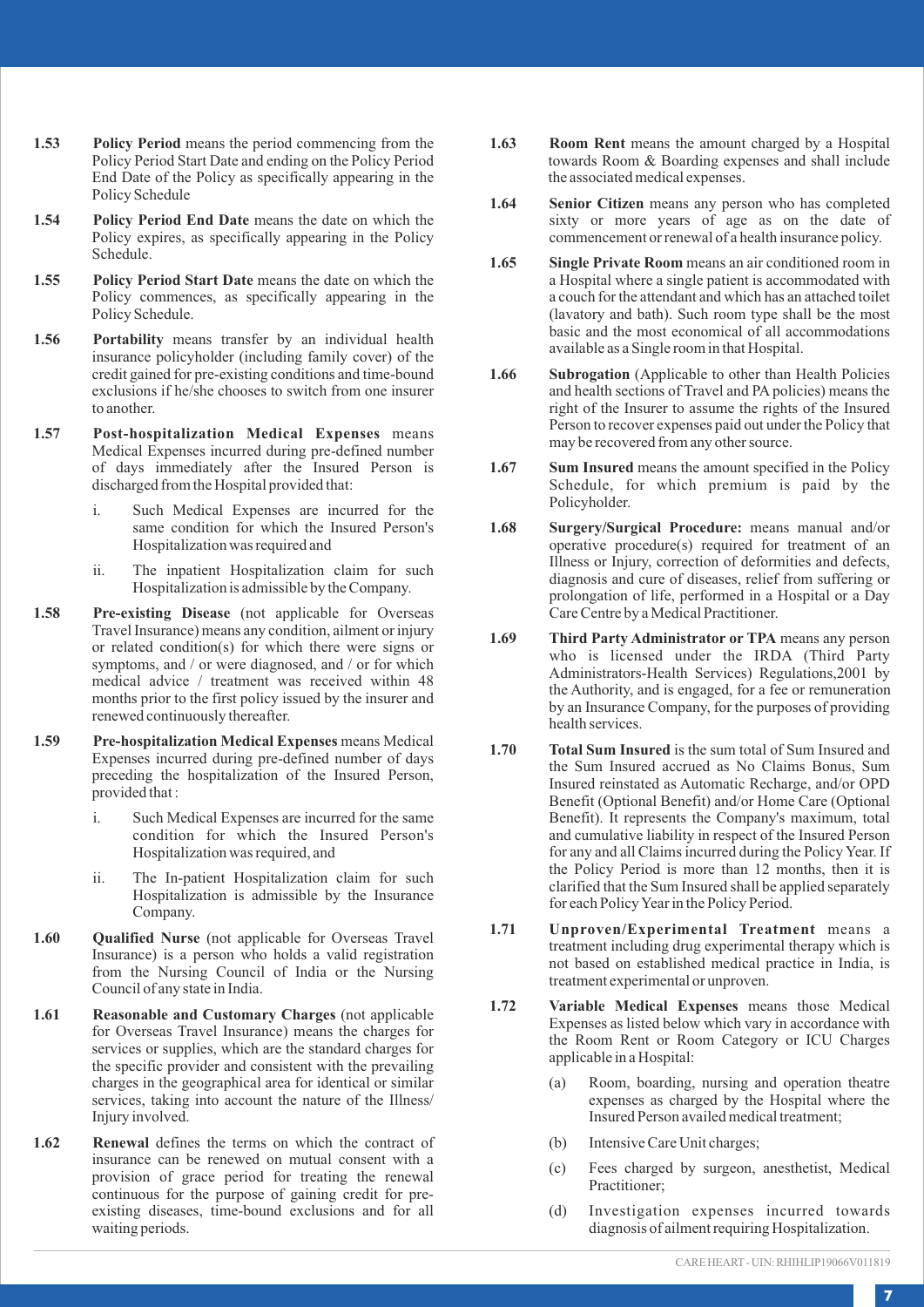Expenses related to the Hospitalization will be considered in proportion to the room rent stated in the Policy.

#### **1.73 Activities of Daily Living** are

- (a) Washing: the ability to wash in the bath or shower(including getting into and out of the bath or shower) or wash satisfactorily by other means;
- (b) Dressing: the ability to put on, take off, secure and unfasten all garments and, as appropriate, any braces, artificial limbs or other surgical appliances;
- (c) Transferring: the ability to move from a bed to an upright chair or wheelchair and vice versa;
- (d) Mobility: the ability to move indoors from room to room on level surfaces;
- (e) Toileting: the ability to use the lavatory or otherwise manage bowel and bladder functions so as to maintain a satisfactory level of personal hygiene;
- (f) Feeding: the ability to feed oneself once food has been prepared and made available.

### **2. Scope of Cover**

### **A. General conditions applicable to all the benefits and optional benefits**

1. The maximum, total and cumulative liability of the Company in respect of an Insured Person for any and all Claims arising under this Policy during the Policy Year shall not exceed the Total Sum Insured for that Insured Person.

> I. On Floater Basis, the Company's maximum, total and cumulative liability, for any and all Claims incurred during the Policy Year in respect of all Insured Persons, shall not exceed the Total Sum Insured.

> II. For any single Claim during a Policy Year, the maximum Claim amount payable shall be sum total of Sum Insured, No Claims Bonus,

Automatic Recharge, OPD Care (Optional Benefit) and Home Care (Optional Benefit).

- III. All Claims shall be payable subject to the terms, conditions, exclusions, sub-limits and wait periods of the Policy and subject to availability of the Total Sum Insured.
- IV. The Company's liability shall be restricted to the payment of the balance amount subject to the available Total Sum Insured.
- 2. The Co-payment proportion as specified in the Policy Schedule, shall be borne by the Policyholder / Insured Person on each Claim which will be applicable on Benefit 1 (Hospitalization Expenses), Benefit 2 (Pre Hospitalization Medical Expenses and Post<br>Hospitalization Medical Expenses. Benefit 3 (Alternative Hospitalization Medical Expenses, Benefit 3

Treatments), Benefit 4 (Ambulance Cover) and Benefit 5 (Domiciliary Hospitalization).

3. Deductible if opted is applicable on the Benefits namely Benefit 1 (Hospitalization Expenses), Benefit 2 (Pre Hospitalization Medical Expenses and Post Hospitalization Medical Expenses), Benefit 3 (Alternative Treatments), Benefit 4 (Ambulance Cover) and Benefit 5(D omiciliary Hospitalization).

4. Any Claim paid for Benefits namely Hospitalization

- Expenses, Pre-Hospitalization Medical Expenses and Post Hospitalization Medical Expenses, Alternative Treatments, Ambulance Cover, Domiciliary Hospitalization, shall reduce the Sum Insured for the Policy Year and only the balance shall be available for all the future claims for that Policy Year.
- 5. Admissibility of a Claim under Benefit "Hospitalization Expenses" is a pre-condition to the admission of a Claim under Pre Hospitalization Medical Expenses and Post Hospitalization Medical expenses, Alternative Treatment, Ambulance Cover, Automatic Recharge and Home Care subject to the event giving rise to a Claim under Benefit "Hospitalization Expenses" shall be within the Policy Period for the Claim of such Benefit to be accepted.
- 6. If the Insured Person suffers a relapse within 45 days from the date of last discharge / consultation from the Hospital for which a Claim has been made, then such relapse shall be deemed to be part of the same Claim and all the limits of Per Claim Limit under this Policy shall be applied as if they were under a single Claim.
- 7. Option of Mid-term inclusion of a Person in the Policy will be only upon marriage .Additional differential premium will be calculated on a pro rata basis.
- 8. Coverage amount limits for Benefits 'OPD Care' and Home Care' are covered over and above the 'Sum Insured'.
- 9. Optional covers opted are available for all members in a floater policy. If Insured persons belonging to the same family are covered on an Individual basis, then every Insured person can opt for different Sum Insured and different Optional Benefits.
- 10. Any Claims made under the Benefits : Cardiac Health Check-up, OPD Care (Optional Benefit), International Second Opinion (Optional Benefit), Active Health<br>of (Optional Benefit) and Home Care (Optional Check- up (Optional Benefit) and Home Care ( O p t i o n a l Benefit), will not affect the no claims bonus the Benefit :No Claims Bonus.

#### **B. Specific Conditions**

Specific Conditions shall be applicable only if the Specific Condition is specified to be applicable to the Insured Person in the Policy Schedule.

1. The Policyholder shall bear a Co-payment per Claim (as specified in the Policy Schedule) of the final amount admitted as payable by the Company in accordance with Clause 5.6 and the Company's liability shall be restricted to payment of the balance amount subject to the available Sum Insured.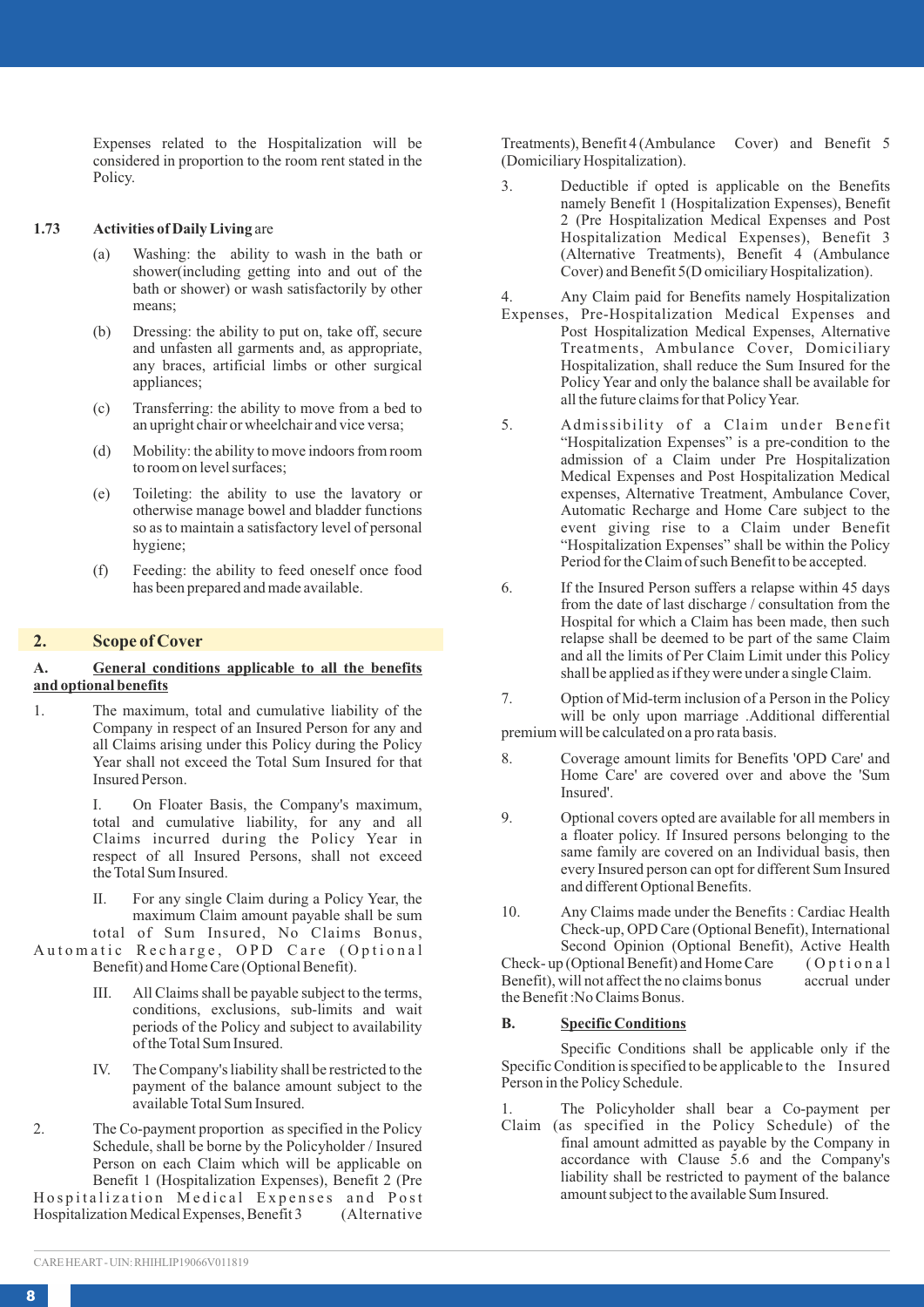- 2. The applicable Co-payment will increase by 10% per Claim in the Policy Year following the Insured Person (or eldest Insured Person in the case of a Floater cover) attaining Age 71. If an Insured Person (or eldest Insured Person in the case of a Floater cover) attains age 71 years during the Policy Period, additional 10% co-payment will be applicable to the Policy only at the time of subsequent renewal.
- 3. However, if the age of the Insured Person or eldest Insured Person (in case of Floater) at the time of issue of the first Policy with the Company is 70 years or below, then the Insured Person has an option to waive the condition for the additional 10% Co-payment upon payment of extra premium in this regard.
- 4. The Co-payment shall be applicable to each and every Claim made, for each Insured Person subject to Clause 2 .A.(2).

### **2.1 Benefit 1 : Hospitalization Expenses**

If an Insured Person is diagnosed with an illness or suffers an injury and which requires the Insured Person to be admitted in a Hospital in India which should be Medically Necessary during the Policy Period and while the Policy is in force for:

- **(i)** In-patient Care: The Company will indemnify the Insured Person for Medical Expenses incurred towards Hospitalization through Cashless or Reimbursement Facility, maximum up to the Sum Insured, as specified in the Policy Schedule, provided that the Hospitalization is for a minimum period of 24 consecutive hours and was prescribed in writing, by a Medical Practitioner, and the Medical Expenses incurred are Reasonable and Customary Charges that were Medically Necessary.
- **(ii) Day Care Treatment:** The Company will indemnify the Insured Person for Medical Expenses incurred on Day Care Treatment through Cashless or Reimbursement Facility, maximum up to the Sum Insured ,as specified in the Policy Schedule, provided that the Day Care Treatment is listed as per the Annexure-I to Policy Terms & Conditions and period of treatment of the Insured Person in the Hospital/Day Care Centre does not exceed 24 hours, which would otherwise require an in-patient admission and such Day Care Treatment was prescribed in written, by a Medical Practitioner, and the Medical Expenses incurred are Reasonable and Customary Charges that were Medically Necessary .
- **(iii)**  Conditions applicable for Hospitalization **Expenses (Benefit 1):**
	- **(a) Room/Boarding and nursing expenses as charged by the Hospital where the Insured Person availed medical treatment (Room Rent / Room Category):**

If the Insured Person is admitted in a Hospital room where the Room Category opted or Room Rent incurred is higher than the eligible Room Category/Room Rent as specified in the Policy Schedule, then,

The Insured Person shall bear the ratable proportion of the total Variable Medical Expenses (including applicable surcharge and taxes thereon) in the proportion of the difference between the Room Rent actually incurred and the Room Rent specified in the Policy Schedule or the Room Rent of the entitled Room Category to the Room Rent actually incurred.

The Policy Schedule will specify the eligibility of Room Rent or Room Category applicable for the Insured Person under the Policy. The Room Rent or Room Category available under this Policy is mentioned as follows:

- **1) Single Private Room** If the Policy Schedule states 'Single Private Room' as eligible Room Category, it means the maximum eligible Room Category in case of Hospitalization of the Insured Person payable by the Company is limited to stay in a Single Private Room.
- **2)** If the Policy Schedule states 'up to 1% of the Sum Insured per day' as eligible Room Rent, it means the maximum eligible Room Rent of the Insured Person payable by the Company is limited to 1% of the Sum Insured per day of Hospitalization. Any amount accrued as No Claims Bonus under<br>(Benefit 7) shall not form part of Coverage for Room Rent/Room Category .
- **3)** The nomenclature of Room categories may vary from one hospital to the other.<br>Hence, the final consideration will be as per the definition of the Rooms mentioned in the Policy.

#### **(b)**  Intensive Care Unit Charges (ICU **Charges):**

If the Insured Person is admitted in an ICU where the ICU charges incurred are higher than the ICU Charges specified in the Policy Schedule, then the Insured Person shall bear the ratable proportion of the Variable Medical Expenses (including applicable surcharge and taxes thereon) in the proportion of the difference between the ICU charges actually incurred and the ICU Charges specified in the Policy Schedule to the ICU charges actually incurred.

The Policy Schedule will specify the limit of ICU Charges applicable for the Insured Person under the Policy. The ICU Charges available under this Policy are as follows:

1) If the Policy Schedule states 'up to 2% of the Sum Insured per day' as eligible ICU Charges per day of Hospitalization, it means the maximum eligible ICU charges of the Insured Person payable by the Company is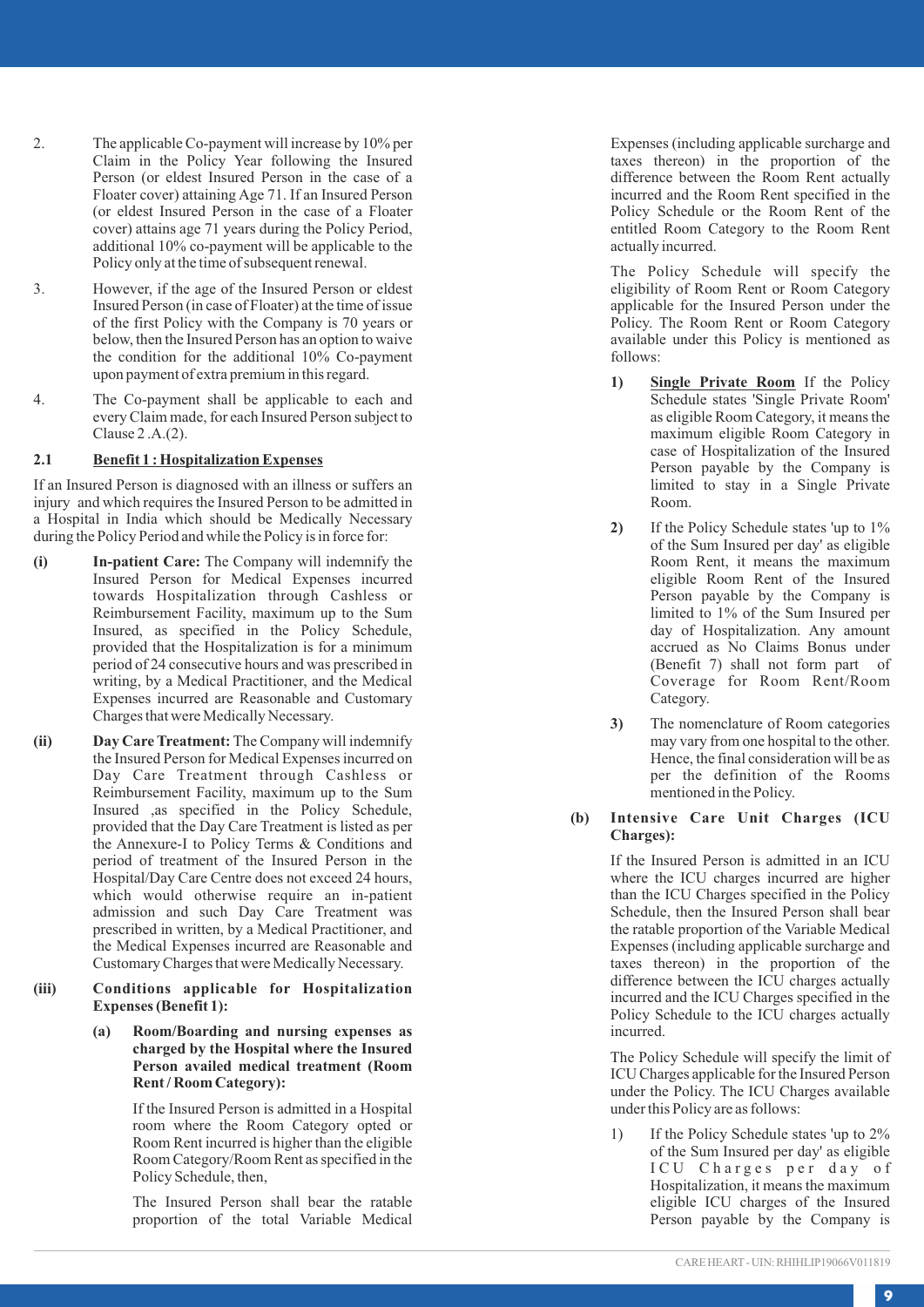limited to 2% of the Sum Insured per day of Hospitalization. Any amount accrued as No Claims Bonus (Benefit 7) shall not form part of coverage for ICU Charges.

If the Policy Schedule states the eligibility of ICU Charges of the Insured Person as 'no sub-limit', it means that there is no separate restriction on ICU Charges incurred towards stay in ICU during Hospitalization.

#### **(c) Expenses incurred on treatment for Named Ailments / Procedures**

The Company will indemnify the Insured Person for Expenses incurred in respect of the below mentioned Ailments / Procedures up to the amount specified against each and every Ailment / Procedure mentioned in the Policy Schedule in a Policy Year, provided that the treatment was taken on the advice of a Medical Practitioner.

- i. Treatment of Cataract
- ii. Treatment of Total Knee Replacement

iii. Surgery for treatment of all types of Hernia

- iv. Hysterectomy
- v. Surgeries for Benign Prostate Hypertrophy (BPH)

vi. Surgical treatment of stones of renal system

- vii. Treatment of Cerebrovascular disorders
- viii. Treatments/Surgeries for Cancer
- ix. Treatment of other renal complications and Disorders
- x. Treatment for breakage of bones

### **2.2 Benefit 2: Pre-Hospitalization Medical Expenses and Post-Hospitalization Medical Expenses**

The Company will indemnify the Insured Person for Medical Expenses incurred which are Medically Necessary, only through Reimbursement Facility, maximum up to the amount/limit, as specified in the Policy Schedule, provided that the Medical Expenses so incurred are related to the same Illness/Injury for which the Company has accepted the Insured Person's Claim under Benefit 1 (Hospitalization Expenses) and subject to the conditions specified below:

(i) Under Pre-hospitalization Medical Expenses, for a period of 30 days immediately prior to the Insured Person's date of admission to the Hospital, provided that the Company shall not be liable to make payment for any Pre-

- hospitalization Medical Expenses that were incurred before the Policy Start Date; and
	- (ii) Under Post-hospitalization Medical Expenses, for a period of 60 days immediately after the Insured Person's date of discharge from the Hospital.
- (iii) If the provisions of Clause 5.7(d) (Payment terms) is applicable to a Claim, then:
	- a) The date of admission to Hospital for the purpose of this Benefit shall be the date of the first admission to the Hospital for the Illness deemed or Injury sustained to be Any One Illness; and

b) The date of discharge from Hospital for the purpose of this Benefit shall be the last date of discharge from the Hospital in relation to the Illness deemed or Injury sustained to be Any One Illness.

### **2.3 Benefit 3: Alternative Treatments:**

The Company will indemnify the Insured Person, through Cashless or Reimbursement Facility, up to the amount/limit specified in the Policy Schedule, towards in-patient Medical Expenses incurred with respect to the Insured Person's Medical treatment undergone at any AYUSH Hospitals or teaching hospitals of  $A Y U S H$ <br>colleges recognized by Central Council of  $I n d i a n$ colleges recognized by Central Council of  $I$ n d i a n<br>Medicine and Central Council of Homeonathy. through any Medicine and Central Council of Homeopathy, through any of the alternative treatments namely Ayurveda, of the alternative treatments namely<br>Sidha, Unani and Homeopathy, provided

- Sidha, Unani and Homeopathy, that the Medical Expenses so incurred are related to the Illness for which the Company has accepted the
- Insured Person's Claim under In-patient Care of Benefit 1 (Hospitalization Expenses) and subject to conditions as specified below:
	- (i) For the Purpose of this Benefit AYUSH

Hospitals should be registered with a Government authority under appropriate Act in the State/UT and complies with the following as minimum criteria:

- a) Has at least fifteen in-patient beds;
- b) Has minimum five qualified and registered AYUSH doctors;

c) Has qualified paramedical staff under its employment round the clock;

d) Has dedicated AYUSH therapy sections;

e) Maintains daily records of patients and makes these accessible to the insurance company's authorized personnel.

(ii) Medical Treatment should be rendered from a registered Medical Practitioner who holds a valid practicing license in respect of such Alternative Treatments; and

(iii) Such treatment taken is within the jurisdiction of India; and

(iv) Clause 4.2 (20) under Permanent Exclusions, is superseded to the extent covered under this Benefit.

### **2.4 Benefit 4: Ambulance Cover**

The Company will indemnify the Insured Person, through Cashless or Reimbursement Facility, up to the amount specified against this Benefit in the Policy Schedule, provided that the Medical Expenses so incurred are related to the Illness for which the Company has accepted the related to the Illness for which the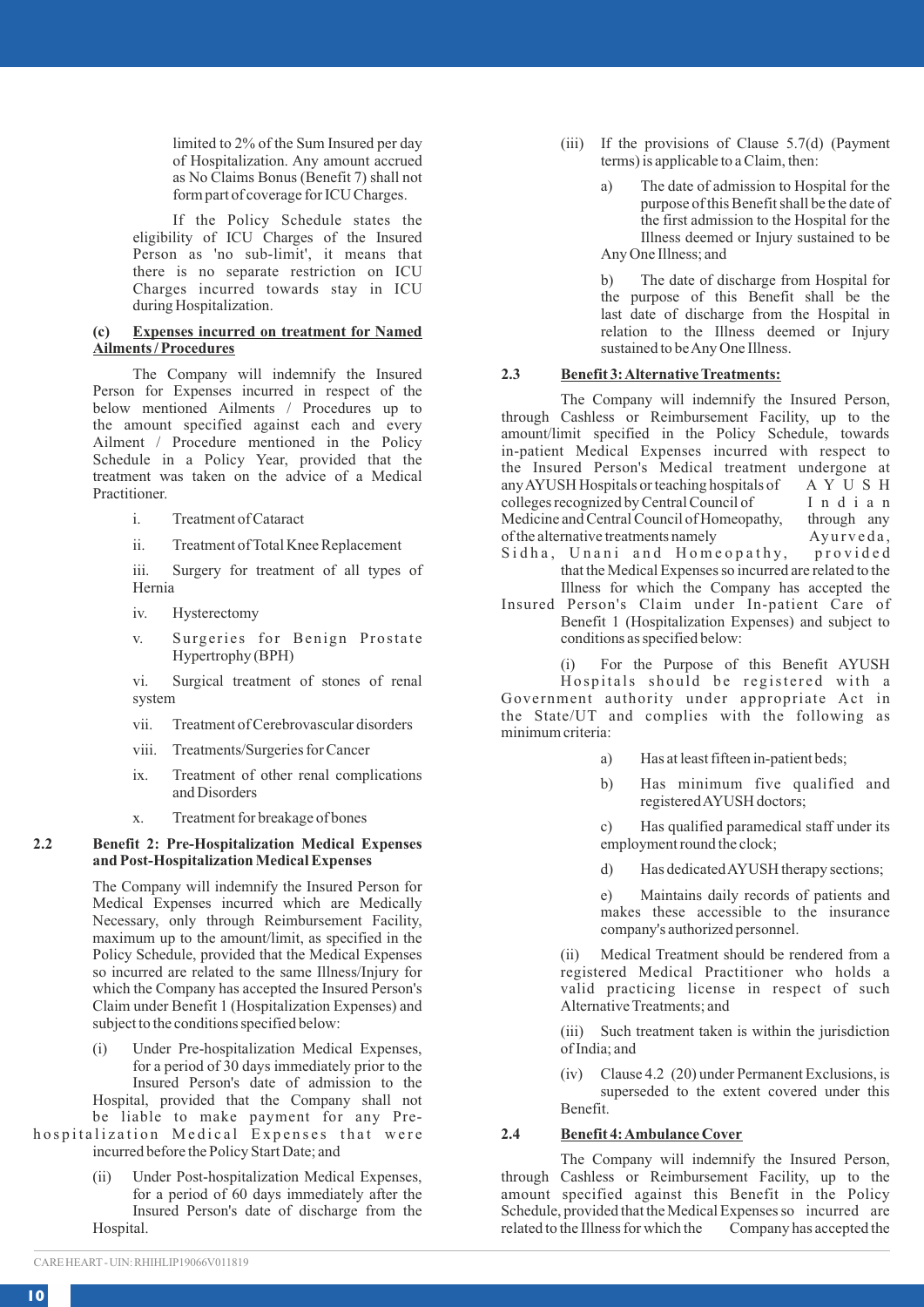Insured Person's Claim under Benefit 1<br>(Hospitalization Expenses) and subject to conditions as (Hospitalization Expenses) and specified below:

> (i) Such ambulance transportation is offered by a Hospital or by an Ambulance service provider for the Insured Person's necessary transportation; and

> (ii) Such ambulance transportation is certified by the treating Medical Practitioner; and

(iii) Such Transportation is from the place of occurrence of Medical Emergency of the Insured person, to the nearest Hospital; and/or

(iv) Such Transportation is from one Hospital to another Hospital for the purpose of providing better Medical aid to the Insured Person, following an Emergency.

### **2.5 Benefit 5: Domiciliary Hospitalization**

The Company will indemnify the Insured Person, only through Reimbursement Facility, up to the Sum Insured as specified against this Benefit in the Policy Schedule, for the Medical Expenses incurred towards Domiciliary Hospitalization, i.e., Coverage extended

when Medically Necessary treatment is taken at home (as explained in Definition 1.22), subject to the conditions specified below:

> (i) The Domiciliary Hospitalization continues for a period exceeding 3 consecutive days;

> (ii) The Medical Expenses are incurred during the Policy Year;

> (iii) The Medical Expenses are Reasonable and Customary Charges which are necessarily incurred;

- (iv) Any Pre Hospitalization Medical Expenses and
- Post Hospitalization Medical Expenses (Benefit 2) shall not be payable under this Benefit;

(v) Any Medical Expenses incurred for the treatment in relation to any of the following diseases shall not be payable under this Benefit :

- 1. Asthma;
- 2. Bronchitis;
- 3. Chronic Nephritis and Chronic Nephritic Syndrome;

4. Diarrhoea and all types of Dysenteries including Gastro-enteritis;

- 5. Diabetes Mellitus and Diabetes Insipidus;
- 6. Epilepsy;
- 7. Hypertension;
- 8. Influenza, cough or cold;
- 9. All Psychiatric or Psychosomatic Disorders;

10. Pyrexia of unknown origin for less than 10 days;

11. Tonsillitis and Upper Respiratory Tract

Infection including Laryngitis and Pharyngitis;

12. Arthritis, Gout and Rheumatism.

### **2.6 Benefit 6: Automatic Recharge:**

If a Claim is payable under the Policy, then the Company agrees to automatically make the reinstatement of up to the Sum Insured once in a policy year which is valid for that Policy Year only, subject to the conditions specified below:

(i) The Recharge shall be utilized only after the Sum Insured and No Claims Bonus (Benefit – 7) has been completely exhausted in that Policy Year;

- (ii) A Claim will be admissible under the Recharge only if the Claim is admissible under Benefit 1 (Hospitalization Expenses);
- (iii) The Sum Insured available under recharge can
- only be utilized for Benefit 1 (Hospitalization Expenses), Benefit 2 (Pre Hospitalization Medical Expenses and Post Hospitalization Medical Expenses), Benefit 3 (Alternative Treatments), Benefit 4 (Ambulance Cover), Benefit 5(Domiciliary Hospitalization)

(iv) The Recharge shall be available only for all future Claims which are not in relation to any Illness or Injury for which a Claim has already been admitted for that Insured Person during that Policy Year. In case of a floater policy, the insured(s) who has not claimed will be eligible to utilize the Recharged amount for any illness or injury pertaining to that Policy Year.

(v) No Claims Bonus (Benefit – 7) shall not be | considered while calculating 'Automatic Recharge';

(vi) Any unutilized Recharge cannot be carried forward to any subsequent Policy Year;

- (vii) If the Policy is issued on a Floater basis, then the Recharge will also be available only on Floater basis;
- (viii) For any single Claim during a Policy Year the maximum Claim amount payable shall be sum total of:
	- a) Sum Insured
	- b) No Claims Bonus (Benefit 7)

(ix) During a Policy Year, the aggregate Claim amount payable, subject to admissibility of the Claim, shall not exceed the sum total of:

- a) Sum Insured
- b) No Claims Bonus (Benefit 7)
- c) Automatic Recharge (Benefit 6)

### **2.7 Benefit 7:No Claims Bonus:**

At the end of each Policy Year, the Company will enhance the Sum Insured by 10% flat, on a cumulative basis, as a No Claims Bonus for each completed and continuous Policy Year, provided that no Claim has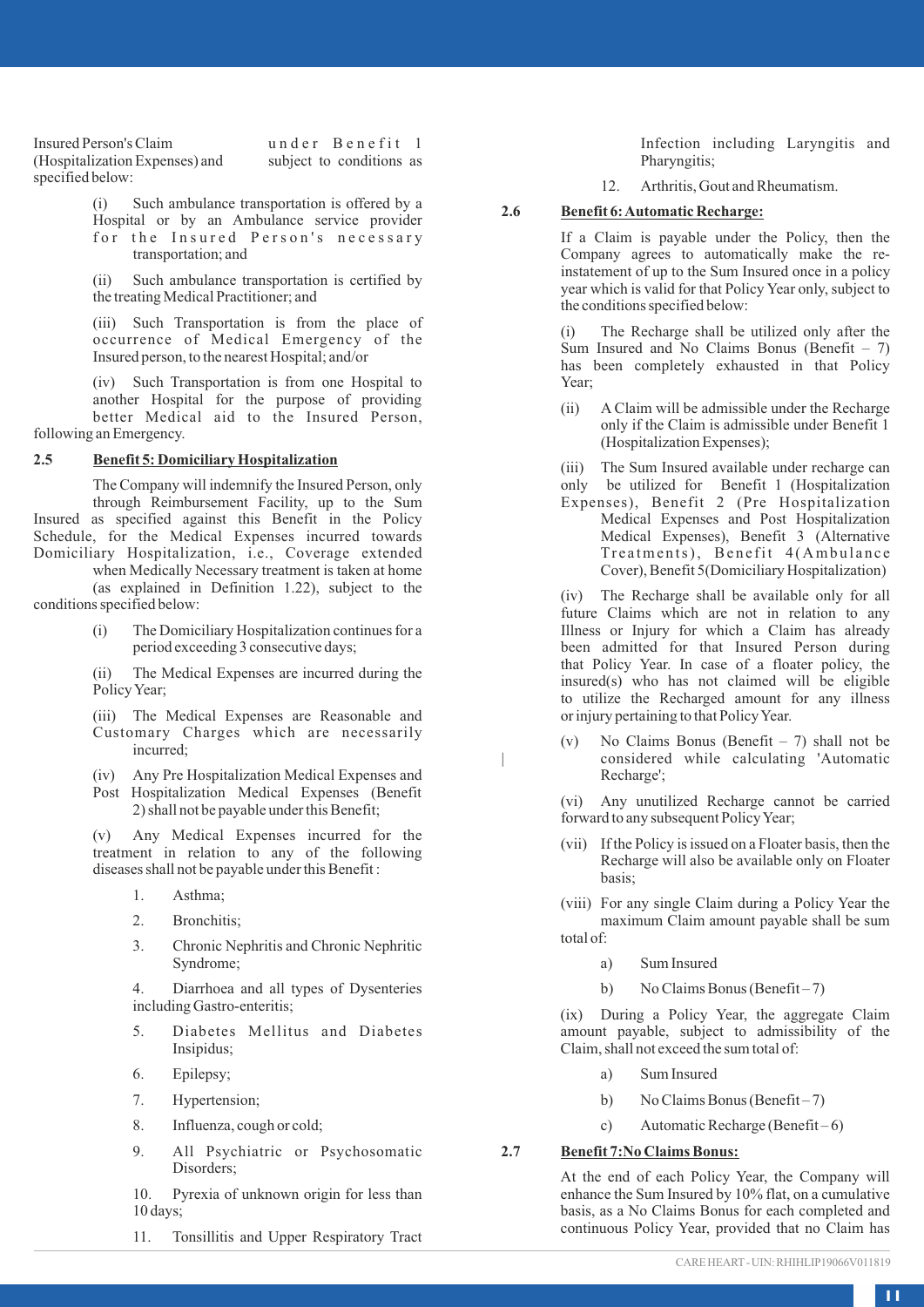been paid by the Company in the expiring Policy Year, and subject to the conditions specified below:

(i) In any Policy Year, the accrued No Claims Bonus, shall not exceed 50% of the Sum Insured available in the renewed Policy;

- (ii) The No Claims Bonus shall not enhance or be deemed to enhance any Conditions as prescribed under Clause 2.1(iii);
- (iii) For a Floater policy, the No Claims Bonus shall be available on Floater basis and shall accrue only if no Claim has been made in respect of any Insured Person during the expiring Policy Year. The No Claims Bonus which is accrued during
- the claim-free Policy Year will only be available to those Insured Persons who were insured in such claim-free Policy Year and continue to be insured in the subsequent Policy Year;
- (iv) The entire No Claims Bonus will be forfeited if the Policy is not continued / renewed on or before Policy Period End Date or the expiry of the Grace Period whichever is later;
- (v) The No Claims Bonus shall be applicable on an annual basis subject to continuation of the Policy;
- (vi) If the Insured Persons in the expiring policy are covered on Individual basis and thus have accumulated the No Claims Bonus for each Insured Person in the expiring policy, and such expiring policy is renewed with the Company on a Floater basis, then the No Claims Bonus to be carried forward for credit in this Policy would be the least No Claims Bonus amongst all the Insured Persons;
- (vii) If the Insured Persons in the expiring policy are covered on a Floater basis and such Insured Persons renew their expiring Policy with the Company by splitting the Floater Sum Insured in to 2 (two) or more Floater / Individual covers, then the No Claims Bonus of the expiring Policy shall be apportioned to such renewed Policy in the proportion of the Sum Insured of each of the renewed Policy;
- (viii) This clause does not alter the Company's right to decline renewal or cancellation of the Policy for reasons as specified in Clause 6.1 (Disclosure to Information Norm);
- (ix) In the event of a Claim occurring during any Policy Year, the accrued No Claims Bonus will be reduced by 10% of the Sum Insured at the commencement of next Policy Year, but in no case shall the Total Sum Insured be reduced than the Sum Insured;
- (x) In case Sum Insured under the Policy is reduced at the time of renewal, the applicable No Claims Bonus shall also be reduced in proportion to the Sum Insured;

(xi) In case Sum Insured under the Policy is increased at the time of renewal, the No Claims Bonus shall be calculated on the Sum Insured applicable on the last completed Policy Year;

- (xii) The Recharge amount ('Automatic Recharge') shall not be considered while calculating 'No Claims Bonus';
- (xiii) No Claims Bonus' can only be utilized for (Base Covers) under the Policy;
- (xiv) In case no claim is made in a particular Policy Year, No Claims Bonus would be credited automatically to the subsequent Policy year.

### **2.8 Benefit 8: Cardiac Health Check-up :**

On the Insured Person's request, the Company will arrange for the Insured Person's Cardiac Health Check-up on<br>a Cashless basis for the set of medical tests specified a Cashless basis for the set of medical tests specified<br>helow as per the Sum Insured (SI) at its  $N e t w o r k$ below as per the Sum Insured (SI) at its Network<br>Provider or any other Empanelled Providers with the Provider or any other Empanelled Providers with the<br>Company to provide the services, in India, provided that Company to provide the services, in India, provided that this Benefit shall be available only once  $d$  u r i n g a this Benefit shall be available only once du r i n g<br>Policy Year for each insured covered under the Policy. Policy Year for each insured covered under

> a) Set of Medical Tests Covered in the Cardiac Health Check-up applicable for SI=2L/ 3L /4L /5L

| Cardiac Health Check - up set     |
|-----------------------------------|
| Complete Blood Count with ESR     |
| Urine RE                          |
| <b>Blood Group</b>                |
| HbA1C                             |
| <b>TMT</b>                        |
| Lipid Profile                     |
| Kidney Function test              |
| <b>Liver Function test</b>        |
| <b>TSH</b>                        |
| <b>Medical Examination Report</b> |
| Hbs Ag                            |
| Chest X Rav                       |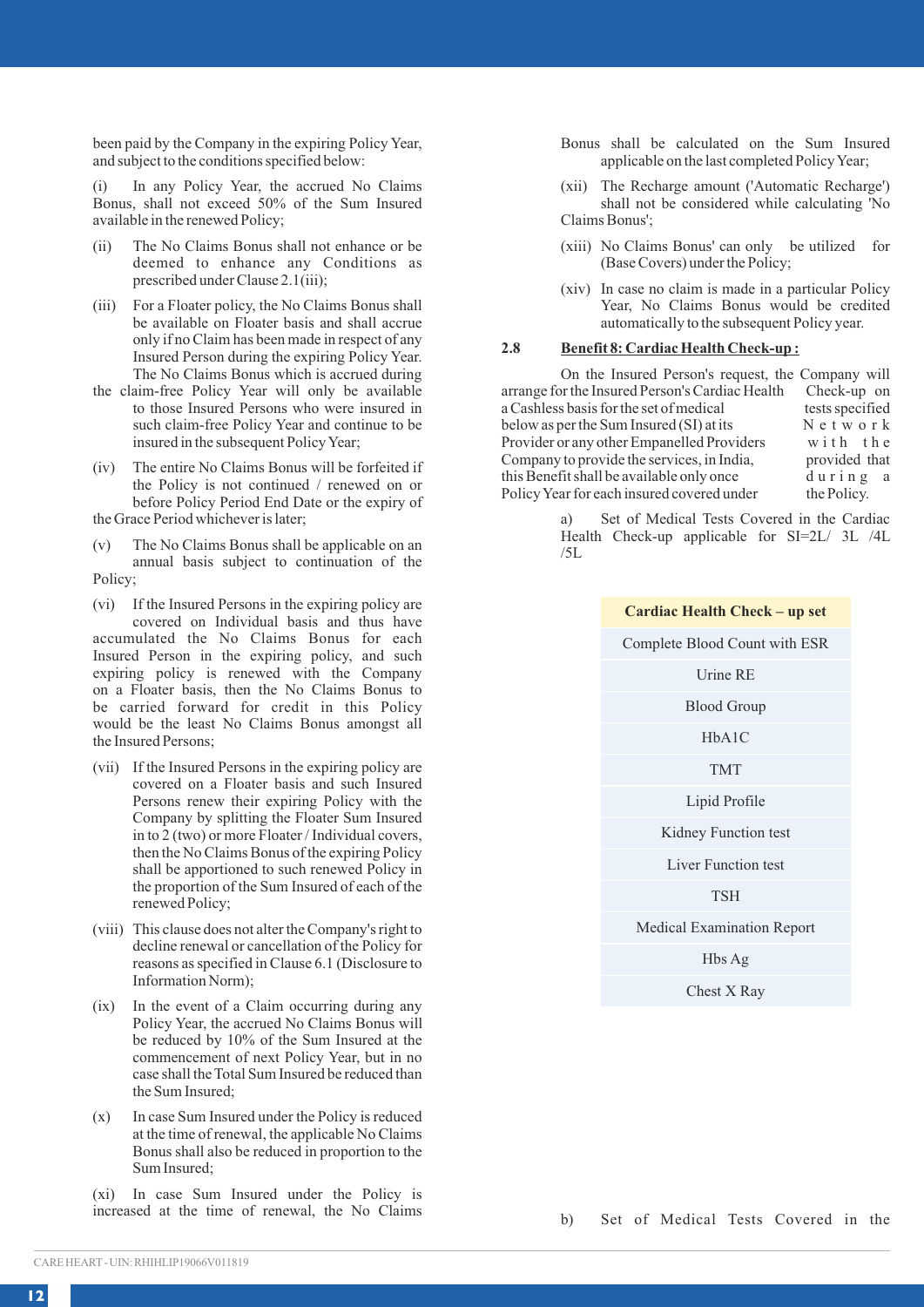Cardiac Health Check-up applicable for SI=7L/10L

| Cardiac Health Check - up set |
|-------------------------------|
| Complete Blood Count with ESR |
| <b>Urine RE</b>               |
| <b>Blood Group</b>            |
| HhA1C                         |
| <b>TMT</b>                    |
| Lipid Profile                 |
| Kidney Function test          |
| <b>Liver Function test</b>    |
| <b>TSH</b>                    |
| Medical Examination Report    |
| Hbs Ag                        |
| Chest X Ray                   |
| 2D Echo                       |
| <b>APTT</b>                   |
|                               |

### **3. Optional Benefits**

The Policy provides the following Optional Benefits which can be opted either at the inception of the policy or at the time of renewal. The Policy Schedule will specify the Optional Benefits that are in force for the Insured Persons.

### **3.1 Optional Benefit 1: OPD Care:**

The Company will indemnify the Insured Person, through Reimbursement/Cashless Facility, for a v a i l i n g Out-Patient consultations, Diagnostic Examinations and<br>Pharmacy expenses, up to the amount specified against Pharmacy expenses, up to the this Benefit in the Policy Schedule, during the Policy Year, Provided that :

- (i) Coverage for Diagnostics Examinations is limited up to 50% of the coverage amount for 'OPD Care';
- (ii) Coverage for the Benefit 'OPD Care' is provided for entire Policy Year and is available to all the Insured Persons in a Floater Policy type along with Individual Policy type.;
- (iii) All the valid OPD claim expenses incurred by the Insured Person in a policy year will be payable by the Company. However, in case of reimbursement, claim can be filed with the Company, only twice during that Policy year, as and when that Insured Person may deem fit.

**3.2 Optional Benefit 2:International Second Opinion:**

In the event that the Insured Person is diagnosed with any Major Illness / Injury during the Policy Year, then at the Policyholder's / Insured Person's request, the Company shall arrange for a Second Opinion from a Medical Practitioner anywhere in the world.

It is agreed and understood that the International Second Opinion will be based only on the information and documentation provided to the Company which will be shared with the Medical Practitioner and is subject to the conditions specified below:

> (i) This Benefit can be availed only once by an Insured Person during the Policy Year;

> (ii) The Insured Person is free to choose whether or not to obtain the Second Opinion and, if obtained under this Benefit, then whether or not to act on it;

> (iii) This Benefit is for additional information purposes only and does not and should not be deemed to substitute the Insured Person's visit or consultation to an independent Medical Practitioner.

> (iv) The Company does not provide a Second Opinion or make any representation as to the adequacy or accuracy of the same, the Insured Person's or any other person's reliance on the same or the use to which the Second Opinion is put.

> (v) The Company does not assume any liability for and shall not be responsible for any actual or alleged errors, omissions or representations made by any Medical Practitioner or in any Second Opinion or for any consequences of actions taken or not taken in reliance thereon.

> (vi) The Policyholder or Insured Person shall hold the Company harmless for any loss or damage caused by or arising out of or in relation to any opinion, advice, prescription, actual or alleged errors, omissions or representations made by the Medical Practitioner or for any consequences of any action taken or not taken in reliance thereon.

> (vii) Any Second Opinion provided under this Benefit shall not be valid for any medico-legal purposes.

> (viii) The Second Opinion does not entitle the Insured Person to any consultation from or further opinions from that Medical Practitioner.

(ix) For the purpose of this Benefit only:

Major Illness / Injury means one of the following only:

- 1. Benign Brain Tumor
- 2. Cancer
- 3. End Stage Lung Failure
- 4. Myocardial Infarction
- 5. Coronary Artery Bypass Graft
- 6. Heart Valve Replacement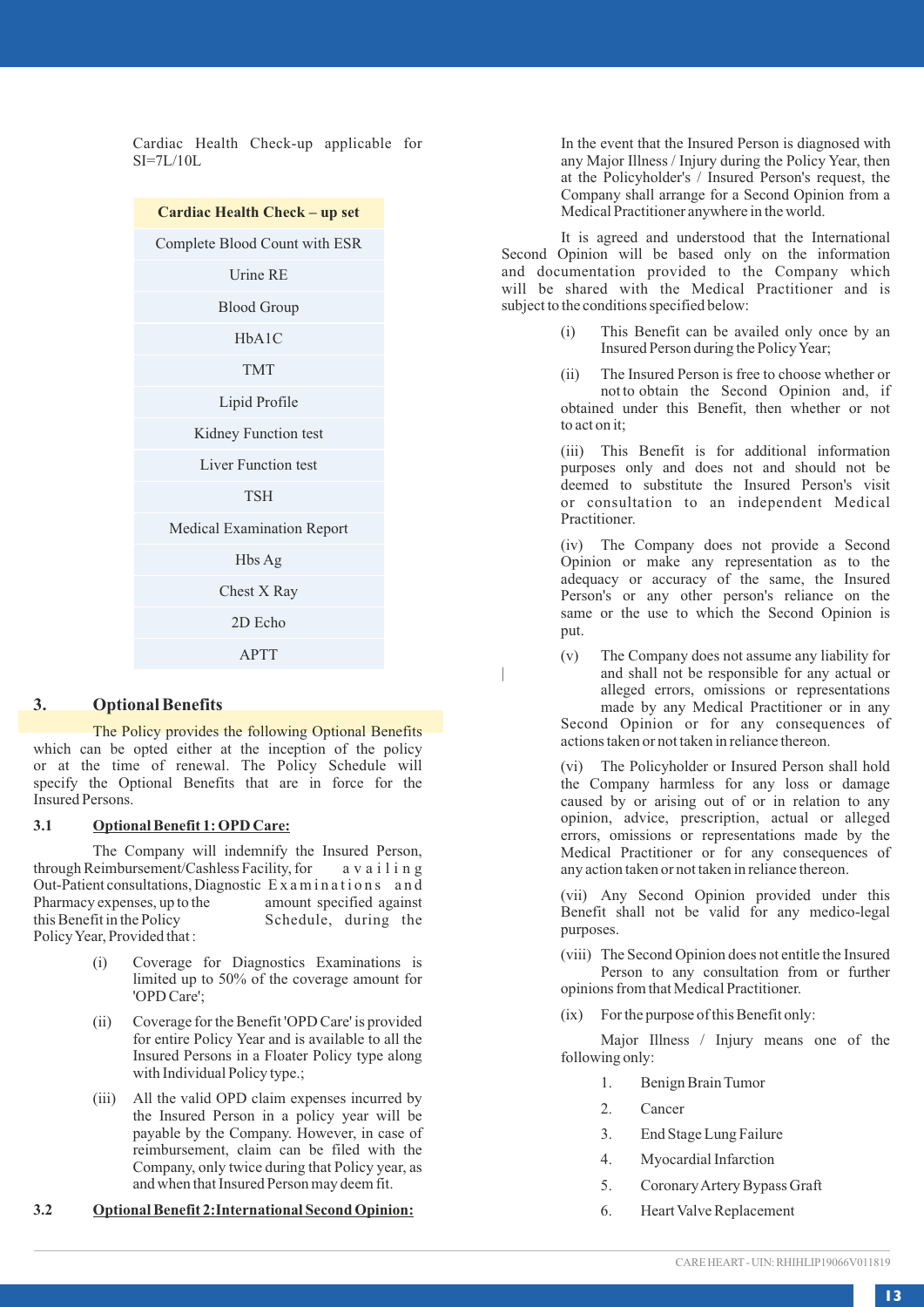- 7. Coma
- 8. End Stage Renal Failure
- 9. Stroke
- 10. Major Organ Transplant
- 11. Paralysis
- 12. Motor Neuron Disorder
- 13. Multiple Sclerosis
- 14. Major Burns
- 15. Total Blindness

### **3.3 Optional Benefit 3:Home Care:**

The Company will indemnify the Insured Person for the expenses incurred up to the amount per day as specified in the Policy Schedule only through Reimbursement towards the hiring of a Qualified Nurse with the purpose of providing necessary care and convenience to the Insured Person to perform his Activities of Daily Living, and are recommended and certified by a Medical Practitioner to be necessary in writing that the Insured is unable to perform at least two of the Activities of Daily Living , provided that:

i. A Claim will be admissible under this Benefit only if a Claim is admissible under Benefit 1 (Hospitalization Expenses) limited to the ailment for which the benefit is required;

ii. The Company shall not be liable to make payment under this Benefit for the first day of hiring the Qualified Nurse in respect of an Illness/Injury;

iii. This Benefit can only be availed within 30 days of last Discharge Date from the Hospital.

iv. The Company shall not be liable to make payment under this Benefit for more than 7 consecutive days arising from Any One Illness or Injury or related ailment or its direct complication; and

> v. The Company shall not be liable to make payment under this Benefit for more than 45 days per Policy Year per Insured Person.

> vi. Exclusion for only Rehabilitation measures, private duty nursing, respite care private duty nursing mentioned in Clause 4.2 (12) under Permanent Exclusions, is superseded to the extent covered under this Benefit.

#### **3.4 Optional Benefit 4:Active Health Check-up:**

On the Insured Person's request, the Company will arrange for the Insured Person's Health Check-up for the set of medical tests specified below irrespective of the Sum Insured at its Network Provider or any other Empanelled Providers with the Company to provide the services on a Cashless basis, in India provided that this Benefit shall be available only thrice (one set at a time) during a Policy Year for each insured covered under the Policy.

> Please note that coverage under this Benefit is over and above the coverage for Benefit 8: Cardiac Health

Check –up. Set of Medical Tests covered under this Benefit are as below:

### **4. Exclusions**

### **4.1 Wait Period**

### **(i) Initial Waiting Period**

a) Claim for any Medical Expenses incurred for treatment of any Illness during the first 30 days from the Policy Period Start Date shall not be admissible, except those Medical Expenses incurred as a result of an Injury within the Policy Period.

b) This exclusion shall not apply for subsequent Policy Years provided that there is no Break in Policy for that Insured Person and that the Policy has been renewed with the Company for that Insured Person within the Grace Period and for the same or lower Sum Insured.

#### **(ii) Specific Waiting Period**

- (i) Any Claim for or arising out of any of the following Illnesses or Surgical Procedures shall not be admissible during the first 24 (twenty four) consecutive months of coverage of the Insured Person by the Company from the first Policy Period Start Date:
	- I Arthritis (if non-infective), Osteoarthritis and Osteoporosis, Gout, Rheumatism and Spinal Disorders, Joint Replacement Surgery;

II Surgical treatments for Benign ear, nose and throat (ENT) disorders and surgeries (including but not limited to Ad en oidectomy, Mastoidectomy,<br>Tonsillectomy and Tympanoplasty),

- Nasal Septum Deviation, Sinusitis and related disorders;
- III Benign Prostatic Hypertrophy;
- IV Cataract;
- V Dilatation and Curettage;

VI Fissure / Fistula in anus, Hemorrhoids / Piles, Pilonidal Sinus, Ulcers of Gastro Intestinal tract;

- VII Surgery of Genito urinary systems;
- VIII All types of Hernia, Hydrocele;
- IX Hysterectomy for menorrhagia or fibromyoma or prolapse of uterus;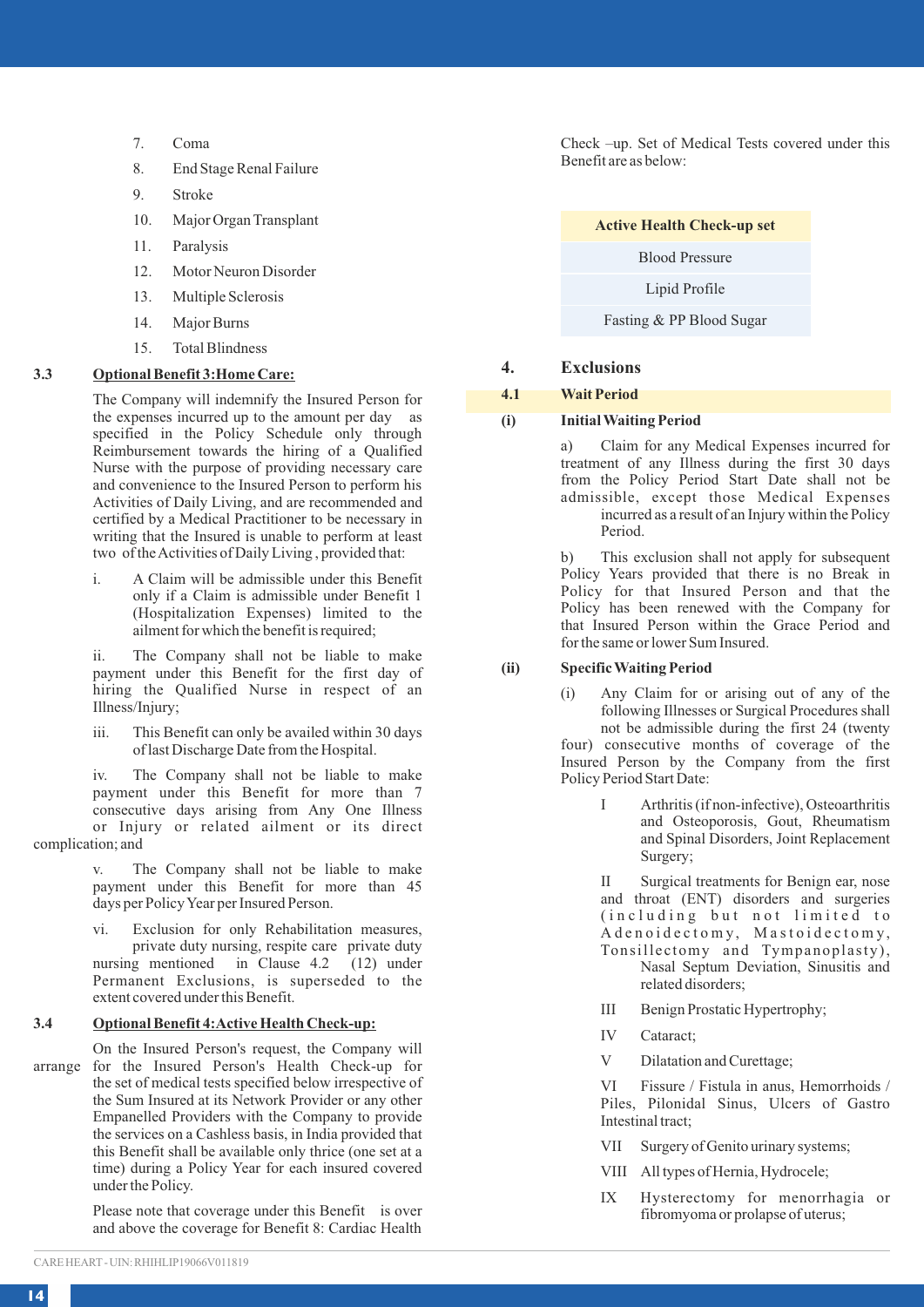X Internal tumors, skin tumors, cysts, nodules, polyps including breast lumps ;

XI Kidney Stone / Ureteric Stone / Lithotripsy / Gall Bladder Stone;

- XII Myomectomy for fibroids;
- XIII Varicose veins and varicose ulcers;
- XIV Pancreatitis;
- XV End stage liver disease;
- XVI Procedures for Retinal disorders;
- XVII Cerebrovascular accident;
- XVIII Renal Failure / End Stage Renal Disease;
- XIX Cardiomyopathies;
- XX Myocardial Infarction;
- XXI Heart Failure, Arrhythmia / Heart blocks, ASD/VSD/PDA;
- XXII All types of Cancer;
- XXIII Arthroscopic Knee Surgeries/ACL Reconstruction/Meniscal and Ligament Repair.
- (ii) If an Insured Person is suffering from any of the above Illnesses, conditions or Pre-existing Diseases at the time of commencement of first policy with the Company, any Claim in respect of that Illness, condition or Pre-existing Disease shall not be covered until the completion of 24 months of continuous insurance coverage with the Company from the first Policy Period Start Date.
- (iii) Wait Period for Pre-existing Diseases: Claims will not be admissible for any Medical Expenses incurred for Hospitalization in respect of diagnosis/treatment of any Pre-existing Disease until 24 months of continuous coverage has elapsed, since the inception of the first Policy with the Company.
- (iv) If the Sum Insured is enhanced on any renewal of this Policy, the waiting periods as defined above in Clauses  $4.1(I)$ ,  $4.1(ii)$  and  $4.1(iii)$  shall be applicable afresh to the incremental amount of the Sum Insured only.

(v) If the Sum Insured is reduced on any renewal of this Policy, the credit for waiting periods as defined above in Clauses 4.1(I), 4.1(ii) and 4.1(iii) shall be restricted to the lowest Sum Insured under the previous Policy.

(vi) The Waiting Periods as defined in Clauses  $4.1(1)$ ,  $4.1(ii)$  and  $4.1(iii)$  shall be applicable individually for each Insured Person and Claims shall be assessed accordingly.

(vii) If coverage for Benefits (in case of change in Product Plan) or Optional Benefits are added afresh at the time of renewal of this Policy, the Waiting Periods as defined above in Clauses 4.1 (i), 4.1(ii) and 4.1(iii) shall be applicable afresh

to the newly added Benefits or Optional Benefits, from the time of such renewal.

### **4.2 Permanent Exclusions:**

Any Claim in respect of any Insured Person for, arising out of or directly or indirectly due to any of the following shall not be admissible unless expressly stated to the contrary elsewhere in the Policy terms and conditions.

The following list of permanent exclusions is<br>eto all the Benefits including Optional Benefits. applicable to all the Benefits including Optional

> Any item or condition or treatment specified in List of Non-Medical Items (Annexure – II to Policy Terms & Conditions).

> The Company shall not admit any Claim in respect of an Insured Person for which involves treatment/consultation in any of the hospitals as listed in Annexure – III to the Policy Terms & Conditions.

> 3. Treatments rendered by a Doctor who shares the same residence as an Insured Person or who is a member of an Insured Persons's family.

> 4. Any condition directly or indirectly caused by or associated with any sexually transmitted disease, including Genital Warts, Syphilis,

> Gonorrhoea, Genital Herpes, Chlamydia, Pubic Lice and Trichomoniasis, Acquired Immuno Deficiency Syndrome (AIDS) whether or not arising out of HIV, Human T-Cell Lymphotropic Virus Type III (HTLV–III or IITLB-III) or Lymphadinopathy Associated Virus (LAV) or the mutants derivative or Variations Deficiency

> Syndrome or any Syndrome or condition of a similar kind.

> 5. Any treatment arising from or traceable to pregnancy (including voluntary termination), miscarriage (unless due to an Accident), childbirth, maternity (including caesarian section), abortion or complications of any of these.

> 6. Any treatment arising from or traceable to any fertility, sterilization, birth control procedures, contraceptive supplies or services including complications arising due to supplying services or assisted reproductive technology.

Treatment taken from anyone who is not a

Medical Practitioner or from a Medical Practitioner who is practicing outside the discipline for which he is licensed or any kind of self-medication.

- 8. Charges incurred for Treatment/Diagnosis in connection with eye, ear and dental and all other external appliances and/or devices whether for diagnosis or treatment.
- 9. Unproven/Experimental or investigational treatments which are not consistent with or incidental to the diagnosis and treatment of the positive existence or presence of any Illness for which confinement is required at a Hospital.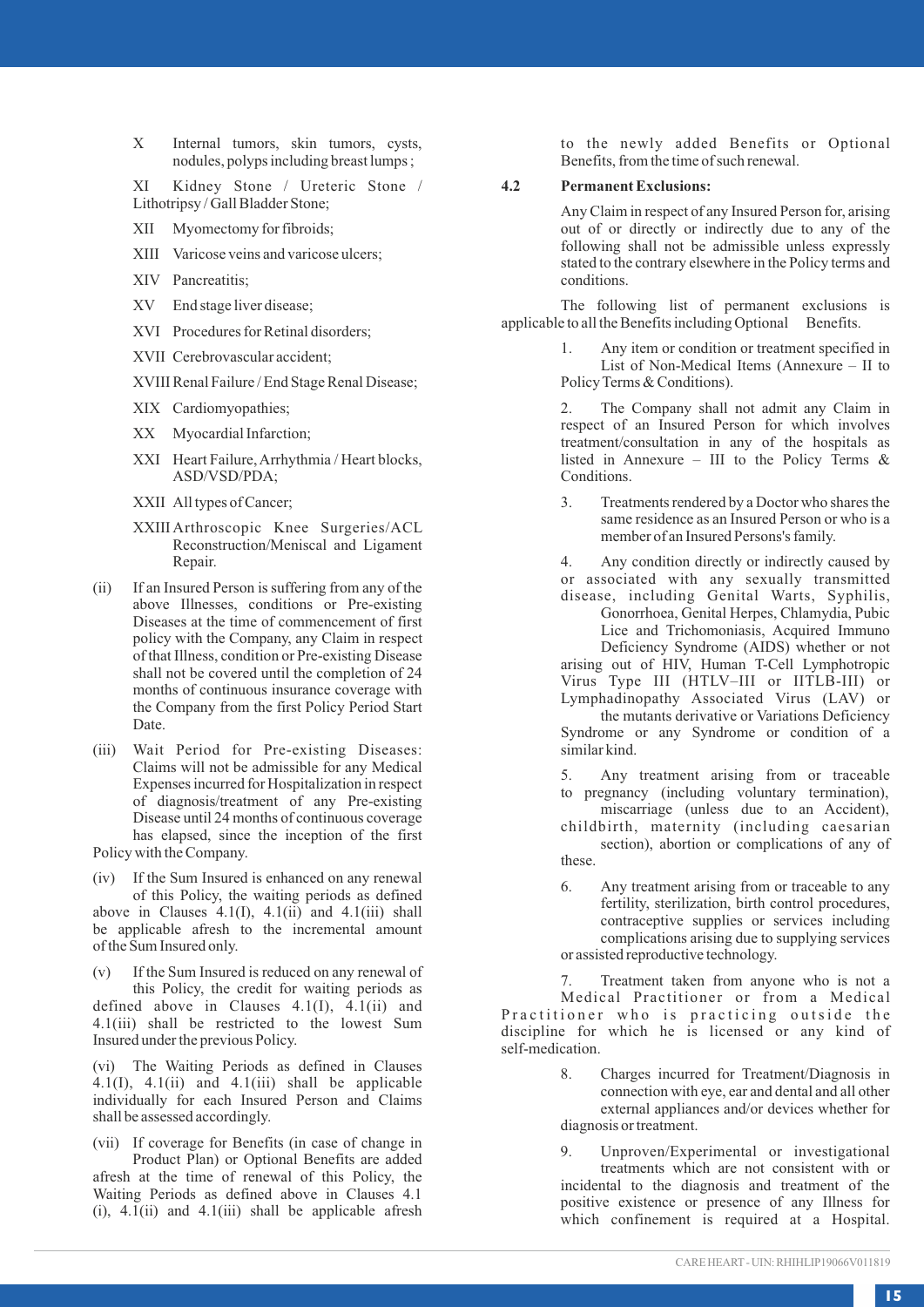- Any Illness or treatment which is a result or a consequence of undergoing such experimental or unproven treatment.
- 10. Expenses incurred (or Treatment undergone) on High Intensity Focused Ultra Sound, Balloon

Sinuplasty, Enhanced External Counter Pulsation Therapy and related therapies. Deep Brain Simulation, Hyperbaric Oxygen Therapy, Robotic Surgery ((whether invasive or non-

invasive), Holmium Laser Enucleation of Prostate, KTP Laser surgeries, cyber knife

treatment, Femto laser surgeries

11. Any expenses related to instruments used in treatment of sleep disorder or sleep apnea syndrome and oxygen concentrator for asthmatic condition, cost of cochlear implants and related surgery.

12. Any treatment related to general debility convalescence, cure, rest cure, health hydros, nature cure clinics, sanatorium treatment,

Rehabilitation measures, private duty nursing, respite care, long-term nursing care, custodial care or any treatment in an establishment that is not a Hospital.

13. Treatment of any external Congenital Anomaly or Illness or defects or anomalies or treatment relating to external birth defects.

14. Treatment of mental illness or psychological disorders or Parkinson's or Alzheimer's disease even if caused or aggravated by or related to an Accident or Illness.

15. Cosmetic surgery or plastic surgery or related treatment of any description, including any complication arising from these treatments,

- other than as may be necessitated due to an Injury, cancer or burns.
- 16. Any treatment / surgery for change of sex or gender reassignments including any complication arising from these treatments.

17. Circumcision unless necessary for treatment of an Illness or as may be necessitated due to an Accident.

18. All preventive care (except eligible and entitled for Benefit 8: Cardiac Health Check-up and Optional Benefit 4: Active Health Check-up), Vaccination, including Inoculation and Immunizations (except in case of post-bite treatment), vitamins and tonics.

19. All expenses (or Treatment undergone) related to donor treatment including surgery to remove organs from the donor, in case of transplant surgery.

20. Non-Allopathic Treatment or treatment related to any unrecognized systems of medicine. This exclusion will not be applicable for Inpatient Hospitalization of the Insured to the extent covered under the Benefit 3: Alternative

Treatments.

21. War (whether declared or not) and war like occurrence or invasion, acts of foreign enemies, hostilities, civil war, rebellion, revolutions, insurrections, mutiny, military or usurped power, seizure, capture, arrest, restraints and detainment of all kinds.

22. Any Illness or Injury directly or indirectly resulting or arising from or occurring during commission of any breach of any law by the Insured Person with any criminal intent.

23. Act of self-destruction or self-inflicted Injury, attempted suicide or suicide while sane or insane or Illness or Injury attributable to consumption, use, misuse or abuse of

intoxicating drugs, alcohol ,tobacco (smoking/non -smoking)or hallucinogens.

> 24. Nuclear, chemical or biological attack or weapons, contributed to, caused by, resulting from or from any other cause or event contributing concurrently or in any other sequence to the loss, claim or expense. For the purpose of this exclusion:

> > Nuclear attack or weapons means the use of any nuclear weapon or device or waste or combustion of nuclear fuel or the

emission, discharge, dispersal, release or escape of fissile/ fusion material emitting a level of radioactivity capable of causing any Illness, incapacitating disablement or death.

b. Chemical attack or weapons means the emission, discharge, dispersal, release or escape of any solid, liquid or gaseous chemical compound which, when suitably distributed, is capable of causing any Illness, incapacitating disablement or death.

c. Biological attack or weapons means the emission, discharge, dispersal, release or escape of any pathogenic (disease producing) micro-organisms and/or biologically produced toxins (including genetically modified organisms and chemically synthesized toxins) which are capable of causing any Illness,

incapacitating disablement or death.

25. Impairment of an Insured Person's intellectual faculties by abuse of stimulants or depressants.

26. Alopecia wigs and/or toupee and all hair or hair fall treatment and products.

27. Any treatment taken in a clinic, rest home, convalescent home for the addicted, detoxification center, sanatorium, home for the aged, mentally disturbed, remodeling clinic or similar institutions.

28. Stem cell implantation/surgery and storage except for allogeneic bone marrow transplantation.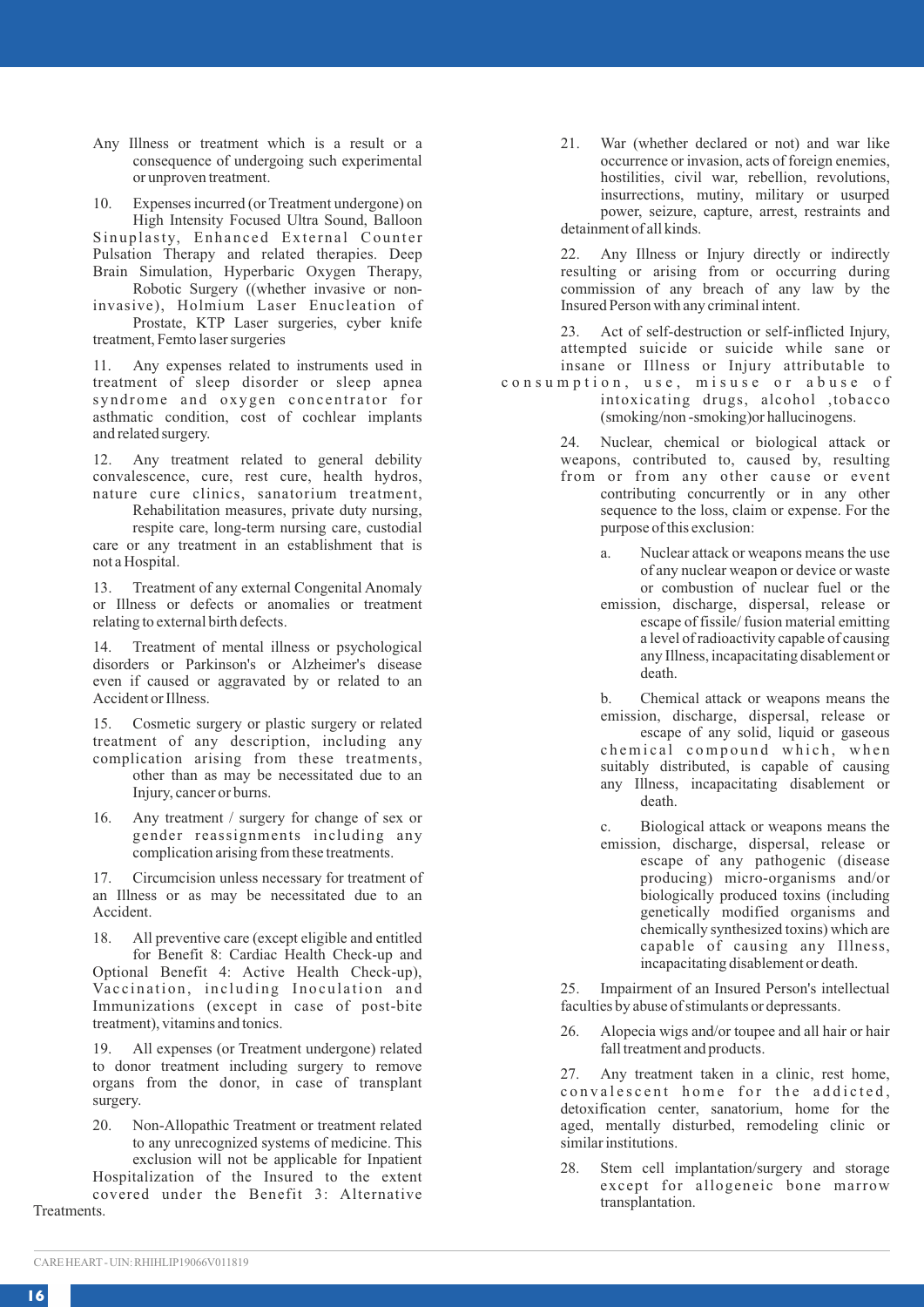- 29. All the Hazardous Activities
- 30. Taking part or is supposed to participate in a naval, military, air force operation or aviation in a professional or semi-professional nature.
- 31. Remicade, Avastin or similar injectable treatment not requiring 24 hour hospitalization.
- 32. Oral Chemotherapy
- 33. Treatment sought for any medical condition, not covered under the Benefit but arising during the Hospitalization for the condition covered under the Benefit.

In-case Insured Person is suffering from or has been diagnosed with or has been treated for any of the following disorders prior to the first

Policy Start Date, then costs of treatment related to or arising from the disorder whether directly or indirectly will be treated as a Pre-existing Disease and will not be covered within first 24 months from the date of first issuance of the Policy.

- I Chronic Bronchitis
- II Esophageal Stricture or stenosis;
- III Unoperated Varicose Veins;
- IV Deep Vein Thrombosis (DVT);
- V S p o n d y l o a r t h r o p a t h i e s  $(S$  p o n d y l o s i s / S p o n d y l i t i s / Spondylolisthesis);
- VI Residual Poliomyelitis;
- VII Avascular Necrosis, Idiopathic;
- VIII Unoperated Hyperthyroidism;
- IX Renal/Ureteric/BladderCalculi;
- X DUB/Endometriosis;
- XI Unoperated Fibroid Uterus;
- XII Retinal Detachment;
- XIII Otosclerosis;
- XIV Deafness;
- XV Blindness;

XVI Any implant in the body except Cardiac stents

XVII Down's Syndrome/Turner's Syndrome /Sickle Cell Anaemia/ Thalassemia Major/G6PD deficiency

Note to 'Permanent Exclusions': In addition to the foregoing, any loss, claim or expense of whatsoever nature directly or indirectly arising out of, contributed to, caused by, resulting from, or in connection with any action taken in controlling, preventing, suppressing, minimizing or in any way relating to the above Permanent Exclusions shall also be excluded.

### **5. Claims Procedure and Management**

This section explains about procedures involved to file

a valid Claim by the Insured Person and related processes involved to manage the Claim by the Company.

### **5.1 Pre-requisite for admissibility of a Claim:**

Any claim being made by an Insured Person or attendant of Insured Person during Hospitalization on behalf of the Insured person, should comply with the following conditions:

> (i) The Condition Precedent Clause has to be fulfilled.

(ii) The health damage caused, Medical Expenses incurred, subsequently the Claim being made, should be with respect to the Insured Person only. The Company will not be liable to indemnify the Insured Person for any loss other than the covered Benefits and any other person who is not accepted by the Company as an Insured Person.

> (iii) The holding Insurance Policy should be in force at the event of the Claim. All the Policy Terms and Conditions, wait periods and exclusions are to be fulfilled including the realization of Premium by their respective due dates.

> (iv) All the required and supportive Claim related documents are to be furnished within the stipulated timelines. The Company may call for additional documents wherever required.

### **5.2 Claim settlement - Facilities**

(a) Cashless Facility

The Company extends Cashless Facility as a mode to indemnify the medical expenses incurred by the Insured Person at a Network Provider. For this purpose, the Insured Person will be issued a "Health card" at the time of Policy purchase, which has to be preserved and produced at any of the Network Providers in the event of Claim being made, to avail Cashless Facility. The following is the process for availing Cashless Facility:-

**(i) Submission of Pre-authorization Form:** A Pre-authorization form which is available on the Company's Website or with the Network Provider, has to be duly filled and signed by the Insured Person and the treating Medical Practitioner, as applicable, which has to be

submitted electronically by the Network Provider to the Company for approval. Only upon due approval from the Company, Cashless Facility can be availed at any Network Hospital.

> **(ii) Identification Documents:** The "Health card" provided by the Company under this Policy, along with one Valid Photo Identification Proof of the Insured Person are to be produced at the Network Provider, photocopies of which shall be forwarded to the Company for authentication purposes. Valid Photo Identification Proof documents which will be accepted by the Company are Voter ID card, Driving License, Passport, PAN Card, Aadhar Card or any other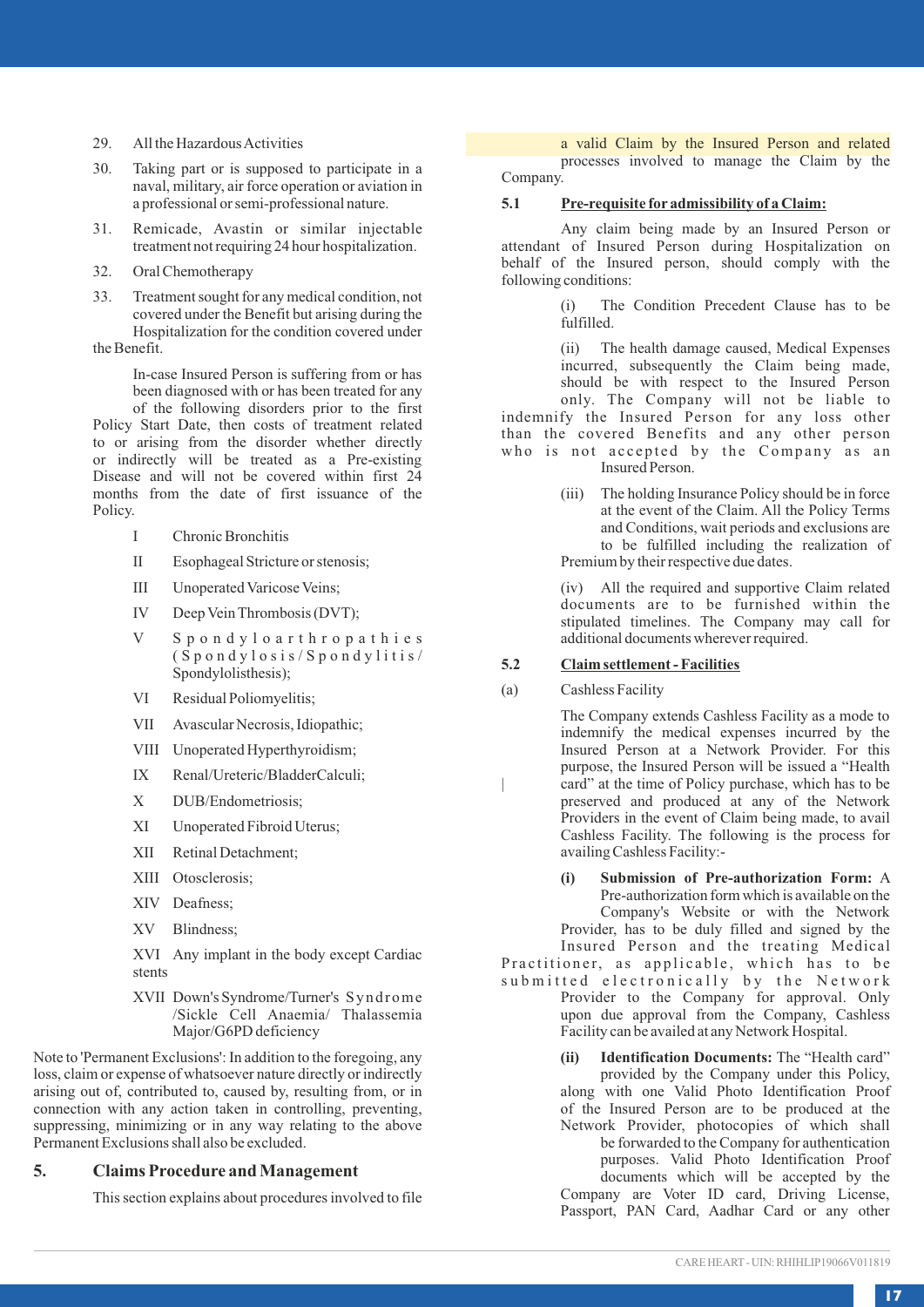identification proof as stated by the Company.

**(iii) Company's Approval:** The Company will confirm in writing, authorization or rejection of the request to avail Cashless Facility for the Insured Person's Hospitalization.

#### **(iv) Company's Authorization:**

a) If the request for availing Cashless Facility is authorized by the Company, then payment for the Medical Expenses incurred in respect of the Insured Person shall not have to be made to the extent that such Medical Expenses are covered under this Policy and fall within the amount authorized in writing by the Company for availing Cashless Facility.

- b) An Authorization letter will include details of Sanctioned Amount, any specific limitation on the Claim, and any other details specific to the Insured Person, if any, as applicable.
- c) In the event that the cost of Hospitalization exceeds the authorized limit, the Network Provider shall request the Company for an enhancement of Authorization Limit stating details of specific circumstances which have led to the need for increase in the previously authorized limit. The Company will verify the eligibility and evaluate the request for enhancement on the availability of further limits.

**(v) Event of Discharge from Hospital:** All original bills and evidence of treatment for the Medical Expenses incurred in respect of the Hospitalization of the Insured Person and all other information and documentation specified under Clauses 5.4 and 5.5 shall be submitted by

the Network Provider immediately and in any event before the Insured Person's discharge from Hospital.

**(vi) Company's Rejection:** If the Company does not authorize the Cashless Facility due to insufficient Sum Insured or insufficient information provided to the Company to determine the admissibility of the Claim, then payment for such treatment will have to be made by the Policyholder / Insured Person to the Network Provider, following which a Claim for reimbursement may be made to the Company which shall be considered subject to the Insured Person's Policy limits and relevant conditions. Please note that rejection of a Pre-authorization request is in no way construed as rejection of coverage or treatment. The Insured Person can proceed with the treatment, settle the hospital bills and submit the claim for a possible reimbursement.

> **(vii) Network Provider related:**The Company may modify the list of Network Providers or modify

or restrict the extent of Cashless Facilities that may be availed at any particular Network<br>Provider. For an updated list of Network For an updated list of Network Providers and the extent of Cashless Facilities available at each Network Provider, the Insured Person may refer to the list of Network

Providers available on the Company's website or at the call center.

> **(viii) Claim Settlement:** For Claim settlement under Cashless Facility, the payment shall be made to the Network Provider whose discharge would be complete and final.

#### **(b) Re-imbursement Facility**

It is agreed and understood that in all cases where intimation of a Claim has been provided under Reimbursement Facility and/or the

Company specifically states that a particular Benefit is payable only under Reimbursement Facility, all the information and documentation specified in Clause 5.4 and Clause 5.5 shall be submitted to the Company at Policyholder's / Insured Person's own expense, immediately and in any event within 30 days of Insured Person's discharge from Hospital.

(ii) The Company shall give an acknowledgement of collected documents. However, in case of any delayed submission, the Company may examine and relax the time limits mentioned upon the merits of the case.

(iii) In case a reimbursement claim is received after a Pre-Authorization letter has been issued for the same case earlier, before processing such claim, a check will be made with the Network Provider whether the Pre-authorization has been utilized. Once such check and declaration is received

from the Network Provider, the case will be processed.

(iv) For Claim settlement under reimbursement, the Company will pay the Policyholder. In the event of death of the Policyholder, the Company will pay the nominee (as named in the Policy

Schedule) and in case of no nominee, to the legal heirs or legal representatives of the Policyholder whose discharge shall be treated as

full and final discharge of its liability under the Policy.

(v) Date of Loss' under Reimbursement Facility is the 'Date of Admission' to Hospital in case of Hospitalization & actual Date of Loss for non-Hospitalization related Benefits.

### **5.3 Duties of a Claimant/ Insured Person in the event of Claim**

It is agreed and understood that as a Condition Precedent for a Claim to be considered under this Policy:

(i) The Policyholder / Insured Person shall check<br>ed list of Network Provider before submission the updated list of Network Provider before submiss<br>of a pre-authorization request for Cashless Facility. of a pre-authorization request for Cashless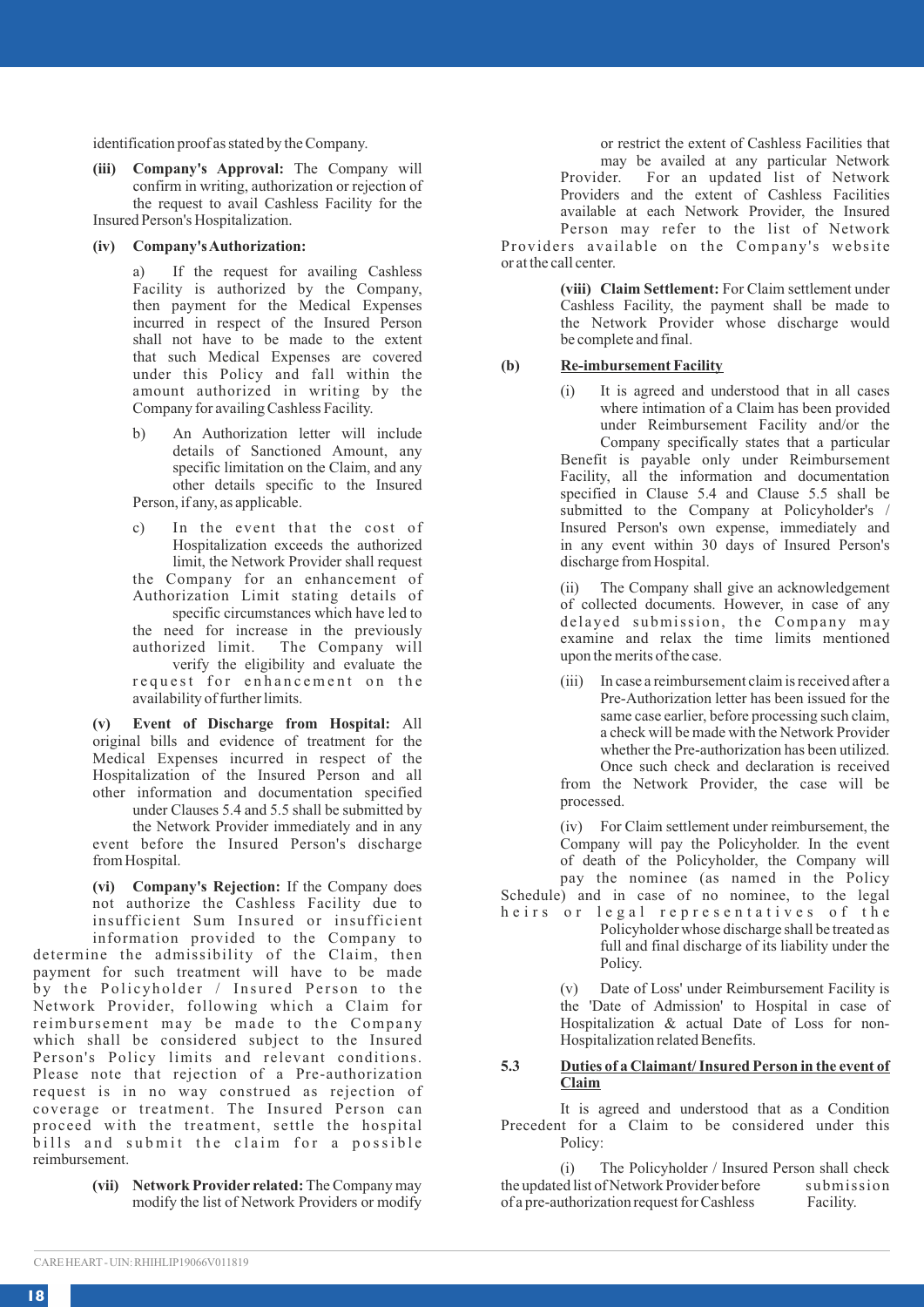(ii) All reasonable steps and measures must be taken to avoid or minimize the quantum of any Claim that may be made under this Policy.

(iii) Intimation of the Claim, notification of the Claim and submission or provision of all information and documentation shall be made promptly and in any event in accordance with the procedures and within the timeframes specified in Clause 5 (Claims Procedure and Management) of the Policy.

- (iv) The Insured Person will, at the request of the Company, submit himself / herself for a medical examination by the Company's nominated Medical Practitioner as often as the Company considers reasonable and necessary. The cost of such examination will be borne by the
- (v) The Company's Medical Practitioner and representatives shall be given access and co-

operation to inspect the Insured Person's medical and Hospitalization records and to investigate the facts and examine the Insured Person.

Company.

(vi) The Company shall be provided with complete necessary documentation and information which the Company has requested to establish its liability for the Claim, its circumstances and its quantum.

### **5.4 Claims Intimation**

Upon the occurrence of any Illness or Injury that may result in a Claim under this Policy, then as a Condition Precedent to the Company's liability under the Policy, all of the following shall be undertaken:

- (i) If any Illness is diagnosed or discovered or any Injury is suffered or any other contingency
- occurs which has resulted in a Claim or may result in a Claim under the Policy, the Company shall be notified with full particulars within 48 hours from the date of occurrence of event either at the Company's call center or in writing.
- (ii) Claim must be filed within 30 days from the date of discharge from the hospital in case of hospitalization and actual date of loss in case of non-hospitalization Benefits.

Note: 5.4 (i) and 5.4 (ii) are precedent to admission of liability under the policy.

- (iii) The following details are to be disclosed to the Company at the time of intimation of Claim:
	- 1. Policy Number;
	- 2. Name of the Policyholder;
	- 3. Name of the Insured Person in respect of whom the Claim is being made;

4. Nature of Illness or Injury and Benefit under which the Claim is being made

5. Name and address of the attending Medical Practitioner and Hospital;

6. Date of admission to Hospital or proposed date of admission to Hospital for planned Hospitalization;

7. Any other necessary information, documentation or details requested by the Company.

(iv) In case of an Emergency Hospitalization, the Company shall be notified either at the Company's call center or in writing immediately and in any event within 48 hours of Hospitalization commencing or before the Insured Person's discharge from Hospital.

(v) In case of an Planned Hospitalization, the Company shall be notified either at the Company's call center or in writing at least 48 hours prior to planned date of admission to Hospital.

### **5.5 Documents to be submitted for filing a valid Claim**

The following information and documentation shall be submitted in accordance with the procedures and within the timeframes specified in Clause 5 in respect of all Claims:

> 1. Duly filled and signed Claim form by the Insured Person;

- 2. Copy of Photo ID of Insured Person;
- 3. Medical Practitioner's referral letter advising Hospitalization;
- 4. Medical Practitioner's prescription advising drugs or diagnostic tests or consultations;

5. Original bills, receipts and discharge summary from the Hospital/Medical Practitioner;

- 6. Original bills from pharmacy/chemists;
- 7. Original pathological/diagnostic test reports/radiology reports and payment receipts;
- 8. Operation Theatre Notes(if applicable);
- 9. Indoor case papers(if applicable);

10. Original investigation test reports and payment receipts supported by Doctor's reference slip;

11. Ambulance Receipt;

12. Doctor prescription, Nursing invoice and care notes (for Home care benefit)

13. Any other document as required by the Company to assess the Claim, in case fraud is suspected.

Notes:

- The Company may give a waiver to one or few of the above mentioned documents depending upon the case.
- Additional documents as specified against any Benefit shall be submitted to the company.
- The Company will accept bills/invoices which are made in the Insured Person's name only.
- The company may seek any other document as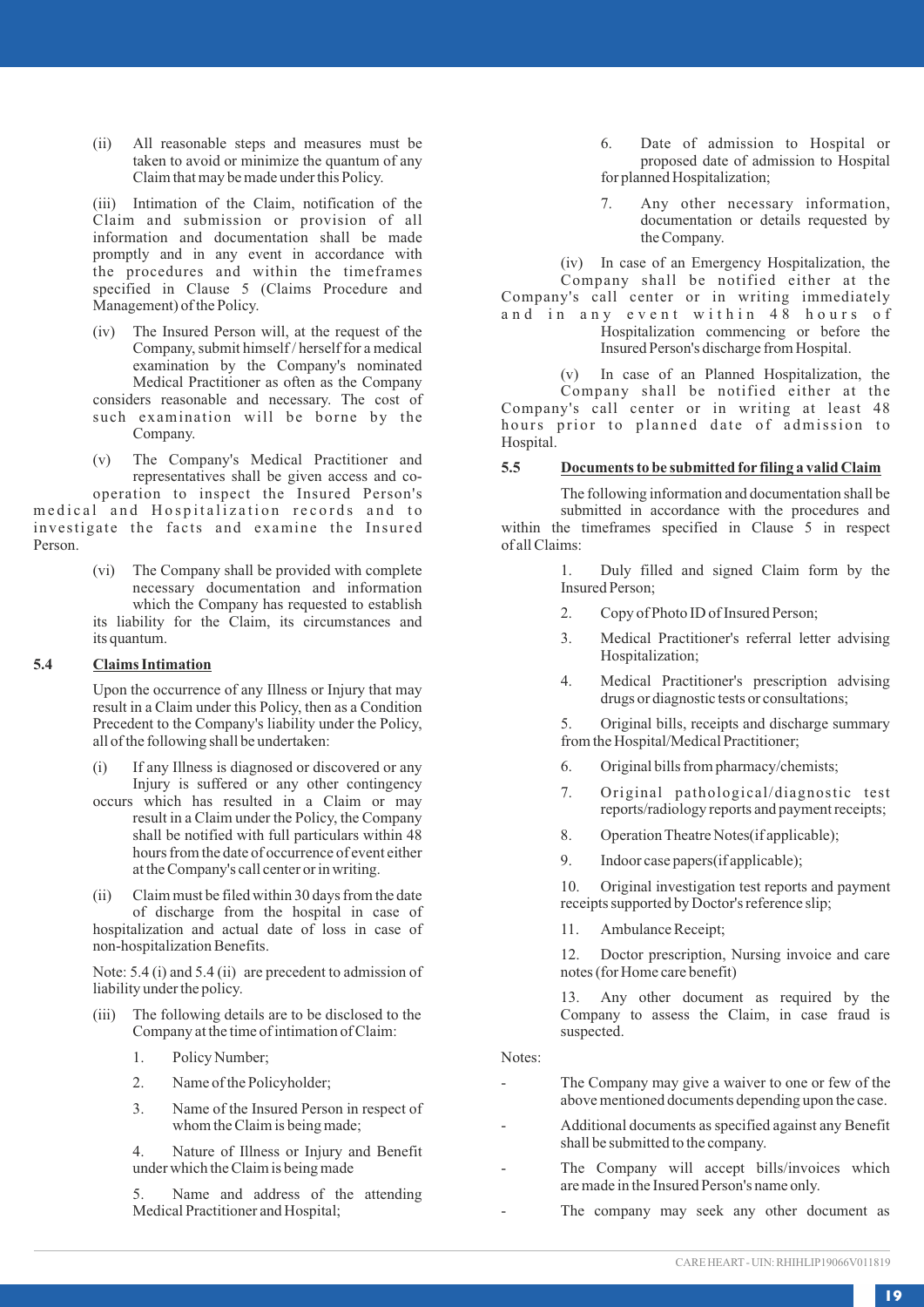required to assess the Claim.

- Only in the event that original bills, receipts, prescriptions, reports or other documents have already been given to any other insurance company, the company will accept properly verified photocopies o f such documents attested by such other insurance company along with an original certificate of the extent of payment received from such insurance company.

> However, claims filed even beyond the timelines mentioned above should be considered if there are valid reasons for any delay.

### **5.6 Claim Assessment**

a. The Company shall scrutinize the Claim and supportive documents, once received. In case of any deficiency, the Company may call for any additional documents or information as required, based on the circumstances of the Claim.

b. All admissible Claims under this Policy shall be assessed by the Company in the following progressive order:

> (i) If a Room/ICU accommodation has been opted for where the Room Rent or Room Category or ICU Charges is higher than the eligible limit as applicable for that Insured Person as specified in the Policy Schedule, then the Variable Medical Expenses payable shall be pro-rated as per the applicable limits in accordance with Clause  $2.1(iii)$  (a) & (b).

> (ii) If any sub-limits on Room Rent/Category for Medical Expenses are applicable as specified in the Policy Schedule, the Company's liability to make payment shall be limited to the extent of the applicable sub-limit for that Medical

Expense.

(iii) The Deductible (if applicable) shall be applied to the aggregate of all Claims that are either paid or payable under this Policy. The Company's liability to make payment shall commence only once the aggregate amount of all Claims

payable or paid exceed the Deductible. Similarly, if 'Deductible per claim' is applicable, the Company's liability to make payment shall commence only once the 'Deductible per claim' limit is exceeded.

> (iv) Co-payment (if applicable) shall be applicable on the admissible claim amount payable by the Company.

> The balance amount, if any, subject to the applicability of sub-limits on Expenses in accordance with Clause 2.1 (iii)  $(c)$ , the Company's liability to make payment shall be limited to such extent as applicable and shall be the Claim payable.

- c. The Claim amount assessed in Clause 5.6 (b) above would be deducted from the following amounts in the following progressive order:
	- (i) Sum Insured;
- (ii) No Claims Bonus (if applicable);
- (iii) Automatic Recharge (if applicable).
- d. All claims incurred in India are dealt by the Company directly.

### **5.7 Payment Terms**

(a) This Policy covers only medical treatment taken entirely within India. All payments under this Policy shall be made in Indian Rupees and within India.

(b) The Company shall have no liability to make payment of a Claim under the Policy in respect of an Insured Person during the Policy Period, once the Sum Insured for that Insured Person is exhausted.

(c) The Company shall settle or reject any Claim within 30 days of receipt of all the necessary documents / information as required for settlement of such Claim and sought by the Company. The Company shall provide the Policyholder/Insured Person an offer of settlement of Policyholder / Insured Person an offer of settlement of Claim and upon acceptance of such offer by the Claim and upon acceptance of such offer by the<br>Policyholder/Insured Person the Company shall make Policyholder/Insured Person the Company shall make<br>
nayment within 7 days from the date of receipt of payment within 7 days from the date of such acceptance. However, if a claim warrants an investigation in the opinion of the Company, then the Company shall settle<br>the claim within 45 days from the date of receipt of last within 45 days from the date of receipt of last necessary document. In case there is delay in the p a y m e n t<br>beyond the stipulated timelines from the date of receipt of beyond the stipulated timelines from the date last necessary document to the date of payment of<br>claim, the Company shall pay additional amount as claim, the Company shall pay additional amount as<br>interest at a rate which is 2% above the bank rate prevalent interest at a rate which is  $2\%$  above the bank rate prevalent at the beginning of the financial year in which the at the beginning of the financial year in which the claim is reviewed by it. For the purpose of this clause, claim is reviewed by it. For the purpose of this clause,<br>
"bank rate" shall mean the existing bank rate as notified by 'bank rate' shall mean the existing bank rate as notified by Reserve Bank of India, unless the extent requires payment based on some other

- prescribed interest rate.
- (d) If the Policyholder / Insured Person suffers a relapse within 45 days of the date of discharge from the Hospital for which a Claim has been made, then such relapse shall be deemed to be part of the same Claim and all the limits for Any One Illness under this Policy shall be applied as if they were under a single Claim.
- (e) The Claim shall be paid only for the Policy Year in which the Insured event which gives rise to a Claim under this Policy occurs.
- (f) The Premium for the policy will remain the same for the policy period mentioned in the Policy Schedule.

### **6. General Terms & Conditions**

### **6.1 Disclosure to Information Norm**

If any untrue or incorrect statements are made or there has been a misrepresentation, mis-description or nondisclosure of any material particulars or any material information having been withheld, or if a Claim is fraudulently made or any fraudulent means or

devices are used by the Policyholder, the Insured Person or any one acting on his or their behalf, the Company shall have no liability to make payment of any Claims and the premium paid shall be forfeited to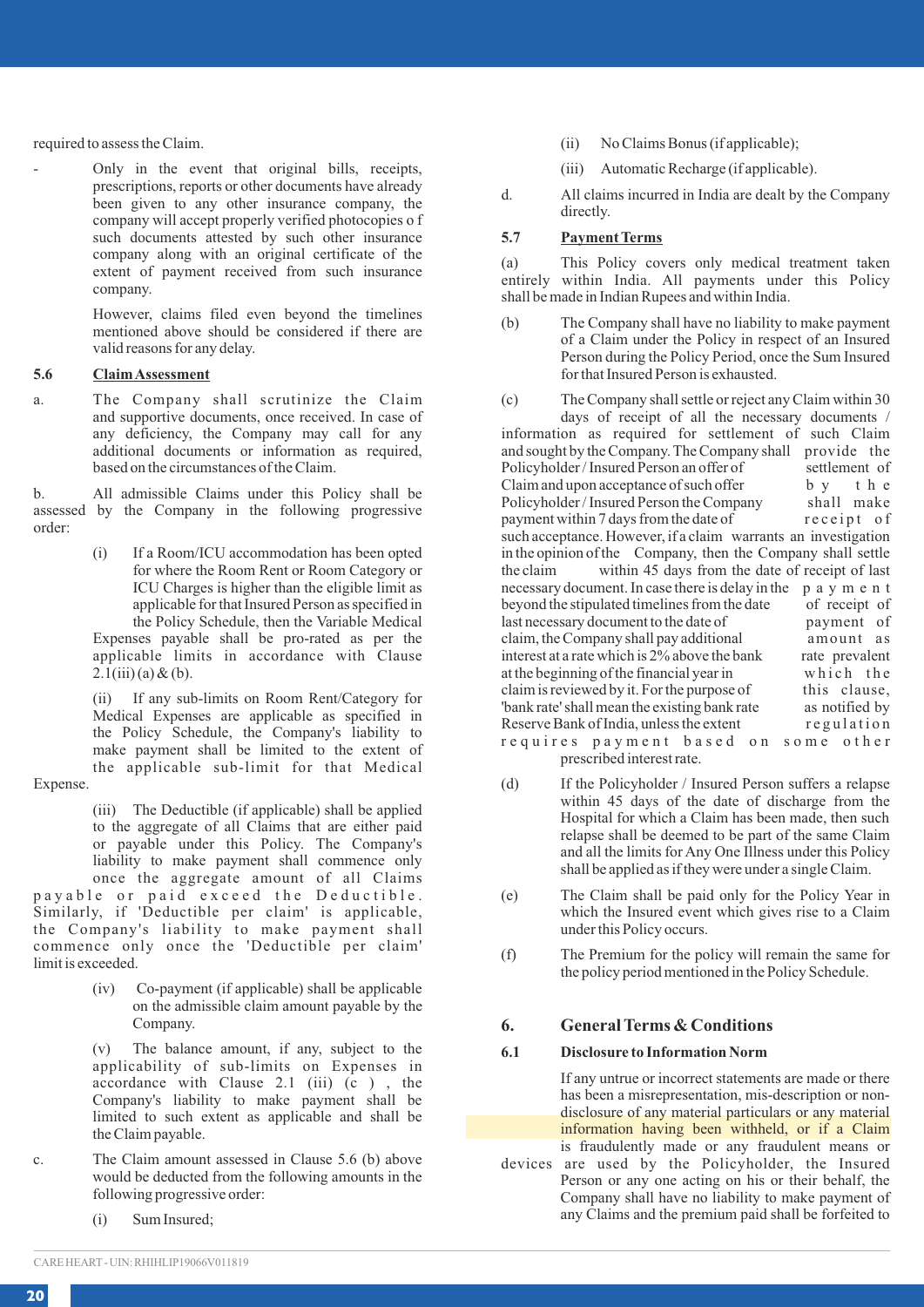the Company on cancellation of the Policy.

### **6.2 Observance of Terms and Conditions**

The due observance and fulfillment of the terms and conditions of this Policy (including the realization of premium by their respective due dates and compliance with the specified procedure on all Claims) in so far as they relate to anything to be done or complied with by the Policyholder or any Insured Person, shall be Condition Precedent to the Company's liability under the Policy.

### **6.3 Material Change**

It is a condition precedent to the Company's liability under the Policy that the Policyholder shall immediately notify the Company in writing of any material change in the risk on account of change in nature of occupation or business at his own expense. The Company may adjust the scope of cover and / or the premium paid or payable, accordingly.

### **6.4 Records to be maintained**

The Policyholder or Insured Person shall keep an accurate record containing all relevant medical records and shall allow the Company or its representatives to inspect such records. The Policyholder or Insured Person shall<br>furnish such information as the Company may require furnish such information as the Company may require<br>under this Policy at any time during the Policy Period under this Policy at any time during the Policy Period<br>or Policy Year or until final adjustment (if any) and or Policy Year or until final adjustment resolution of all Claims under this Policy.

### **6.5 No constructive Notice**

Any knowledge or information of any circumstance or condition in relation to the Policyholder or Insured Person which is in possession of the Company other than that information expressly disclosed in the P r o p o s a l<br>Form or otherwise in writing to the Company, shall not be Form or otherwise in writing to the Company, shall not be held to be binding or prejudicially affect the Company. held to be binding or prejudicially affect

### **6.6 Complete Discharge**

Payment made by the Company to the Policyholder or Insured Person or the nominee of the Policyholder or the legal representative of the Policyholder or to the Hospital, as the case may be, of any Medical Expenses or compensation or Benefit under the Policy shall in all cases be complete and construe as an effectual discharge in favor of the Company.

### **6.7 Multiple Policies**

a. In case any Policyholder/Insured Person is covered under more than one indemnity insurance policies, with the Company or with other insurers, the Policyholder/Insured Person shall have the right to settle the Claim with any of the Company, provided that the Claim amount payable is up to the Sum Insured of such Policy.

> b. In case the Claim amount under a single policy exceeds the Sum Insured, then Policyholder/Insured Person shall have the right to choose the companies with whom the Claim is to be settled. Further, policyholder/Insured

Person shall have the right to choose the companies from whom he/she wants to claim

- the balance amount. Insured shall only be indemnified the hospitalization costs in accordance with terms & conditions of chosen Policy.
	- c. Policyholder/Insured Persons shall also have the right to prefer claims from other policy / policies for the amounts disallowed under the earlier chosen policy / policies, even if the sum insured is not exhausted.
	- d. In case of multiple policies which provide fixed benefits, each insurer shall make the claim payments independent of payments received under other similar polices.

### **6.8 Free Look Period**

- a. The Policyholder may, within 15 days from the receipt of the Policy document, return the Policy stating reasons for his objection, if the Policyholder disagrees with any Policy terms and conditions.
- If no Claim has been made under the Policy, the Company will refund the premium received after deducting proportionate risk premium for the period on cover, expenses for medical examination and stamp duty charges. If only part of the risk has commenced, such
	- proportionate risk premium shall be calculated as commensurate with the risk covered during such period. All rights under the Policy will immediately stand extinguished on the free look cancellation of the Policy.
- c. Provision for Free look period is not applicable and available at the time of renewal of the Policy.

### **6.9 Policy Disputes**

Any and all disputes or differences under or in relation to the validity, construction, interpretation and effect to this Policy shall be determined by the Indian Courts and in accordance with Indian law.

### **6.10 Renewal Terms**

(a) This Policy will automatically terminate on the Policy Period End Date. All renewal applications should reach the Company on or before the Policy Period End Date.

- (b) The premium payable on renewal shall be paid to the Company on or before the Policy Period End Date and in any event before the expiry of the Grace Period.
- (c) For the purpose of this provision, Grace Period means a period of 30 days immediately following the Policy Period End Date during which a payment can be made to renew this Policy without loss of continuity

Benefits. Coverage is not available for the period for which premium is not received by the Company a n d t h e Company shall not be liable for any Claims incurred during such period.

(d) The policy will be renewed except on grounds

of misrepresentation / Non-disclosure of material fact as declared in the proposal form

and at the time of claim, fraud committed / moral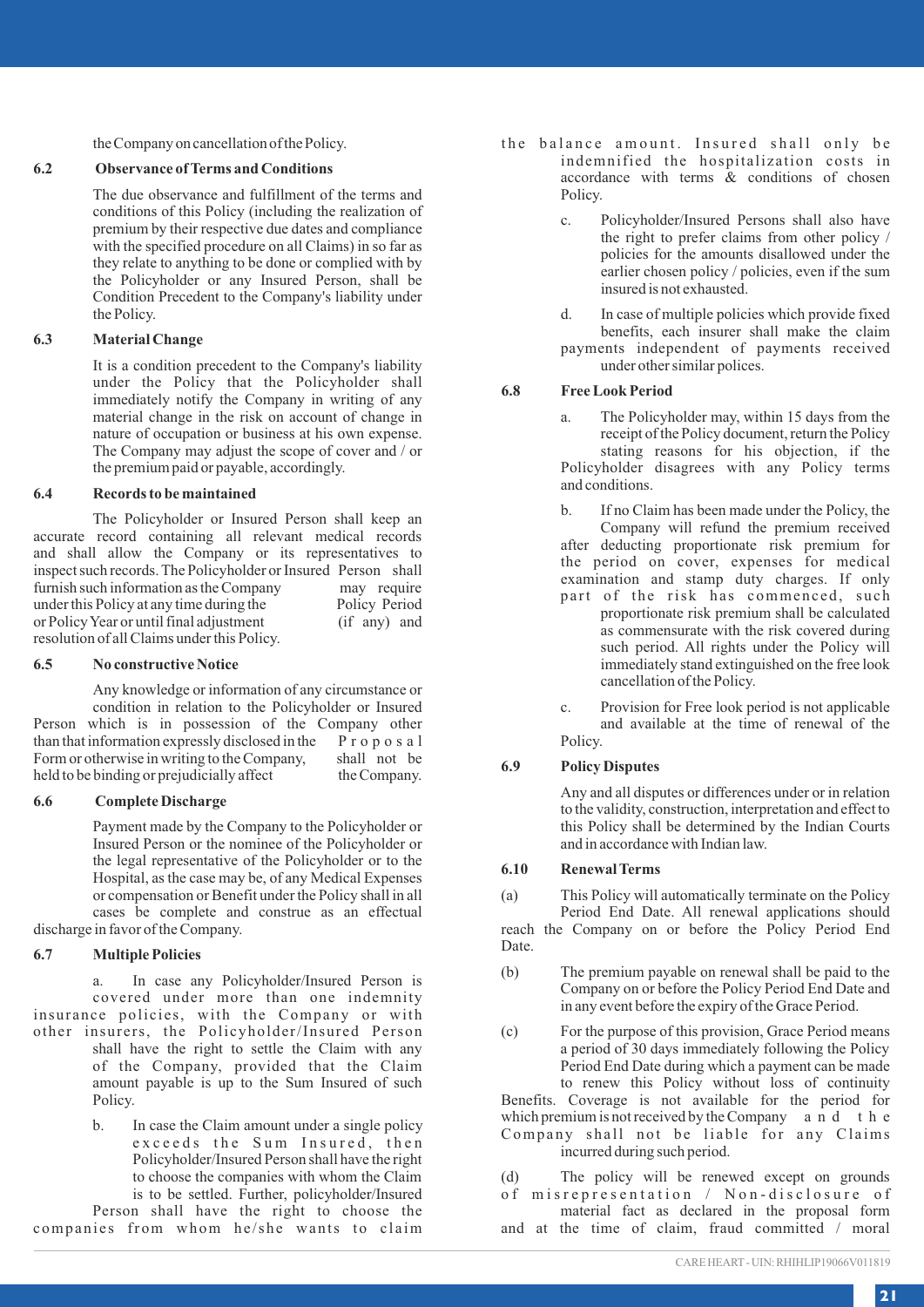#### hazard or non-cooperation of the insured.

(e) The Company may carry out underwriting in accordance with its Board approved underwriting policy in relation to any request for change in Sum Insured or relation to any request for change in Sum Insure<br>Deductible at the time of renewal of the Policy. time of renewal of the

(f) This product may be withdrawn / modified by the Company after due approval from the Authority (IRDAI). In case this product is withdrawn / modified by the Company, this Policy can be renewed under the then prevailing Health Insurance Product or its nearest substitute approved by the Authority (IRDAI). The Company shall duly intimate the Policyholder at least three months prior to the date of such modification / withdrawal of this product and the options available to the Policyholder at the time of Renewal of this Policy.

(g) The Company may revise the renewal premium payable under the Policy provided that revisions to the renewal premium are in accordance with the

- Authority's (IRDAI) rules and regulations as applicable from time to time. Change in rates will be applicable only post approval by the Authority and be effective from the date of launch of the revised Product and shall be applied only prospectively thereafter for new policies and at the date of renewal for renewals.
- (h) Renewal shall be offered lifelong. The Insured Person shall be given an option to port this Policy into any other health insurance product of the Company and credit shall be given for number of years of continuous coverage under this Policy for the standard waiting

### periods.

(i) No loading based on individual claim experience shall be applicable on renewal premium payable.

### **6.11 Cancellation / Termination**

- (a) The Company may at any time, cancel this Policy on grounds as specified in Clause 6.1 by giving 15 days' notice in writing by Registered Post Acknowledgment Due / recorded delivery to the Policyholder at his last known address and the Company shall have no liability to make payment of any Claims and the premium paid shall be forfeited and no refund of premium shall be effected by the Company.
- (b) The Policyholder may also give 15 days' notice in writing, to the Company, for the cancellation of this Policy, in which case the Company shall from the date of receipt of the notice, cancel the Policy and refund the premium for the unexpired period of this Policy at the short period scales as mentioned below, provided no Claim has been made under the Policy.

Refund % to be applied on premium received

| <b>Cancellation date</b><br>from Policy<br><b>Period Start Date</b> | <b>Policy</b><br><b>Tenure</b><br>1 Year | <b>Policy</b><br><b>Tenure</b><br>2 Year | <b>Policy</b><br><b>Tenure</b><br>3 Year |
|---------------------------------------------------------------------|------------------------------------------|------------------------------------------|------------------------------------------|
| Up to 1 month                                                       | 75.0%                                    | 87.5%                                    | 91.5%                                    |
| 1 month to 3 months                                                 | 50.0%                                    | 75.0%                                    | 88.5%                                    |
| 3 months to 6 months                                                | 25.0%                                    | 62.5%                                    | 75.0%                                    |
| 6 months to 12 months                                               | $0.0\%$                                  | 50.0%                                    | 66.5%                                    |
| 12 months to 15 months                                              | N A                                      | 25.0%                                    | 50.0%                                    |
| 15 months to 18 months                                              | N.A.                                     | 12.5%                                    | 41.5%                                    |
| 18 months to 24 months                                              | N A                                      | $0.0\%$                                  | 33.0%                                    |
| 24 months to 30 months                                              | N A                                      | N.A.                                     | 8.0%                                     |
| Beyond 30 months                                                    | N.A.                                     | N.A.                                     | $0.0\%$                                  |

this Policy shall continue till the end of Policy Period for the other Insured Persons. If the other Insured Persons wish to continue with the same Policy, the Company will renew the Policy subject to the appointment of a policyholder provided that:

- I. Written notice in this regard is given to the Company before the Policy Period End Date; and
- II. A person of Age 18 years or above, who satisfies the Company's criteria applies to become the Policyholder.

### **6.12 Limitation of liability**

Any Claim under this Policy for which the notification or intimation of Claim is received 12 calendar months after the event or occurrence giving rise to the Claim shall not be admissible, unless the Policyholder proves to the Company's satisfaction that the delay in reporting of the Claim was for reasons beyond his control.

#### **6.13 Communication**

a. Any communication meant for the Company must be in writing and be delivered to its address shown in the Policy Schedule. Any communication meant for the Policyholder/ Insured Person will be sent by the Company to his last known address or the address as shown in the Policy Schedule.

b. All notifications and declarations for the Company must be in writing and sent to the address specified in the Policy Schedule. Agents are not authorized to r e c e i v e notices and declarations on the Company's

c. Notice and instructions will be deemed served 10 days after posting or immediately upon receipt in the case of hand delivery, facsimile or e-mail.

#### **6.14 Alterations in the Policy**

This Policy constitutes the complete contract of insurance. No change or alteration shall be valid or effective unless approved in writing by the Company, which approval shall be evidenced by a written endorsement signed and stamped by the Company. However, change or alteration with respect to increase/ decrease of the Sum Insured shall be permissible only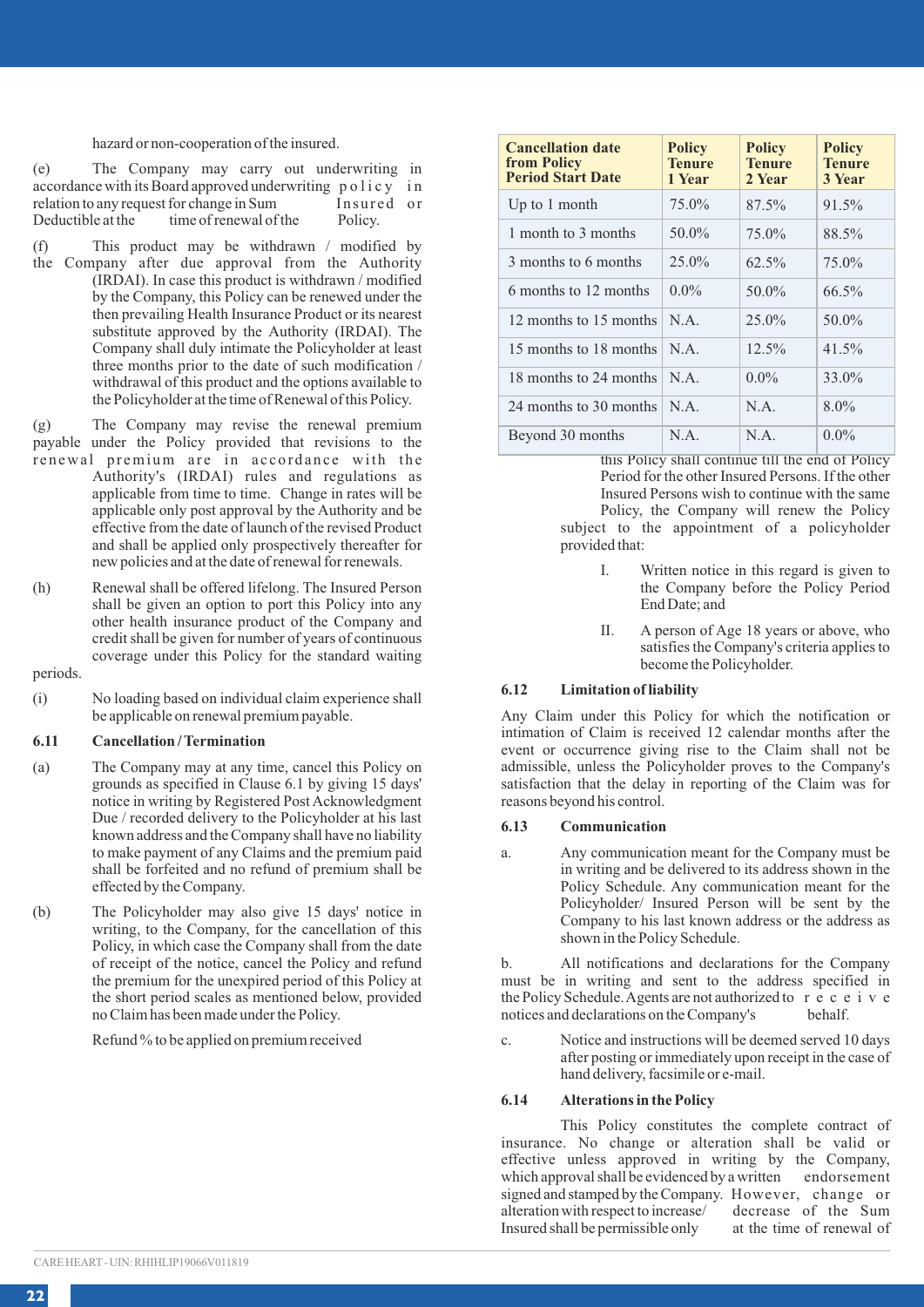the Policy.

**6.15** Out of all the details of the various Benefits provided in the Policy Terms and Conditions, only the details pertaining to Benefits chosen by policyholder as per Policy Schedule shall be considered relevant.

### **6.16 Electronic Transactions**

The Policyholder and /or Insured Person agrees to adhere to and comply with all such terms and conditions as<br>the Company may prescribe from time to time, and the Company may prescribe from time to hereby agrees and confirms that all transactions effected by or through facilities for conducting remote transactions including<br>the Internet. World Wide Web, electronic data interchange. the Internet, World Wide Web, electronic data interchange, call centers, tele-service operations (whether voice.) centers, tele-service operations (whether voice, i d e o

v i d e o ,<br>data or combination thereof) or by means of electronic, computer, automated machines network or through other means of telecommunication, established by or on behalf of the Company, for and in respect of the Policy or its terms shall constitute legally binding and valid transactions when done in adherence to and in compliance with the Company's terms and conditions for such facilities, as may be prescribed from time to time. Any terms and conditions related to electronic transactions shall be within the approved Policy Terms and Conditions.

### **6.17 Portability and Continuity Benefits**

(I) Insured(s) have an option to migrate from their existing health insurance policy of any other Indian non-life insurer/standalone health insurer to any other similar policy with the company, at the time of  $r e n e w a 1$ ,<br>provided the previous policy/policies has  $b e e n$ provided the previous policy/policies has b e e n<br>maintained without any break and the policy holder shall maintained without any break and the policy holder shall<br>apply to company at least 45 days before. but not earlier apply to company at least 45 days before, than 60 days from the policy renewal date of his or her existing policy in prescribed format.

(ii) The Waiting Periods as defined in Clauses 4.1(I), 4.1(ii) and 4.1(iii) of this Policy shall be reduced by the number of months of continuous coverage under such health insurance policy with the previous insurer to the extent of the sum insured and the deductible under the expiring health insurance policy.

(iii) The Waiting Periods under Clauses 4.1(I), 4.1(ii) and 4.1(iii) shall be applicable afresh to the amount by which the Sum Insured under this Policy exceeds the sum insured and the deductible under the terms of the expiring policy.

(iv) The Waiting Periods as defined in Clauses 4.1(I), 4.1(ii) and 4.1(iii) shall be applicable individually for each Insured Person and Claims shall be assessed accordingly.

- (v) Credit for the sum insured of the expiring policy shall additionally be available as under:
	- a) If the Insured Person was covered on a Floater basis under the expiring policy and is proposed to be covered on a Floater basis with the Company, then the sum insured to be carried forward for credit under this Policy would also be applied on a Floater basis only.
	- b) In all other cases the sum insured to be carried forward for credit in this Policy would be

applied on an individual basis only.

(vi) In case the Policyholder has opted to switch to any other insurer under portability and the outcome of acceptance of the portability is awaited from the new insurer on the date of renewal:

> a) The Company may at the request of the Policyholder, extend the Policy for a period not less than 1 month at an additional premium to be paid on a pro-rated basis.

> b) In case any Claim is reported during the extended Policy Period, the Policyholder shall first pay the premium so as to make the extended Policy Period part of Policy, as applicable. In such cases, Policyholder shall be liable to pay the premium for the balance period and continue with the Company for that Policy year.

### **6.18 Assignment**

- 1. This policy may be transferred/assigned, wholly or in part, with or without consideration.
- 2. An Assignment may be effected in a policy by an endorsement upon the policy itself or by a separate instrument under notice to the Insurer.

3. The instrument of assignment should indicate the fact of transfer or assignment and the

reasons for the assignment or transfer, antecedents of the assignee and terms on which assignment is made.

> 4. The assignment must be signed by the transferor or assignor or duly authorized agent and attested by at least one witness.

> 5. The transfer or assignment shall not be operative as against an Insurer until a notice in writing of the transfer or assignment and either the said endorsement or instrument itself or copy there of certified to be correct by both transferor and transferee or their duly authorized agents have been delivered to the **Insurer**

- 6. The Insurer may accept or decline to act upon any transfer or assignment or endorsement, if it has sufficient reasons to believe that it is (a) not bonafide or (b) not in the interest of the policyholder or (c) not in public interest or (d) is for the purpose of trading of the insurance policy.
- 7. In case of refusal to act upon the endorsement by the Insurer, any person aggrieved by the refusal may prefer a claim to IRDAI within 30 days of receipt of the refusal letter from the Insurer.

Note: This is only a simplified version of (Assignment or Transfer) for general information purpose only. For full texts of this section please refer to Section 38 of Insurance Act , 1938 as amended by Insurance Laws(Amendment) Act,2015 .

### **6.19 Grievances**

The Company has developed proper procedures and effective mechanism to address complaints by the customers. The Company is committed to comply with the Regulations,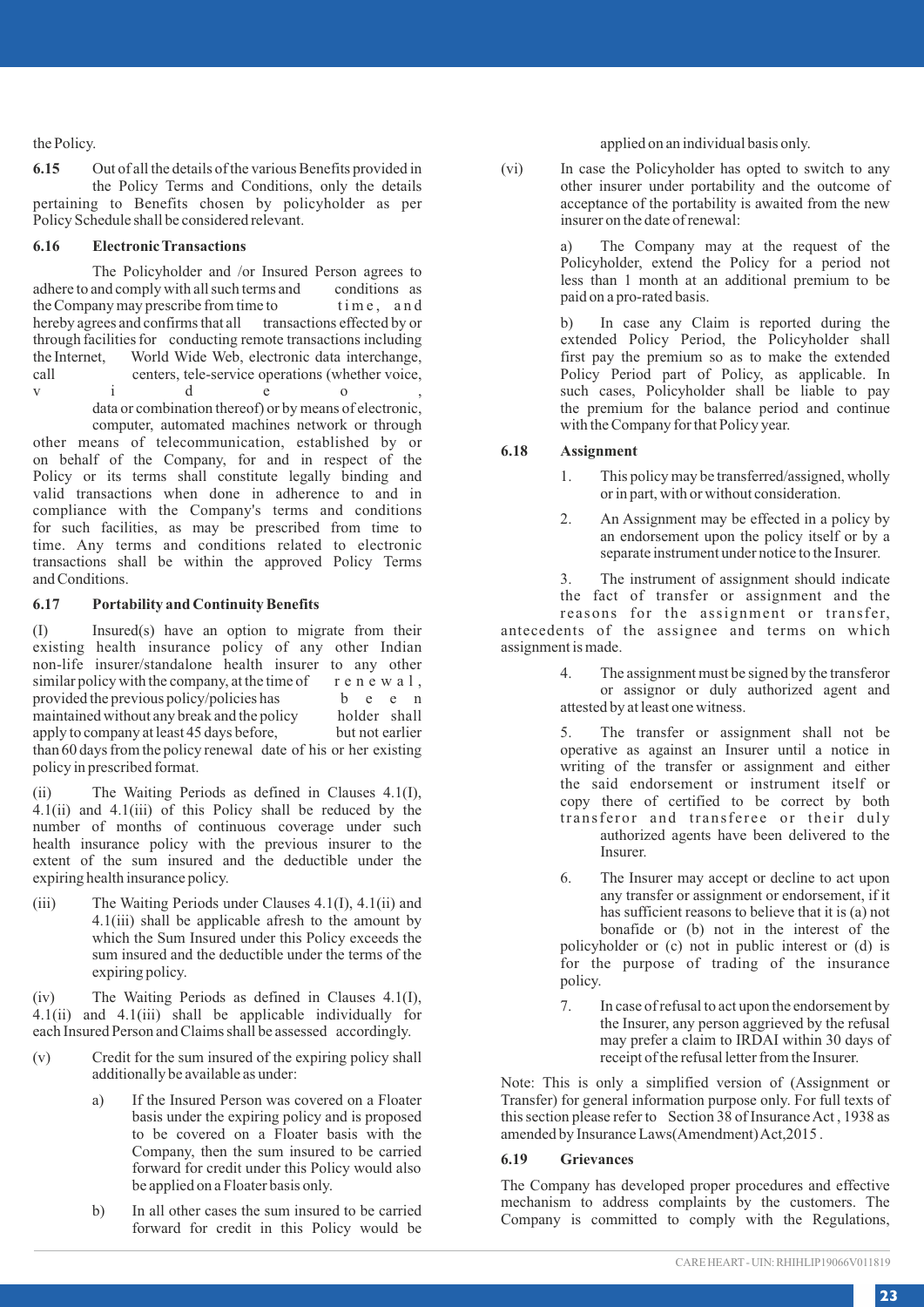standards which have been set forth in the Regulations, Circulars issued by the Authority (IRDAI) from time to time in this regard.

(a) If the Policyholder / Insured Person has a grievance that the Policyholder / Insured Person wishes the Company to redress, the Policyholder / Insured Person may contact the Company with the details of the grievance through:

Website: www.careinsurance.com

Email: customerfirst@careinsurance.com

Contact No:1800-102-4488;1800-102-6655

Courier: Any of Our Branch Office or corporate office

The Policyholder/Insured Person may also approach the grievance cell at any of the Company's branches<br>with the details of his/her grievance during the Company's with the details of his/her grievance during the working hours from Monday to Friday.

> Exclusively for Senior Citizens, the Company has a separate extension on the Customer Service Toll Free Number. This separate customer service channel prioritizes and routes any kind of request / grievance raised by Senior Citizens through various fast track internal escalations leading to lesser Turn-Around Time (TAT) for request / grievance addressal.

(b) If the Policyholder / Insured Personis not satisfied with the Company's redressal of the Policyholder's / Insured Person's grievance through one of the above methods, the Policyholder / Insured Person's may contact the Company's Head of Customer Service at:

Head – Customer Services,

Care Health Insurance Limited

(Formerly known as Religare Health Insurance Company Limited)

Unit No. 604 - 607, 6th Floor, Tower C,

Unitech Cyber Park, Sector-39,

Gurugram -122001 (Haryana)

(c) If the Policyholder / Insured Person is not satisfied with the Company's redressal of the Policyholder's / Insured Person's grievance through one of the above methods, the Policyholder / Insured Person may approach the nearest Insurance Ombudsman for resolution of the grievance. The contact details of Ombudsmen offices are mentioned on the next page: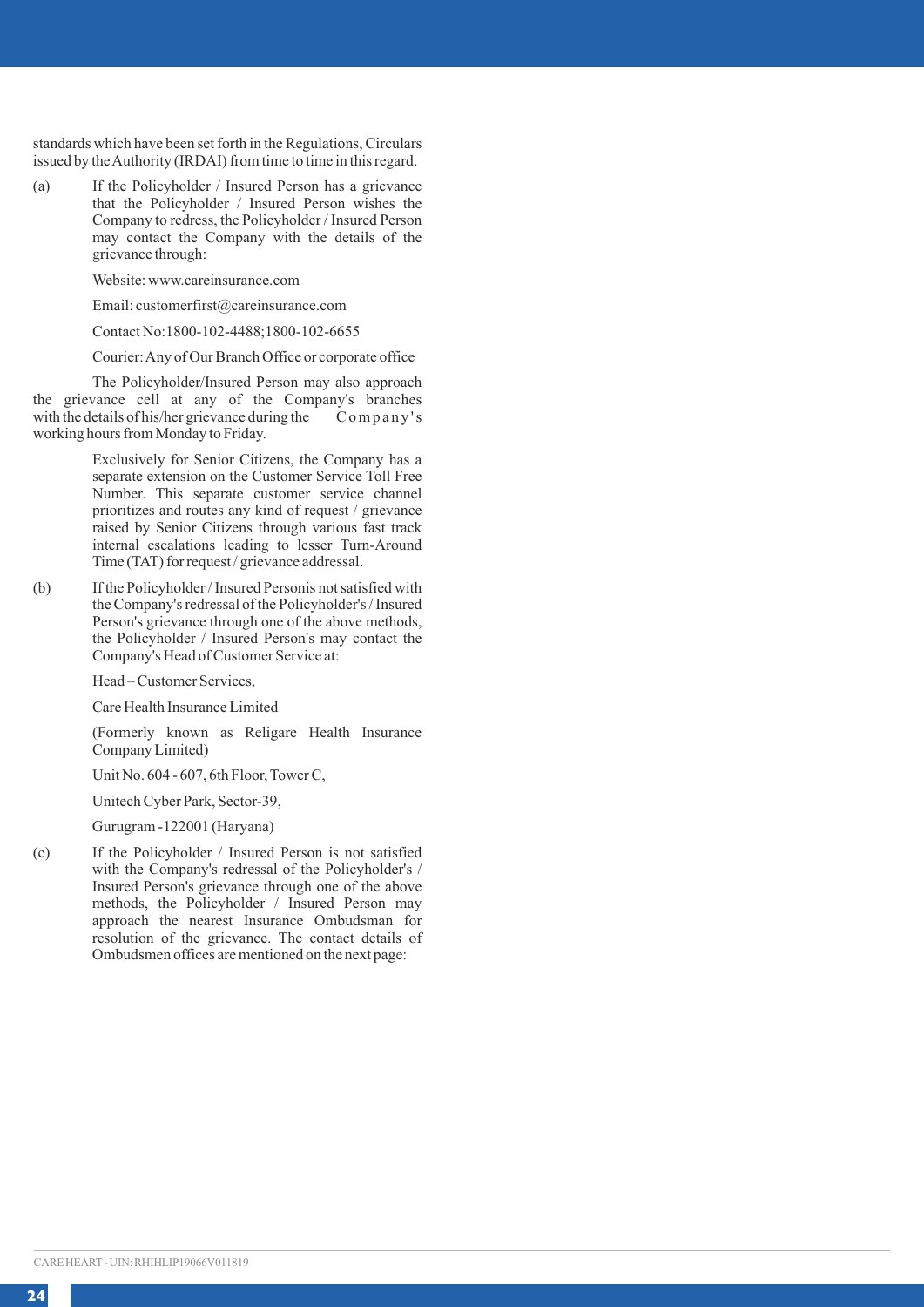| <b>Office of the Ombudsman</b> | <b>Contact Details</b>                                                                                                                                                                                                                                                   | <b>Jurisdiction of Office (Union</b><br><b>Territory, District)</b>                  |
|--------------------------------|--------------------------------------------------------------------------------------------------------------------------------------------------------------------------------------------------------------------------------------------------------------------------|--------------------------------------------------------------------------------------|
| <b>AHMEDABAD</b>               | Insurance Ombudsman,<br>Office of the Insurance Ombudsman,<br>Jeevan Prakash Building, 6th floor, Tilak Marg, Relief Road,<br>Ahmedabad - 380 001.<br>Tel.: 079 - 25501201/02/05/06<br>E-mail: bimalokpal.ahmedabad@ecoi.co.in                                           | Gujarat, Dadra & Nagar<br>Haveli, Daman and Diu                                      |
| <b>BENGALURU</b>               | Insurance Ombudsman.<br>Office of the Insurance Ombudsman,<br>Jeevan Soudha Building, PID No. 57-27-N-19<br>Ground Floor, 19/19, 24th Main Road, JP Nagar, Ist Phase,<br>BENGALURU - 560 078.<br>Tel.: 080-22222049 / 22222048<br>Email: bimalokpal.bengaluru@ecoi.co.in | Karnataka                                                                            |
| <b>BHOPAL</b>                  | Insurance Ombudsman,<br>Office of the Insurance Ombudsman,<br>Janak Vihar Complex, 2nd Floor, 6, Malviya Nagar, Opp. Airtel,<br>Near New Market, BHOPAL (M.P.)-462 003.<br>Tel.: 0755-2769201 / 9202, Fax: 0755-2769203<br>E-mail: bimalokpal.bhopal@ecoi.co.in          | Madhya Pradesh &<br>Chhattisgarh                                                     |
| <b>BHUBANESHWAR</b>            | Insurance Ombudsman.<br>Office of the Insurance Ombudsman,<br>62, Forest Park, BHUBANESHWAR-751 009.<br>Tel.: 0674 - 2596461 / 2596455, Fax: 0674-2596429<br>E-mail: bimalokpal.bhubaneswar@ecoi.co.in                                                                   | Orissa                                                                               |
| <b>CHANDIGARH</b>              | Insurance Ombudsman,<br>Office of the Insurance Ombudsman,<br>S.C.O. No.101-103, 2nd Floor, Batra Building. Sector 17-D,<br>CHANDIGARH-160 017.<br>Tel.: 0172 - 2706196 / 2706468, Fax: 0172-2708274<br>E-mail: bimalokpal.chandigarh@ecoi.co.in                         | Punjab, Haryana,<br>Himachal Pradesh,<br>Jammu & Kashmir,<br>Chandigarh              |
| <b>CHENNAI</b>                 | Insurance Ombudsman,<br>Office of the Insurance Ombudsman,<br>Fathima Akhtar Court, 4th Floor, 453, Anna Salai, Teynampet,<br>CHENNAI-600 018.<br>Tel.: 044-24333668 / 24335284, Fax: 044-24333664<br>E-mail: bimalokpal.chennai@ecoi.co.in                              | Tamil Nadu, Pondicherry<br>Town and Karaikal<br>(which are part of<br>Pondicherry)   |
| <b>DELHI</b>                   | Insurance Ombudsman.<br>Office of the Insurance Ombudsman,<br>2/2 A, Universal Insurance Bldg., Asaf Ali Road,<br><b>NEW DELHI-110 002.</b><br>Tel.: 011 - 23232481 / 23213504<br>E-mail : bimalokpal.delhi@ecoi.co.in                                                   | Delhi                                                                                |
| <b>GUWAHATI</b>                | Insurance Ombudsman,<br>Office of the Insurance Ombudsman,<br>"Jeevan Nivesh", 5th Floor, Near Panbazar Overbridge, S.S.<br>Road, GUWAHATI-781 001 (ASSAM).<br>Tel.: 0361 - 2632204 / 2602205<br>E-mail : bimalokpal.guwahati@ecoi.co.in                                 | Assam, Meghalaya,<br>Manipur, Mizoram,<br>Arunachal Pradesh,<br>Nagaland and Tripura |
| <b>HYDERABAD</b>               | Insurance Ombudsman,<br>Office of the Insurance Ombudsman,<br>6-2-46, 1st Floor, Moin Court, Lane Opp. Saleem Function<br>Palace, A.C. Guards, Lakdi-Ka-Pool, HYDERABAD-500 004.<br>Tel.: 040 - 67504123 / 23312122<br>E-mail: bimalokpal.hyderabad@ecoi.co.in           | Andhra Pradesh,<br>Telangana and Yanam - a<br>part of Territory of<br>Pondicherry    |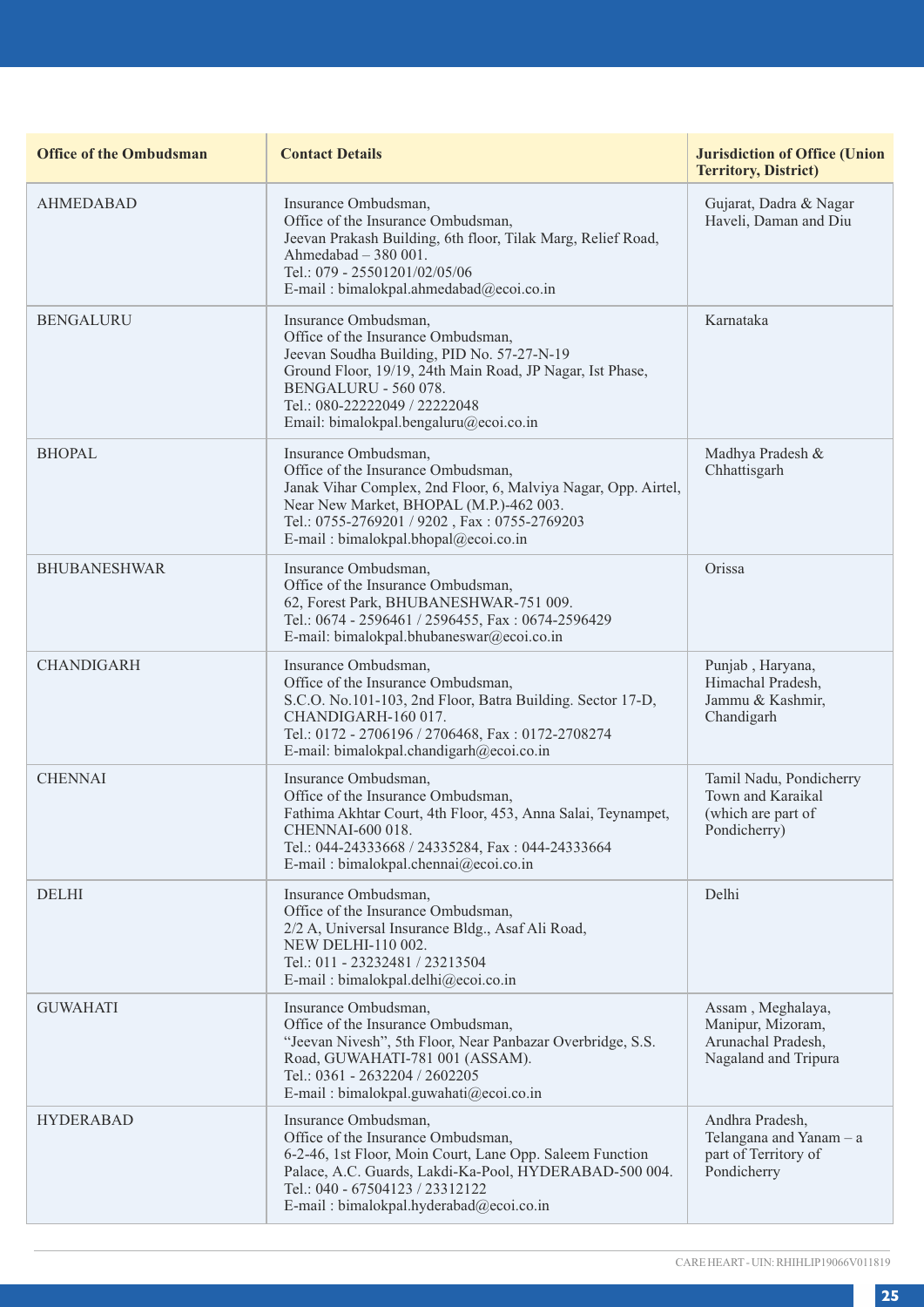| <b>Office of the Ombudsman</b> | <b>Contact Details</b>                                                                                                                                                                                                                              | <b>Jurisdiction of Office (Union</b><br><b>Territory, District)</b>                                                                                                                                                                                                                                                                                                                                                                                                                                                         |
|--------------------------------|-----------------------------------------------------------------------------------------------------------------------------------------------------------------------------------------------------------------------------------------------------|-----------------------------------------------------------------------------------------------------------------------------------------------------------------------------------------------------------------------------------------------------------------------------------------------------------------------------------------------------------------------------------------------------------------------------------------------------------------------------------------------------------------------------|
| <b>JAIPUR</b>                  | Insurance Ombudsman,<br>Office of the Insurance Ombudsman,<br>Jeevan Nidhi - II Bldg., Gr. Floor, Bhawani Singh Marg, Jaipur -<br>302 005.<br>Tel.: 0141-2740363<br>Email: Bimalokpal.jaipur@ecoi.co.in                                             | Rajasthan                                                                                                                                                                                                                                                                                                                                                                                                                                                                                                                   |
| <b>ERNAKULAM</b>               | Insurance Ombudsman,<br>Office of the Insurance Ombudsman.<br>2nd Floor, Pulinat Bldg., Opp. Cochin Shipyard, M.G. Road,<br>ERNAKULAM-682 015.<br>Tel.: 0484-2358759/2359338, Fax: 0484-2359336<br>E-mail: bimalokpal.ernakulam@ecoi.co.in          | Kerala, Lakshadweep, Mahe<br>- a part of Pondicherry                                                                                                                                                                                                                                                                                                                                                                                                                                                                        |
| <b>KOLKATA</b>                 | Insurance Ombudsman,<br>Office of the Insurance Ombudsman,<br>4th Floor, Hindustan Bldg. Annexe, 4, C.R. Avenue,<br>Kolkata - 700 072.<br>Tel: 033-22124339/22124340, Fax: 033-22124341<br>E-mail: bimalokpal.kolkata@ecoi.co.in                    | West Bengal, Andaman &<br>Nicobar Islands, Sikkim                                                                                                                                                                                                                                                                                                                                                                                                                                                                           |
| <b>LUCKNOW</b>                 | Insurance Ombudsman,<br>Office of the Insurance Ombudsman,<br>6th Floor, Jeevan Bhawan, Phase-2, Nawal Kishore Road,<br>Hazaratganj, LUCKNOW-226 001.<br>Tel.: 0522 - 2231330 / 2231331, Fax: 0522-2231310<br>E-mail: bimalokpal.lucknow@ecoi.co.in | Districts of Uttar Pradesh:<br>Laitpur, Jhansi, Mahoba,<br>Hamirpur, Banda, Chitrakoot,<br>Allahabad, Mirzapur,<br>Sonbhabdra, Fatehpur,<br>Pratapgarh, Jaunpur, Varanasi,<br>Gazipur, Jalaun, Kanpur,<br>Lucknow, Unnao, Sitapur,<br>Lakhimpur, Bahraich,<br>Barabanki, Raebareli, Sravasti,<br>Gonda, Faizabad, Amethi,<br>Kaushambi, Balrampur, Basti,<br>Ambedkamagar, Sultanpur,<br>Maharajgang, Santkabirnagar,<br>Azamgarh, Kushinagar,<br>Gorkhpur, Deoria, Mau,<br>Ghazipur, Chandauli, Ballia,<br>Sidharathnagar. |
| <b>MUMBAI</b>                  | Insurance Ombudsman,<br>Office of the Insurance Ombudsman,<br>3rd Floor, Jeevan Seva Annexe, S.V. Road, Santacruz(W),<br>MUMBAI-400 054.<br>Tel.: 022 - 26106552 / 26106960<br>Fax: 022 - 26106052<br>Email: bimalokpal.mumbai@ecoi.co.in           | Goa,<br>Mumbai Metropolitan<br>Region<br>excluding Navi Mumbai &<br>Thane                                                                                                                                                                                                                                                                                                                                                                                                                                                   |
| <b>NOIDA</b>                   | Office of the Insurance Ombudsman,<br>Bhagwan Sahai Palace<br>4th Floor, Main Road, Naya Bans, Sector 15,<br>Distt: Gautam Buddh Nagar,<br>U.P-201301.<br>Tel.: 0120-2514250 / 2514252 / 2514253<br>Email: bimalokpal.noida@ecoi.co.in              | State of Uttaranchal and the<br>following Districts of Uttar<br>Pradesh: Agra, Aligarh, Bagpat,<br>Bareilly, Bijnor, Budaun,<br>Bulandshehar, Etah, Kanooj,<br>Mainpuri, Mathura, Meerut,<br>Moradabad, Muzaffarnagar,<br>Oraivva, Pilibhit, Etawah.<br>Farrukhabad, Firozbad,<br>Gautambodhanagar, Ghaziabad,<br>Hardoi, Shahjahanpur, Hapur,<br>Shamli, Rampur, Kashganj,<br>Sambhal, Amroha, Hathras,<br>Kanshiramnagar, Saharanpur                                                                                      |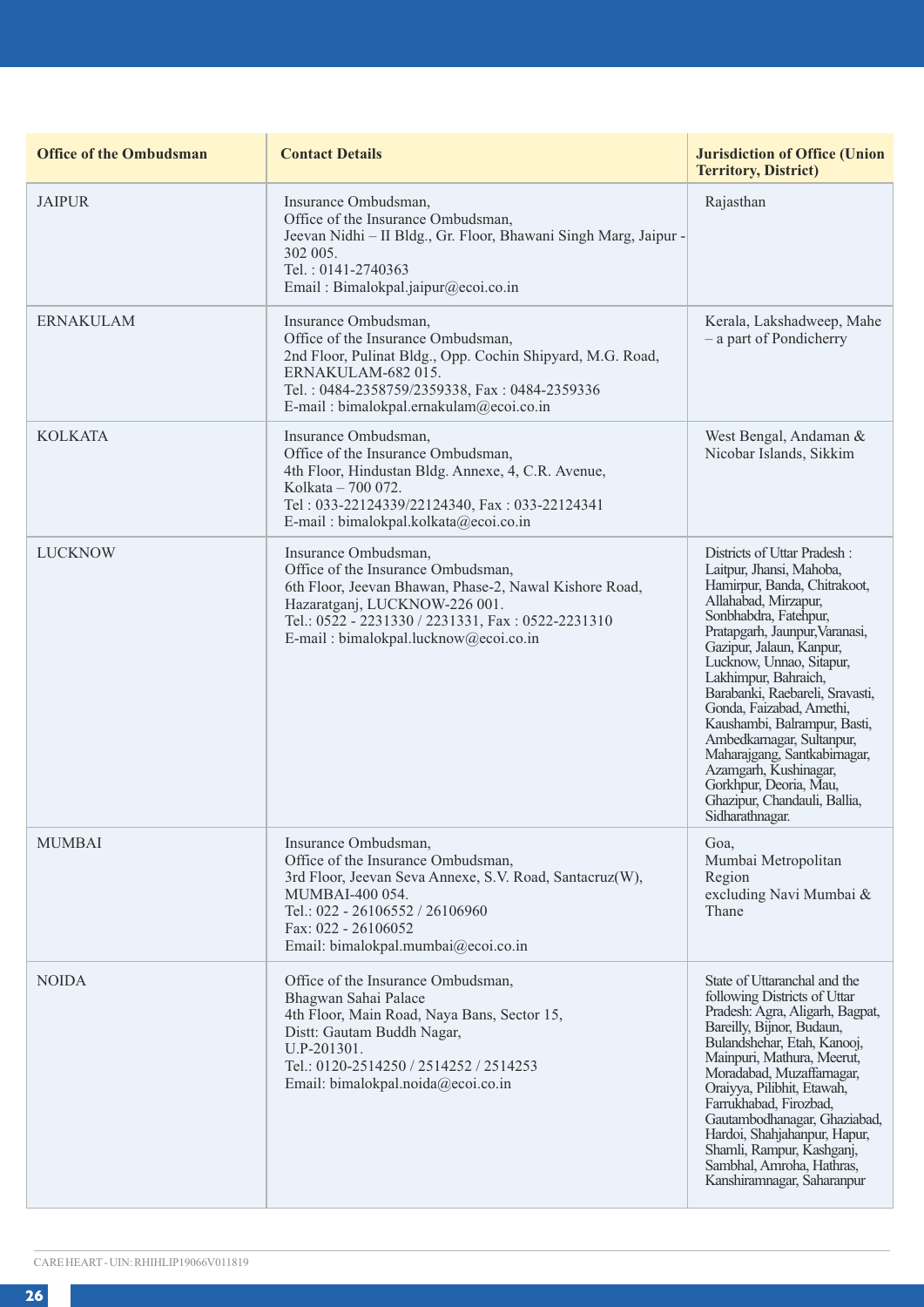| <b>Office of the Ombudsman</b> | <b>Contact Details</b>                                                                                                                                                                                                                | <b>Jurisdiction of Office (Union</b><br><b>Territory, District)</b>                       |
|--------------------------------|---------------------------------------------------------------------------------------------------------------------------------------------------------------------------------------------------------------------------------------|-------------------------------------------------------------------------------------------|
| <b>PATNA</b>                   | Office of the Insurance Ombudsman.<br>1st Floor, Kalpana Arcade Building,<br>Bazar Samiti Road, Bahadurpur,<br>Patna 800 006.<br>Tel.: $0612 - 2680952$<br>Email: bimalokpal.patna@ecoi.co.in                                         | Bihar, Jharkhand                                                                          |
| <b>PUNE</b>                    | Insurance Ombudsman,<br>Office of the Insurance Ombudsman.<br>Jeevan Darshan Bldg., 2nd Floor, C.T.S. No.s. 195 to 198, N.C.<br>Kelkar Road, Narayan Peth, Pune - 411 030.<br>Tel.: 020-41312555<br>Email: bimalokpal.pune@ecoi.co.in | Maharashtra,<br>Area of Navi Mumbai and<br>Thane excluding Mumbai<br>Metropolitan Region. |

The updated details of Insurance Ombudsman are available on website of IRDAI: www.irda.gov.in, on the website of General Insurance Council: www.gicouncil.org.in, on the Company's website www.careinsurance.com or from any of the Company's offices. Address and contact number of Executive Council of Insurers –

Office of the 'Executive Council of Insurers' Secretary General/Secretary, 3rd Floor, Jeevan Seva Annexe, S.V. Road, Santacruz(W), Mumbai - 400 054. Tel : 022-26106889/671/980 Fax : 022-26106949 Email - inscoun@ecoi.co.in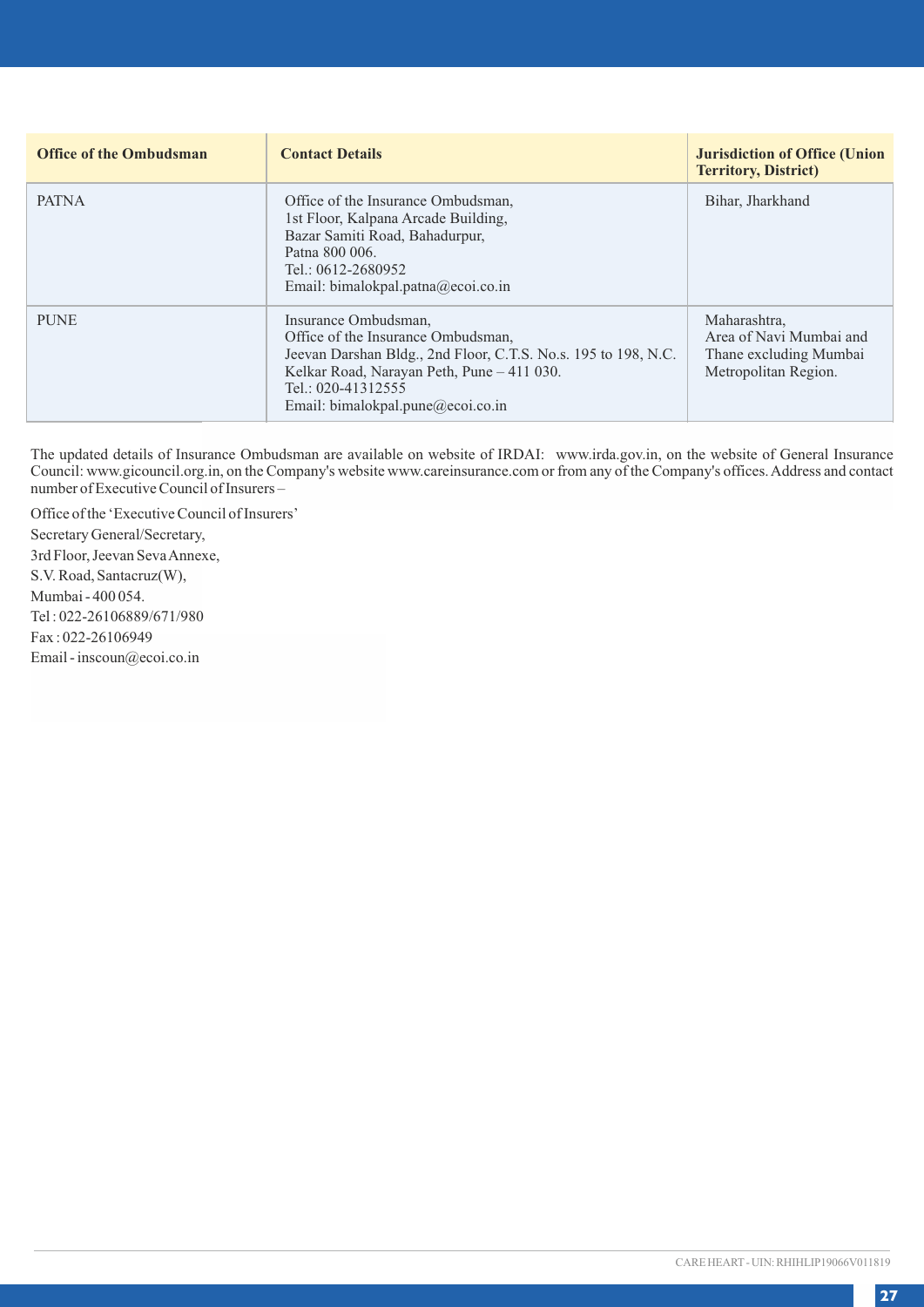### **Annexure I - List of Day Care Surgeries**

- **1. Cardiology Related:**
	- 1. CORONARY ANGIOGRAPHY
- **2. Critical Care Related:**
	- 2. INSERTNON- TUNNELCVCATH
	- 3. INSERT PICC CATH (PERIPHERALLY INSERTED CENTRAL CATHETER )
	- 4. REPLACE PICC CATH ( PERIPHERALLY INSERTED CENTRALCATHETER )
	- 5. INSERTION CATHETER, INTRAANTERIOR
	- 6. INSERTION OF PORTACATH

#### **3. Dental Related:**

- 7. SPLINTING OF AVULSED TEETH
- 8. SUTURING LACERATED LIP
- 9. SUTURING ORALMUCOSA
- 10. ORAL BIOPSY IN CASE OF ABNORMAL TISSUE PRESENTATION
- 11. FNAC
- 12. SMEAR FROM ORALCAVITY

#### **4. ENTRelated:**

- 13. MYRINGOTOMY WITH GROMMET INSERTION
- 14. TYMPANOPLASTY (CLOSURE OF AN EAR DRUM PERFORATION/RECONSTRUCTION OF THE AUDITORYOSSICLES)
- 15. REMOVALOF ATYMPANIC DRAIN
- 16. KERATOSIS REMOVALUNDER GA
- 17. OPERATIONS ON THE TURBINATES (NASALCONCHA)
- 18. TYMPANOPLASTY (CLOSURE OF AN EAR DRUM PERFORATION/RECONSTRUCTION OF THE AUDITORYOSSICLES)
- 19. REMOVALOF KERATOSIS OBTURANS
- 20. STAPEDOTOMY TO TREAT VARIOUS LESIONS IN MIDDLE EAR
- 21. REVISION OF ASTAPEDECTOMY
- 22. OTHER OPERATIONS ON THE AUDITORY OSSICLES
- 23. MYRINGOPLASTY (POST-AURA/ENDAURAL APPROACH AS WELL AS SIMPLE TYPE -I TYMPANOPLASTY)
- 24. FENESTRATION OF THE INNER EAR
- 25. REVISION OF A FENESTRATION OF THE INNER EAR
- 26. PALATOPLASTY
- 27. TRANSORALINCISION AND DRAINAGE OF APHARYNGEAL ABSCESS
- 28. TONSILLECTOMY WITHOUT

ADENOIDECTOMY

- 29. T O N S I L L E C T O M Y W I T H ADENOIDECTOMY
- 30. EXCISION AND DESTRUCTION OF A LINGUALTONSIL
- 31. REVISION OF ATYMPANOPLASTY
- 32. OTHER MICROSURGICAL OPERATIONS ON THE MIDDLE EAR
- 33. INCISION OF THE MASTOID PROCESS AND MIDDLE EAR
- 34. MASTOIDECTOMY
- 35. RECONSTRUCTION OF THE MIDDLE EAR
- 36. OTHER EXCISIONS OF THE MIDDLE AND INNER EAR
- 37. INCISION (OPENING) AND DESTRUCTION (ELIMINATION) OF THE INNER EAR
- 38. OTHER OPERATIONS ON THE MIDDLE AND INNER EAR
- 39. EXCISION AND DESTRUCTION OF DISEASED TISSUE OF THE NOSE
- 40. OTHER OPERATIONS ON THE NOSE
- 41. NASALSINUS ASPIRATION
- 42. FOREIGN BODYREMOVALFROM NOSE
- 43. OTHER OPERATIONS ON THE TONSILS AND ADENOIDS
- 44. ADENOIDECTOMY
- 45. LABYRINTHECTOMY FOR SEVERE VERTIGO
- 46. STAPEDECTOMYUNDER GA
- 47. STAPEDECTOMYUNDER LA
- 48. TYMPANOPLASTY(TYPE IV)
- 49. ENDOLYMPHATIC SAC SURGERY FOR MENIERE'S DISEASE
- 50. TURBINECTOMY
- 51. ENDOSCOPIC STAPEDECTOMY
- 52. INCISION AND DRAINAGE OF PERICHONDRITIS
- 53. SEPTOPLASTY
- 54. VESTIBULAR NERVE SECTION
- 55. THYROPLASTYTYPE I
- 56. PSEUDOCYSTOF THE PINNA- EXCISION
- 57. INCISION AND DRAINAGE HAEMATOMA AURICLE
- 58. TYMPANOPLASTY(TYPE II)
- 59. REDUCTION OF FRACTURE OF NASAL BONE
- 60. THYROPLASTYTYPE II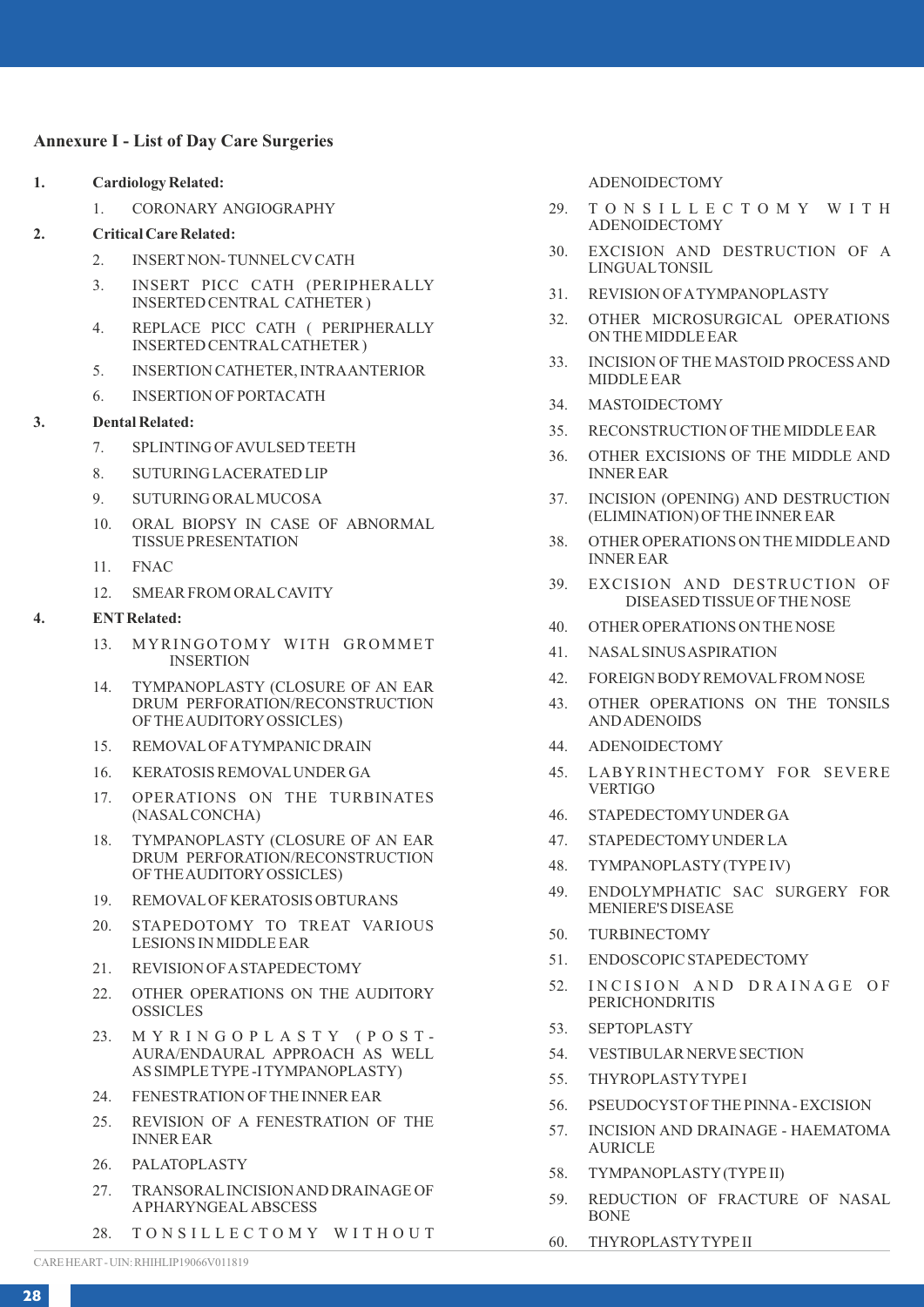- 61. TRACHEOSTOMY
- 62. EXCISION OF ANGIOMASEPTUM
- 63. TURBINOPLASTY
- 64. INCISION & DRAINAGE OF RETRO PHARYNGEALABSCESS
- 65. UVULO PALATO PHARYNGO PLASTY
- 66. ADENOIDECTOMY WITH GROMMET INSERTION
- 67. ADENOIDECTOMY WITHOUT GROMMET INSERTION
- 68. VOCAL CORD LATERALISATION PROCEDURE
- 69. INCISION & DRAINAGE OF PARA PHARYNGEALABSCESS
- 70. TRACHEOPLASTY

### **5. Gastroenterology Related:**

- 71. C H O L E C Y S T E C T O M Y A N D C H O L E D O C H O - J E J U N O S T O M Y / DUODENOSTOMY/ GASTROSTOMY/ EXPLORATION COMMON BILE DUCT
- 72. ESOPHAGOSCOPY, GASTROSCOPY, DUODENOSCOPY WITH POLYPECTOMY/ R E M O V A L O F F O R E I G N B O D Y / D I A T H E R M Y OF BLEEDING LESIONS
- 73. PANCREATIC PSEUDOCYST EUS & DRAINAGE
- 74. RF ABLATION FOR BARRETT'S OESOPHAGUS
- 75. ERCPAND PAPILLOTOMY
- 76. ESOPHAGOSCOPE AND SCLEROSANT INJECTION
- 77. EUS + SUBMUCOSALRESECTION
- 78. CONSTRUCTION OF GASTROSTOMYTUBE
- 79. EUS + ASPIRATION PANCREATIC CYST
- 80. SMALL BOWEL ENDOSCOPY (THERAPEUTIC)
- 81. COLONOSCOPY,LESION REMOVAL
- 82. ERCP
- 83. COLONSCOPYSTENTING OF STRICTURE
- 84. PERCUTANEOUS ENDOSCOPIC GASTROSTOMY
- 85. EUS AND PANCREATIC PSEUDO CYST DRAINAGE
- 86. ERCPAND CHOLEDOCHOSCOPY
- 87. PROCTOSIGMOIDOSCOPY VOLVULUS DETORSION
- 88. ERCPAND SPHINCTEROTOMY
- 89. ESOPHAGEALSTENTPLACEMENT
- 90. ERCP+ PLACEMENTOF BILIARYSTENTS
- 91. SIGMOIDOSCOPYW/ STENT
- 92. EUS + COELIAC NODE BIOPSY
- 93. UGI SCOPY AND INJECTION OF ADRENALINE, SCLEROSANTS BLEEDING ULCERS

### **6. General Surgery Related:**

- 94. INCISION OF A PILONIDAL SINUS / ABSCESS
- 95. FISSURE IN ANO SPHINCTEROTOMY
- 96. SURGICALTREATMENTOF AVARICOCELE AND A HYDROCELE OF THE SPERMATIC **CORD**
- 97. ORCHIDOPEXY
- 98. A B D O M I N A L EXPLORATION IN CRYPTORCHIDISM
- 99. SURGICAL TREATMENT OF ANAL FISTULAS
- 100. DIVISION OF THE ANAL SPHINCTER (SPHINCTEROTOMY)
- 101. EPIDIDYMECTOMY
- 102. INCISION OF THE BREASTABSCESS
- 103. OPERATIONS ON THE NIPPLE
- 104. EXCISION OF SINGLE BREASTLUMP
- 105. INCISION AND EXCISION OF TISSUE IN THE PERIANALREGION
- 106. SURGICAL TREATMENT OF **HEMORRHOIDS**
- 107. OTHER OPERATIONS ON THE ANUS
- 108. ULTRASOUND GUIDED ASPIRATIONS
- 109. SCLEROTHERAPY, ETC.
- 110. LAPAROTOMYFOR GRADING LYMPHOMA WITH SPLENECTOMY/LIVER/LYMPH NODE BIOPSY
- 111. THERAPEUTIC LAPAROSCOPY WITH LASER
- 112. APPENDICECTOMY WITH/WITHOUT DRAINAGE
- 113. INFECTED KELOID EXCISION
- 114. AXILLARYLYMPHADENECTOMY
- 115. WOUND DEBRIDEMENTAND COVER
- 116. ABSCESS-DECOMPRESSION
- 117. CERVICALLYMPHADENECTOMY
- 118. INFECTED SEBACEOUS CYST
- 119. INGUINALLYMPHADENECTOMY
- 120. INCISION AND DRAINAGE OF ABSCESS
- 121. SUTURING OF LACERATIONS
- 122. SCALPSUTURING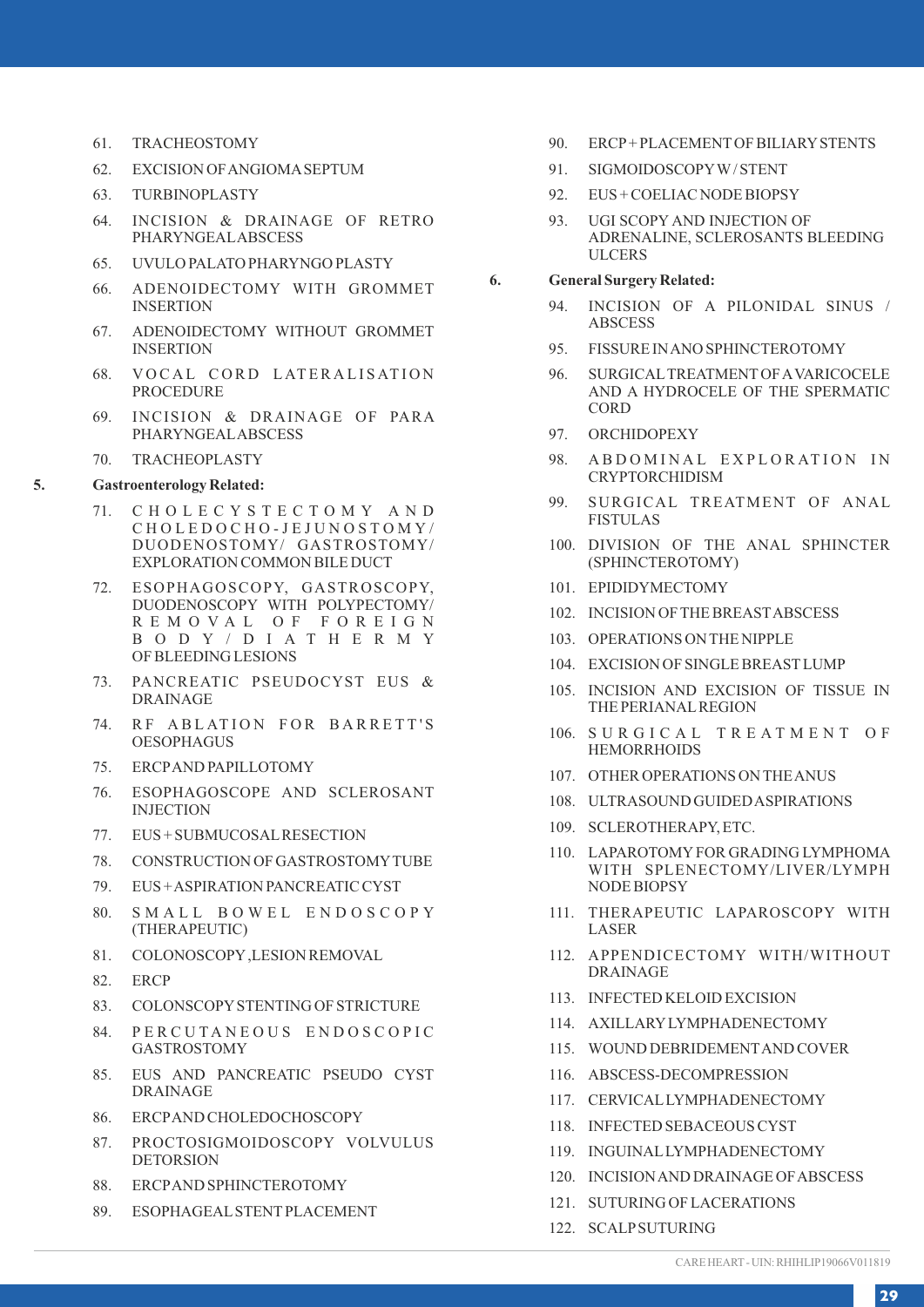- 123. INFECTED LIPOMAEXCISION
- 124. MAXIMALANALDILATATION
- 125. PILES
- 126. A)INJECTION SCLEROTHERAPY
- 127. B)PILES BANDING
- 128. LIVER ABSCESS- CATHETER DRAINAGE
- 129. FISSURE IN ANO- FISSURECTOMY
- 130. FIBROADENOMABREASTEXCISION
- 131. O E S O P H A G E A L V A R I C E S SCLEROTHERAPY
- 132. ERCP PANCREATIC DUCT STONE REMOVAL
- 133. PERIANALABSCESS I&D
- 134. PERIANALHEMATOMAEVACUATION
- 135. UGI SCOPY AND POLYPECTOMY **OESOPHAGUS**
- 136. BREASTABSCESS I& D
- 137. FEEDING GASTROSTOMY
- 138. OESOPHAGOSCOPY AND BIOPSY OF GROWTH OESOPHAGUS
- 139. ERCP- BILE DUCTSTONE REMOVAL
- 140. ILEOSTOMYCLOSURE
- 141. COLONOSCOPY
- 142. POLYPECTOMYCOLON
- 143. SPLENIC ABSCESSES LAPAROSCOPIC DRAINAGE
- 144. UGI SCOPY AND POLYPECTOMY **STOMACH**
- 145. RIGID OESOPHAGOSCOPY FOR FB REMOVAL
- 146. FEEDING JEJUNOSTOMY
- 147. COLOSTOMY
- 148. ILEOSTOMY
- 149. COLOSTOMYCLOSURE
- 150. SUBMANDIBULAR SALIVARY DUCT STONE REMOVAL
- 151. PNEUMATIC REDUCTION OF INTUSSUSCEPTION
- 152. VARICOSE VEINS LEGS INJECTION SCLEROTHERAPY
- 153. RIGID OESOPHAGOSCOPY FOR PLUMMER VINSON SYNDROME
- 154. PANCREATIC PSEUDOCYSTS ENDOSCOPIC DRAINAGE
- 155. ZADEK'S NAILBED EXCISION
- 156. SUBCUTANEOUS MASTECTOMY
- 157. EXCISION OF RANULAUNDER GA
- 158. RIGID OESOPHAGOSCOPY FOR DILATION OF BENIGN STRICTURES
- 159. EVERSION OF SAC
- 160. UNILATERAL
- 161. ILATERAL
- 162. LORD'S PLICATION
- 163. JABOULAY'S PROCEDURE
- 164. SCROTOPLASTY
- 165. CIRCUMCISION FOR TRAUMA
- 166. MEATOPLASTY
- 167. INTERSPHINCTERIC ABSCESS INCISION AND DRAINAGE
- 168. PSOAS ABSCESS INCISION AND DRAINAGE
- 169. THYROID ABSCESS INCISION AND DRAINAGE
- 170. TIPS PROCEDURE FOR PORTAL **HYPERTENSION**
- 171. ESOPHAGEALGROWTH STENT
- 172. PAIR PROCEDURE OF HYDATID CYST LIVER
- 173. TRU CUTLIVER BIOPSY
- 174. PHOTODYNAMIC THERAPY OR ESOPHAGEAL TUMOUR AND LUNG **TUMOUR**
- 175. EXCISION OF CERVICALRIB
- 176. LAPAROSCOPIC REDUCTION OF INTUSSUSCEPTION
- 177. MICRODOCHECTOMYBREAST
- 178. SURGERYFOR FRACTURE PENIS
- 179. SENTINELNODE BIOPSY
- 180. PARASTOMALHERNIA
- 181. REVISION COLOSTOMY
- 182. PROLAPSED COLOSTOMY- CORRECTION
- 183. TESTICULAR BIOPSY
- 184. LAPAROSCOPIC CARDIOMYOTOMY( HELLERS)
- 185. SENTINEL NODE BIOPSY MALIGNANT MELANOMA
- 186. LAPAROSCOPIC PYLOROMYOTOMY( RAMSTEDT)
- **7. Gynecology Related:**
	- 187. OPERATIONS ON BARTHOLIN'S GLANDS (CYST)
	- 188. INCISION OF THE OVARY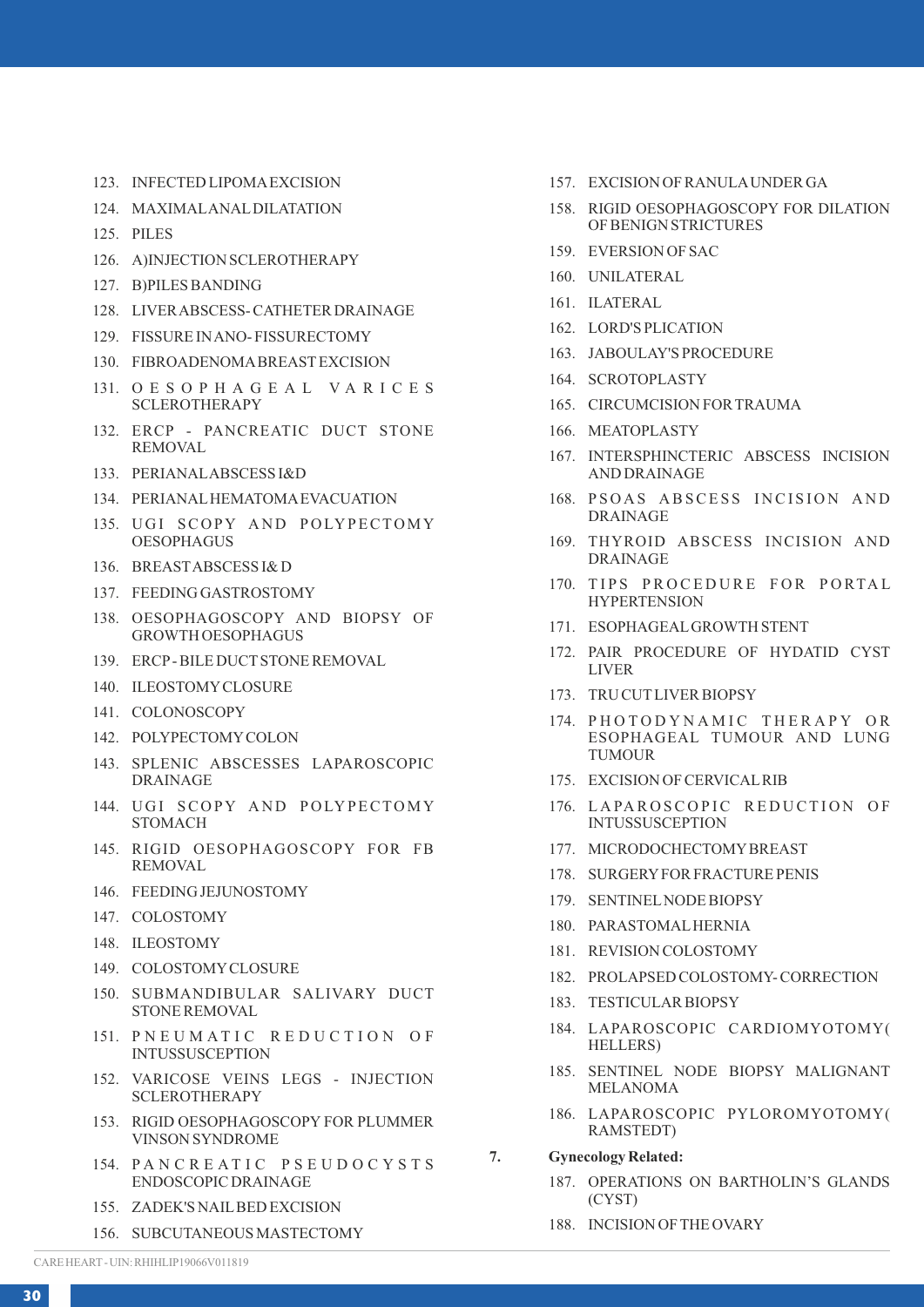- 189. INSUFFLATIONS OF THE FALLOPIAN TUBES
- 190. OTHER OPERATIONS ON THE FALLOPIAN **TUBE**
- 191. DILATATION OF THE CERVICALCANAL
- 192. CONISATION OF THE UTERINE CERVIX
- 193. THERAPEUTIC CURETTAGE WITH C O L P O S C O P Y / B I O P S Y / DIATHERMY/ CRYOSURGERY
- 194. LASER THERAPY OF CERVIX FOR VARIOUS LESIONS OF UTERUS
- 195. OTHER OPERATIONS ON THE UTERINE **CERVIX**
- 196. INCISION OF THE UTERUS (HYSTERECTOMY)
- 197. LOCAL EXCISION AND DESTRUCTION OF DISEASED TISSUE OF THE VAGINA AND THE POUCH OF DOUGLAS
- 198. INCISION OF VAGINA
- 199. INCISION OF VULVA
- 200. CULDOTOMY
- 201. SALPINGO-OOPHORECTOMY VIA LAPAROTOMY
- 202. ENDOSCOPIC POLYPECTOMY
- 203. HYSTEROSCOPIC REMOVALOF MYOMA
- 204. D&C
- 205. HYSTEROSCOPIC RESECTION OF SEPTUM
- 206. THERMALCAUTERISATION OF CERVIX
- 207. MIRENAINSERTION
- 208. HYSTEROSCOPIC ADHESIOLYSIS
- 209. LEEP
- 210. CRYOCAUTERISATION OF CERVIX
- 211. POLYPECTOMYENDOMETRIUM
- 212. HYSTEROSCOPIC RESECTION OF FIBROID
- 213. LLETZ
- 214. CONIZATION
- 215. POLYPECTOMYCERVIX
- 216. HYSTEROSCOPIC RESECTION OF ENDOMETRIALPOLYP
- 217. VULVALWARTEXCISION
- 218. LAPAROSCOPIC PARAOVARIAN CYST EXCISION
- 219. UTERINE ARTERYEMBOLIZATION
- 220. LAPAROSCOPIC CYSTECTOMY
- 221. HYMENECTOMY( IMPERFORATE HYMEN)
- 222. ENDOMETRIALABLATION
- 223. VAGINALWALLCYSTEXCISION
- 224. VULVALCYSTEXCISION
- 225. LAPAROSCOPIC PARATUBAL CYST **EXCISION**
- 226. REPAIR OF VAGINA( VAGINALATRESIA)
- 227. HYSTEROSCOPY, REMOVALOF MYOMA
- 228. TURBT
- 229. URETEROCOELE REPAIR CONGENITAL INTERNAL
- 230. VAGINALMESH FOR POP
- 231. LAPAROSCOPIC MYOMECTOMY
- 232. SURGERYFOR SUI
- 233. REPAIR RECTO- VAGINAFISTULA
- 234. PELVIC FLOOR REPAIR( EXCLUDING FISTULAREPAIR)
- 235. URS + LL
- 236. LAPAROSCOPIC OOPHORECTOMY
- 237. NORMAL VAGINAL DELIVERY AND VARIANTS

### **8. Neurology Related:**

- 238. FACIALNERVE PHYSIOTHERAPY
- 239. NERVE BIOPSY
- 240. MUSCLE BIOPSY
- 241. EPIDURALSTEROID INJECTION
- 242. GLYCEROLRHIZOTOMY
- 243. SPINALCORD STIMULATION
- 244. MOTOR CORTEX STIMULATION
- 245. STEREOTACTIC RADIOSURGERY
- 246. PERCUTANEOUS CORDOTOMY
- 247. INTRATHECALBACLOFEN THERAPY
- 248. ENTRAPMENTNEUROPATHYRELEASE
- 249. DIAGNOSTIC CEREBRALANGIOGRAPHY
- 250. VPSHUNT
- 251. VENTRICULOATRIALSHUNT
- **9. Oncology Related:** 
	- 252. RADIOTHERAPYFOR CANCER
	- 253. CANCER CHEMOTHERAPY
	- 254. IVPUSH CHEMOTHERAPY
	- 255. HBI-HEMIBODYRADIOTHERAPY
	- 256. INFUSIONALTARGETED THERAPY
	- 257. SRT-STEREOTACTIC ARC THERAPY
	- 258. SC ADMINISTRATION OF GROWTH FACTORS
- 
- 
-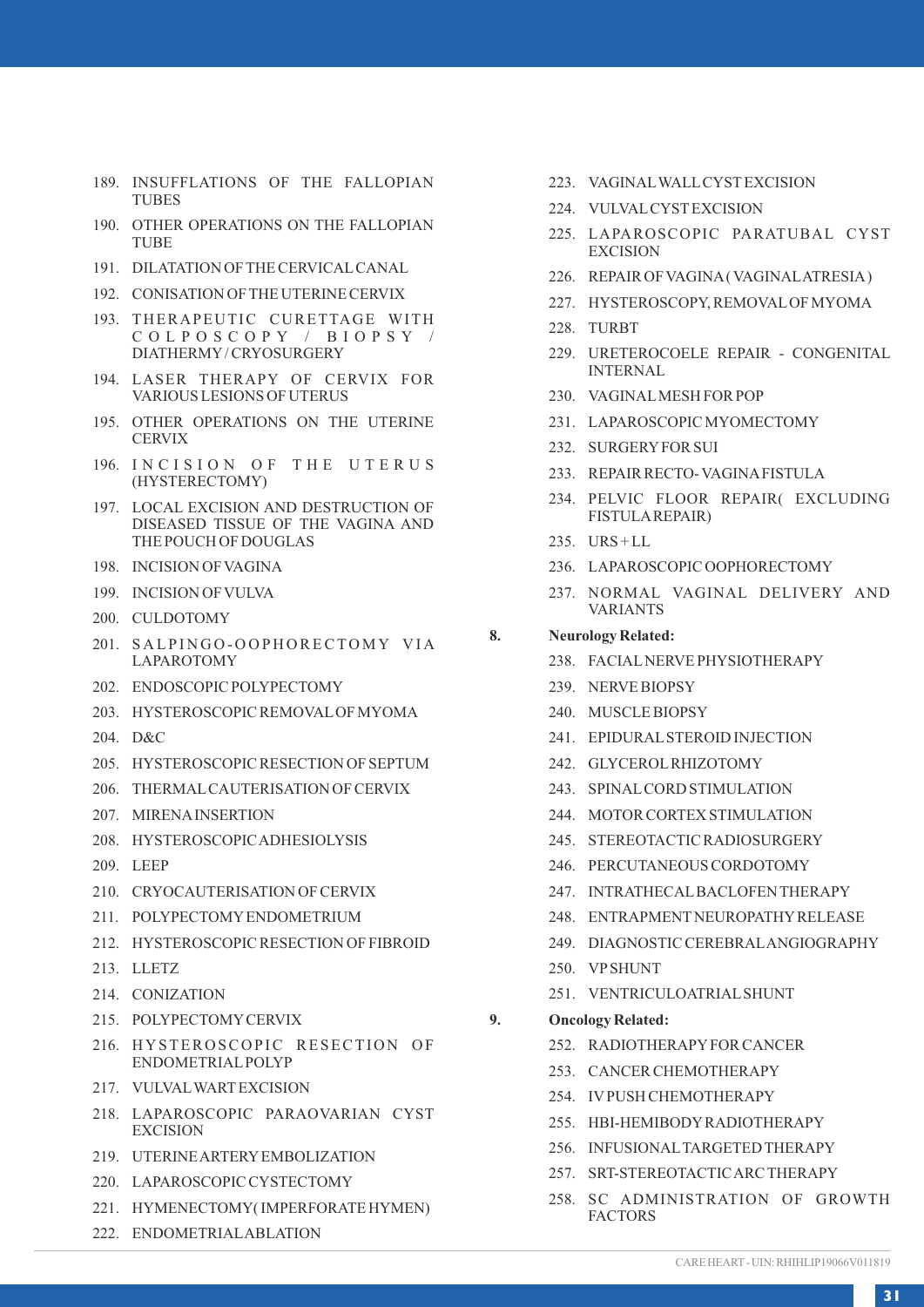- 259. CONTINUOUS INFUSIONAL CHEMOTHERAPY
- 260. INFUSIONALCHEMOTHERAPY
- 261. CCRT-CONCURRENTCHEMO + RT
- 262. 2D RADIOTHERAPY
- 263. 3D CONFORMALRADIOTHERAPY
- 264. IGRT- IMAGE GUIDED RADIOTHERAPY
- 265. IMRT- STEP& SHOOT
- 266. INFUSIONALBISPHOSPHONATES
- 267. IMRT- DMLC
- 268. ROTATIONALARC THERAPY
- 269. TELE GAMMATHERAPY
- 270. FSRT-FRACTIONATED SRT
- 271. VMAT-VOLUMETRIC MODULATED ARC THERAPY
- 272. SBRT-STEREOTACTIC BODY RADIOTHERAPY
- 273. HELICALTOMOTHERAPY
- 274. SRS-STEREOTACTIC RADIOSURGERY
- 275. X-KNIFE SRS
- 276. GAMMAKNIFE SRS
- 277. TBI- TOTALBODYRADIOTHERAPY
- 278. INTRALUMINALBRACHYTHERAPY
- 279. ELECTRON THERAPY
- 280. TSET-TOTALELECTRON SKIN THERAPY
- 281. EXTRACORPOREAL IRRADIATION OF BLOOD PRODUCTS
- 282. TELECOBALTTHERAPY
- 283. TELECESIUM THERAPY
- 284. EXTERNALMOULD BRACHYTHERAPY
- 285. INTERSTITIALBRACHYTHERAPY
- 286. INTRACAVITYBRACHYTHERAPY
- 287. 3D BRACHYTHERAPY
- 288. IMPLANTBRACHYTHERAPY
- 289. INTRAVESICALBRACHYTHERAPY
- 290. ADJUVANTRADIOTHERAPY
- 291. A F T E R L O A D I N G C A T H E T E R BRACHYTHERAPY
- 292. CONDITIONING RADIOTHEARPY FOR BMT
- 293. EXTRACORPOREAL IRRADIATION TO THE HOMOLOGOUS BONE GRAFTS
- 294. RADICALCHEMOTHERAPY
- 295. NEOADJUVANTRADIOTHERAPY
- 296. LDR BRACHYTHERAPY
- 297. PALLIATIVE RADIOTHERAPY
- 298. RADICALRADIOTHERAPY
- 299. PALLIATIVE CHEMOTHERAPY
- 300. TEMPLATE BRACHYTHERAPY
- 301. NEOADJUVANTCHEMOTHERAPY
- 302 ADJUVANT CHEMOTHER APY
- 303. INDUCTION CHEMOTHERAPY
- 304. CONSOLIDATION CHEMOTHERAPY
- 305. MAINTENANCE CHEMOTHERAPY
- 306. HDR BRACHYTHERAPY
- **10. Operations on the salivary glands & salivary ducts:**
	- 307. INCISION AND LANCING OF A SALIVARY GLAND AND ASALIVARY DUCT
	- 308. EXCISION OF DISEASED TISSUE OF A S A L I V A R Y G L A N D A N D A SALIVARYDUCT
	- 309. RESECTION OF ASALIVARYGLAND
	- 310. RECONSTRUCTION OF A SALIVARY GLAND AND ASALIVARYDUCT
	- 311. OTHER OPERATIONS ON THE SALIVARY GLANDS AND SALIVARY DUCTS

#### **11. Operations on the skin & subcutaneous tissues:**

- 312. OTHER INCISIONS OF THE SKIN AND SUBCUTANEOUS TISSUES
- 313. SURGICAL WOUND TOILET (WOUND DEBRIDEMENT) AND REMOVAL OF DISEASED TISSUE OF THE SKIN AND SUBCUTANEOUS TISSUES
- 314. LOCALEXCISION OF DISEASED TISSUE OF THE SKIN AND SUBCUTANEOUS TISSUES
- 315. OTHER EXCISIONS OF THE SKIN AND SUBCUTANEOUS TISSUES
- 316. SIMPLE RESTORATION OF SURFACE CONTINUITY OF THE SKIN AND SUBCUTANEOUS TISSUES
- 317. FREE SKIN TRANSPLANTATION, DONOR SITE
- 318. FREE SKIN TRANSPLANTATION, RECIPIENTSITE
- 319. REVISION OF SKIN PLASTY
- 320. O T H E R R E S T O R A T I O N A N D RECONSTRUCTION OF THE SKIN AND SUBCUTANEOUS TISSUES.
- 321. CHEMOSURGERYTO THE SKIN.
- 322. DESTRUCTION OF DISEASED TISSUE IN THE SKIN AND SUBCUTANEOUS TISSUES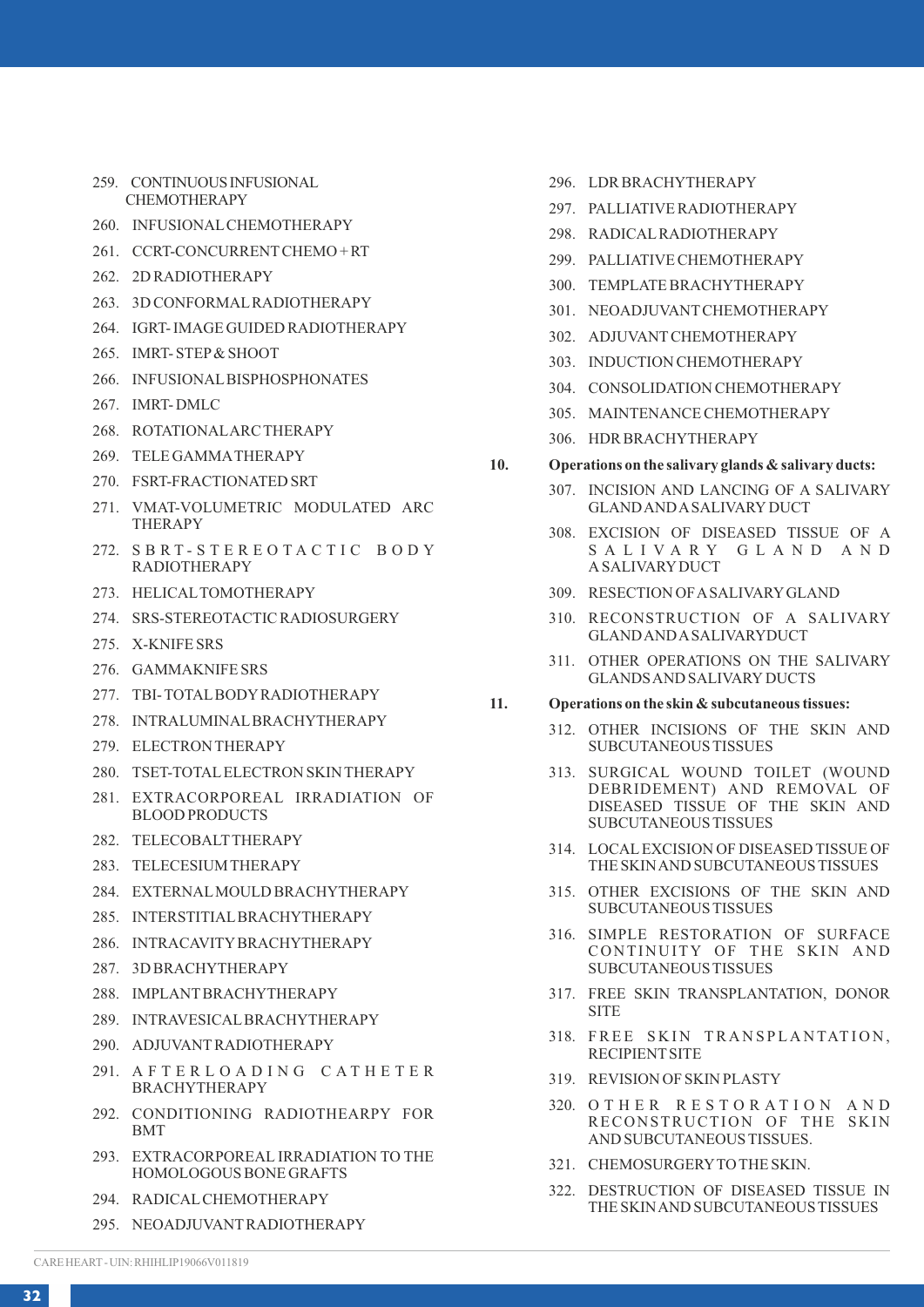- 323. RECONSTRUCTION OF DEFORMITY / DEFECTIN NAILBED
- 324. EXCISION OF BURSIRTIS
- 325. TENNIS ELBOWRELEASE

### **12. Operations on the Tongue:**

- 326. INCISION, EXCISION AND DESTRUCTION OF DISEASED TISSUE OF THE TONGUE
- 327. PARTIALGLOSSECTOMY
- 328. GLOSSECTOMY
- 329. RECONSTRUCTION OF THE TONGUE
- 330. OTHER OPERATIONS ON THE TONGUE

### **13. Ophthalmology Related:**

- 331. SURGERYFOR CATARACT
- 332. INCISION OF TEAR GLANDS
- 333. OTHER OPERATIONS ON THE TEAR DUCTS
- 334. INCISION OF DISEASED EYELIDS
- 335. EXCISION AND DESTRUCTION OF DISEASED TISSUE OF THE EYELID
- 336. OPERATIONS ON THE CANTHUS AND EPICANTHUS
- 337. CORRECTIVE SURGERY FOR ENTROPION AND ECTROPION
- 338. CORRECTIVE SURGERY FOR **BLEPHAROPTOSIS**
- 339. REMOVALOF AFOREIGN BODYFROM THE **CONJUNCTIVA**
- 340. REMOVALOF AFOREIGN BODYFROM THE CORNEA
- 341. INCISION OF THE CORNEA
- 342. OPERATIONS FOR PTERYGIUM
- 343. OTHER OPERATIONS ON THE CORNEA
- 344. REMOVALOF AFOREIGN BODYFROM THE LENS OF THE EYE
- 345. REMOVALOF AFOREIGN BODYFROM THE POSTERIOR CHAMBER OF THE EYE
- 346. REMOVALOF AFOREIGN BODYFROM THE ORBITAND EYEBALL
- 347. CORRECTION OF EYELID PTOSIS BY LEVATOR PALPEBRAE SUPERIORIS RESECTION (BILATERAL)
- 348. CORRECTION OF EYELID PTOSIS BY FASCIALATAGRAFT (BILATERAL)
- 349. DIATHERMY/CRYOTHERAPY TO TREAT RETINALTEAR
- 350. ANTERIOR CHAMBER PARACENTESIS / C Y C L O D I A T H E R M Y / CYCLOCRYOTHERAPY / GONIOTOMY / T R A B E C U L O T O M Y

AND FILTERING AND ALLIED OPERATIONS TO TREAT GLAUCOMA

- 351. ENUCLEATION OF EYE WITHOUT IMPLANT
- 352. DACRYOCYSTORHINOSTOMY FOR VARIOUS LESIONS OF LACRIMALGLAND
- 353. LASER PHOTOCOAGULATION TO TREAT RATINALTEAR
- 354. BIOPSYOF TEAR GLAND
- 355. TREATMENTOF RETINALLESION

### **14. Orthopedics Related:**

- 356. SURGERYFOR MENISCUS TEAR
- 357. INCISION ON BONE, SEPTIC AND ASEPTIC
- 358. CLOSED REDUCTION ON FRACTURE, LUXATION OR EPIPHYSEOLYSIS WITH **OSTEOSYNTHESIS**
- 359. SUTURE AND OTHER OPERATIONS ON TENDONS AND TENDON SHEATH
- 360. REDUCTION OF DISLOCATION UNDER GA
- 361. ARTHROSCOPIC KNEE ASPIRATION
- 362. SURGERYFOR LIGAMENTTEAR
- 363. SURGERY FOR HEMOARTHROSIS /PYOARTHROSIS
- 364. REMOVALOF FRACTURE PINS/NAILS
- 365. REMOVALOF METALWIRE
- 366. CLOSED REDUCTION ON FRACTURE, LUXATION
- 367. REDUCTION OF DISLOCATION UNDER GA
- 368. EPIPHYSEOLYSIS WITH OSTEOSYNTHESIS
- 369. EXCISION OF VARIOUS LESIONS IN COCCYX
- 370. ARTHROSCOPIC REPAIR OF ACL TEAR KNEE
- 371. CLOSED REDUCTION OF MINOR FRACTURES
- 372. ARTHROSCOPIC REPAIR OF PCL TEAR KNEE
- 373. TENDON SHORTENING
- 374. ARTHROSCOPIC MENISCECTOMY- KNEE
- 375. TREATMENTOF CLAVICLE DISLOCATION
- 376. HAEMARTHROSIS KNEE- LAVAGE
- 377. ABSCESS KNEE JOINTDRAINAGE
- 378. CARPALTUNNELRELEASE
- 379. CLOSED REDUCTION OF MINOR DISLOCATION
- 380. REPAIR OF KNEE CAPTENDON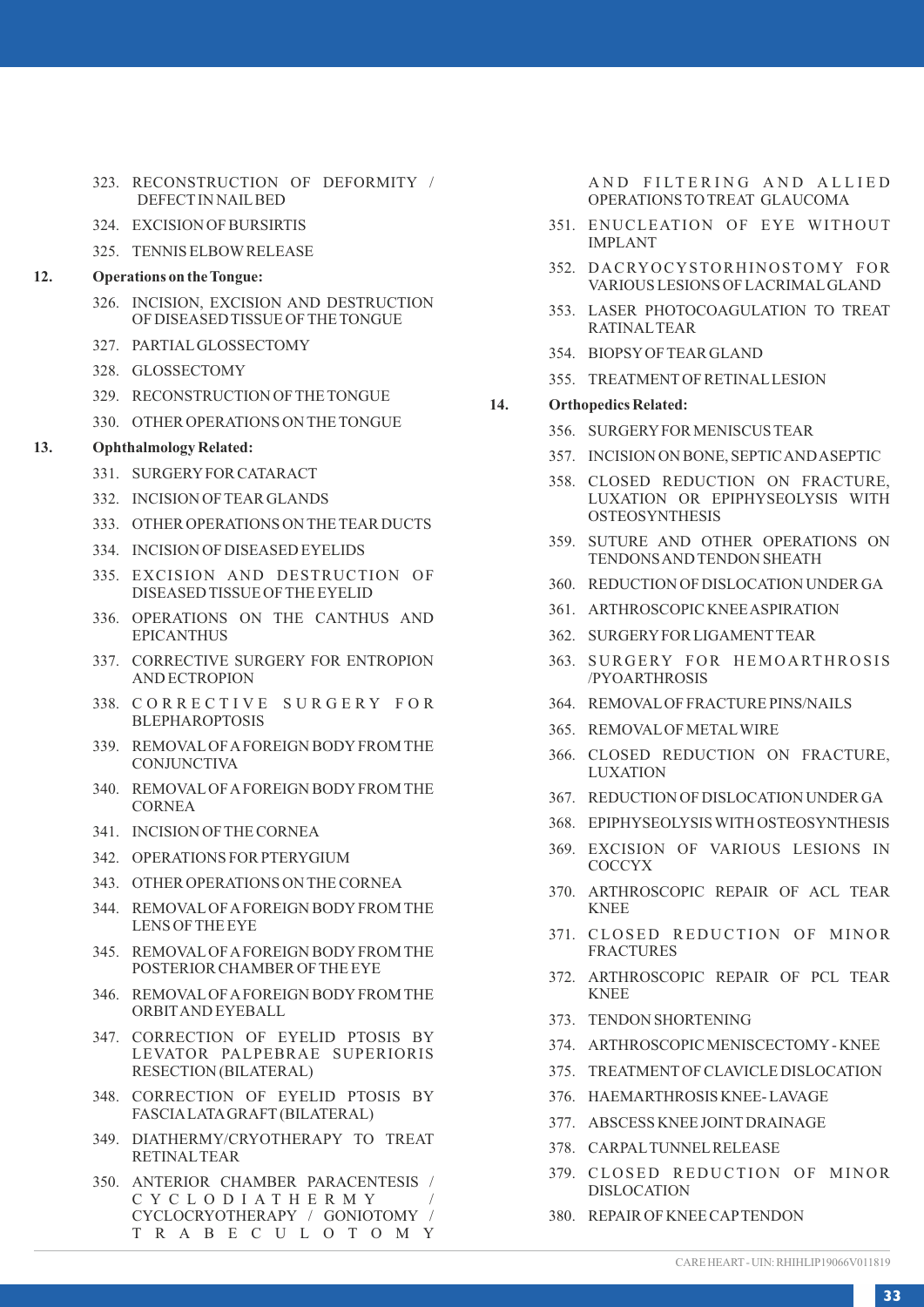- 381. ORIF WITH K WIRE FIXATION- SMALL BONES
- 382. RELEASE OF MIDFOOTJOINT
- 383. ORIF WITH PLATING- SMALLLONG BONES
- 384. IMPLANTREMOVALMINOR
- 385. K WIRE REMOVAL
- 386. POPAPPLICATION
- 387. CLOSED REDUCTION AND EXTERNAL FIXATION
- 388. ARTHROTOMYHIPJOINT
- 389. SYME'S AMPUTATION
- 390. ARTHROPLASTY
- 391. PARTIALREMOVALOF RIB
- 392. TREATMENT OF SESAMOID BONE FRACTURE
- 393. SHOULDER ARTHROSCOPY/ SURGERY
- 394. ELBOWARTHROSCOPY
- 395. AMPUTATION OF METACARPALBONE
- 396. RELEASE OF THUMB CONTRACTURE
- 397. INCISION OF FOOTFASCIA
- 398. CALCANEUM SPUR HYDROCORT **INJECTION**
- 399. GANGLION WRISTHYALASE INJECTION
- 400. PARTIALREMOVALOF METATARSAL
- 401. REPAIR / GRAFTOF FOOTTENDON
- 402. REVISION/REMOVALOF KNEE CAP
- 403. AMPUTATION FOLLOW-UPSURGERY
- 404. EXPLORATION OF ANKLE JOINT
- 405. REMOVE/GRAFTLEG BONE LESION
- 406. REPAIR/GRAFTACHILLES TENDON
- 407. REMOVE OF TISSUE EXPANDER
- 408. BIOPSYELBOWJOINTLINING
- 409. REMOVALOF WRISTPROSTHESIS
- 410. BIOPSYFINGER JOINTLINING
- 411. TENDON LENGTHENING
- 412. TREATMENT OF SHOULDER DISLOCATION
- 413. LENGTHENING OF HAND TENDON
- 414. REMOVALOF ELBOWBURSA
- 415. FIXATION OF KNEE JOINT
- 416. TREATMENTOF FOOTDISLOCATION
- 417. SURGERYOF BUNION
- 418. INTRAARTICULAR STEROID INJECTION
- 419. TENDON TRANSFER PROCEDURE
- 420. REMOVALOF KNEE CAPBURSA
- 421. TREATMENTOF FRACTURE OF ULNA
- 422. TREATMENTOF SCAPULAFRACTURE
- 423. REMOVAL OF TUMOR OF ARM/ ELBOW UNDER RA/GA
- 424. REPAIR OF RUPTURED TENDON
- 425. DECOMPRESS FOREARM SPACE
- 426. REVISION OF NECK MUSCLE (TORTICOLLIS RELEASE )
- 427. LENGTHENING OF THIGH TENDONS
- 428. TREATMENT FRACTURE OF RADIUS & ULNA
- 429. REPAIR OF KNEE JOINT

### **15. Other operations on the mouth & face:**

- 430. EXTERNAL INCISION AND DRAINAGE IN THE REGION OF THE MOUTH, JAW AND FACE
- 431. INCISION OF THE HARD AND SOFTPALATE
- 432. EXCISION AND DESTRUCTION OF DISEASED HARD AND SOFT PALATE
- 433. INCISION, EXCISION AND DESTRUCTION IN THE MOUTH
- 434. OTHER OPERATIONS IN THE MOUTH

#### **16. Pediatric surgery Related:**

- 435. EXCISION OF FISTULA-IN-ANO
- 436. EXCISION JUVENILE POLYPS RECTUM
- 437. VAGINOPLASTY
- 438. DILATATION OF ACCIDENTAL CAUSTIC STRICTURE OESOPHAGEAL
- 439. PRESACRALTERATOMAS EXCISION
- 440. REMOVALOF VESICALSTONE
- 441. EXCISION SIGMOID POLYP
- 442. STERNOMASTOID TENOTOMY
- 443. INFANTILE HYPERTROPHIC PYLORIC STENOSIS PYLOROMYOTOMY
- 444. EXCISION OF SOFT TISSUE RHABDOMYOSARCOMA
- 445. MEDIASTINALLYMPH NODE BIOPSY
- 446. HIGH ORCHIDECTOMY FOR TESTIS TUMOURS
- 447. EXCISION OF CERVICALTERATOMA
- 448. RECTAL-MYOMECTOMY
- 449. RECTAL PROLAPSE (DELORME'S PROCEDURE)
- 450. DETORSION OF TORSION TESTIS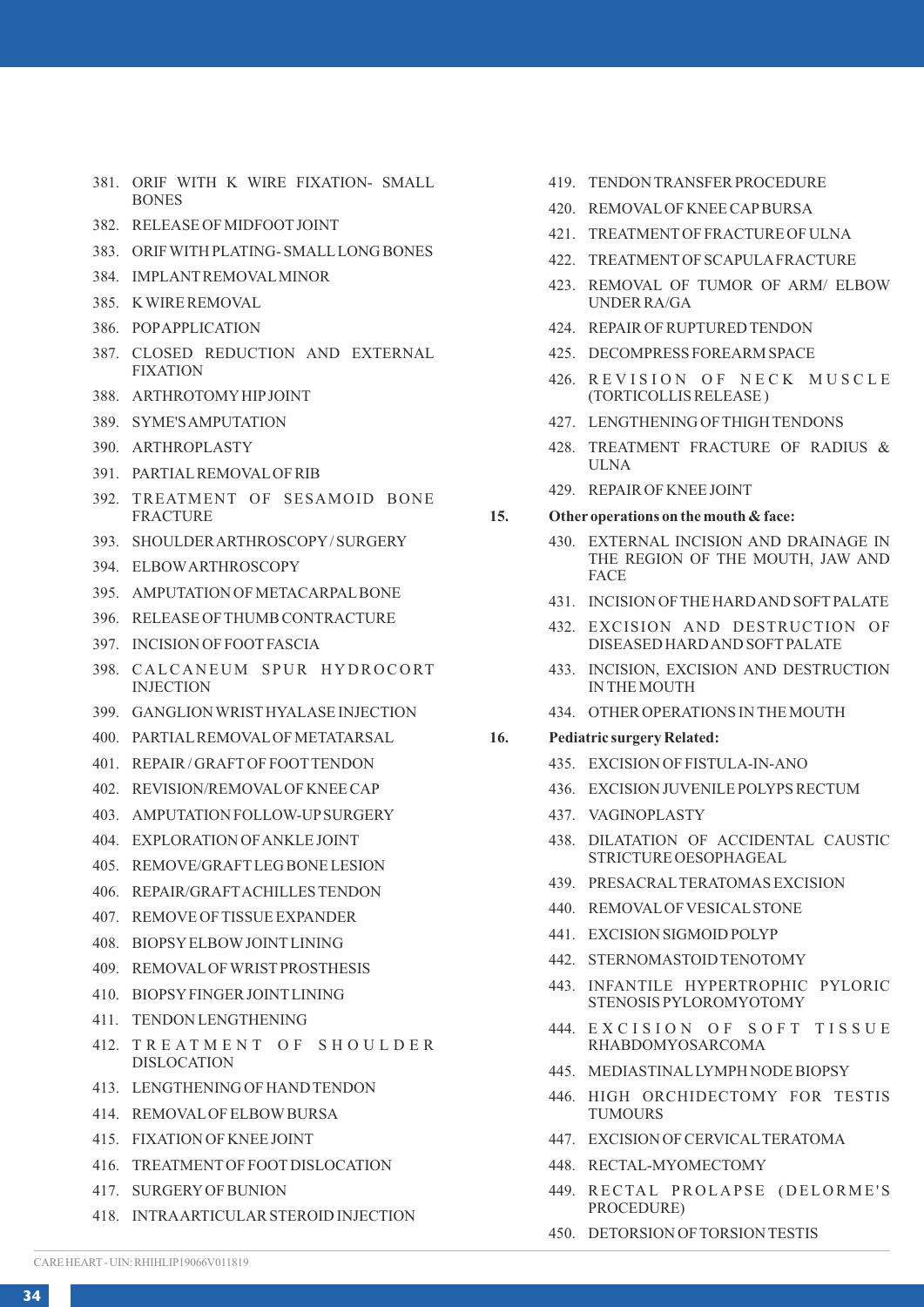451. EUA+ BIOPSYMULTIPLE FISTULAIN ANO

452. CYSTIC HYGROMA - INJECTION TREATMENT

### **17. Plastic Surgery Related:**

- 453. CONSTRUCTION SKIN PEDICLE FLAP
- 454. GLUTEALPRESSURE ULCER-EXCISION
- 455. MUSCLE-SKIN GRAFT, LEG
- 456. REMOVALOF BONE FOR GRAFT
- 457. MUSCLE-SKIN GRAFTDUCTFISTULA
- 458. REMOVALCARTILAGE GRAFT
- 459. MYOCUTANEOUS FLAP
- 460. FIBRO MYOCUTANEOUS FLAP
- 461. BREAST RECONSTRUCTION SURGERY AFTER MASTECTOMY
- 462. SLING OPERATION FOR FACIALPALSY
- 463. SPLITSKIN GRAFTING UNDER RA
- 464. WOLFE SKIN GRAFT
- 465. PLASTIC SURGERY TO THE FLOOR OF THE MOUTH UNDER GA

### **18. Thoracic surgery Related:**

- 466. THORACOSCOPYAND LUNG BIOPSY
- 467. EXCISION OF CERVICAL SYMPATHETIC CHAIN THORACOSCOPIC
- 468. LASER ABLATION OF BARRETT'S OESOPHAGUS
- 469. PLEURODESIS
- 470. THORACOSCOPYAND PLEURALBIOPSY
- 471. EBUS + BIOPSY
- 472. THORACOSCOPY LIGATION THORACIC **DUCT**
- 473. THORACOSCOPY ASSISTED EMPYAEMA DRAINAGE

#### **19. Urology Related:**

- 474. HAEMODIALYSIS
- 475. LITHOTRIPSY/NEPHROLITHOTOMY FOR RENALCALCULUS
- 476. EXCISION OF RENALCYST
- 477. DRAINAGE OF PYONEPHROSIS / PERINEPHRIC ABSCESS
- 478. INCISION OF THE PROSTATE
- 479. TRANSURETHRAL EXCISION AND DESTRUCTION OF PROSTATE TISSUE
- 480. TRANSURETHRAL AND PERCUTANEOUS DESTRUCTION OF PROSTATE TISSUE
- 481. OPEN SURGICAL EXCISION AND DESTRUCTION OF PROSTATE TISSUE
- 482. RADICALPROSTATOVESICULECTOMY
- 483. OTHER EXCISION AND DESTRUCTION OF PROSTATE TISSUE
- 484. OPERATIONS ON THE SEMINALVESICLES
- 485. INCISION AND EXCISION OF PERIPROSTATIC TISSUE
- 486. OTHER OPERATIONS ON THE PROSTATE
- 487. INCISION OF THE SCROTUM AND TUNICA VAGINALIS TESTIS
- 488. OPERATION ON A TESTICULAR **HYDROCELE**
- 489. EXCISION AND DESTRUCTION OF DISEASED SCROTALTISSUE
- 490. OTHER OPERATIONS ON THE SCROTUM AND TUNICAVAGINALIS TESTIS
- 491. INCISION OF THE TESTES
- 492. EXCISION AND DESTRUCTION OF DISEASED TISSUE OF THE TESTES
- 493. UNILATERALORCHIDECTOMY
- 494. BILATERALORCHIDECTOMY
- 495. SURGICAL REPOSITIONING OF AN ABDOMINALTESTIS
- 496. RECONSTRUCTION OF THE TESTIS
- 497. IMPLANTATION, EXCHANGE AND REMOVALOF ATESTICULAR PROSTHESIS
- 498. OTHER OPERATIONS ON THE TESTIS
- 499. EXCISION IN THE AREA OF THE EPIDIDYMIS
- 500. OPERATIONS ON THE FORESKIN
- 501. LOCAL EXCISION AND DESTRUCTION OF DISEASED TISSUE OF THE PENIS
- 502. AMPUTATION OF THE PENIS
- 503. OTHER OPERATIONS ON THE PENIS
- 504. CYSTOSCOPICALREMOVALOF STONES
- 505. CATHETERISATION OF BLADDER
- 506. LITHOTRIPSY
- 507. BIOPSY OFTEMPORAL ARTERY FOR VARIOUS LESIONS
- 508. EXTERNALARTERIO-VENOUS SHUNT
- 509. AVFISTULA- WRIST
- 510. URSLWITH STENTING
- 511. URSLWITH LITHOTRIPSY
- 512. CYSTOSCOPIC LITHOLAPAXY
- 513. ESWL
- 514. BLADDER NECK INCISION
- 515. CYSTOSCOPY& BIOPSY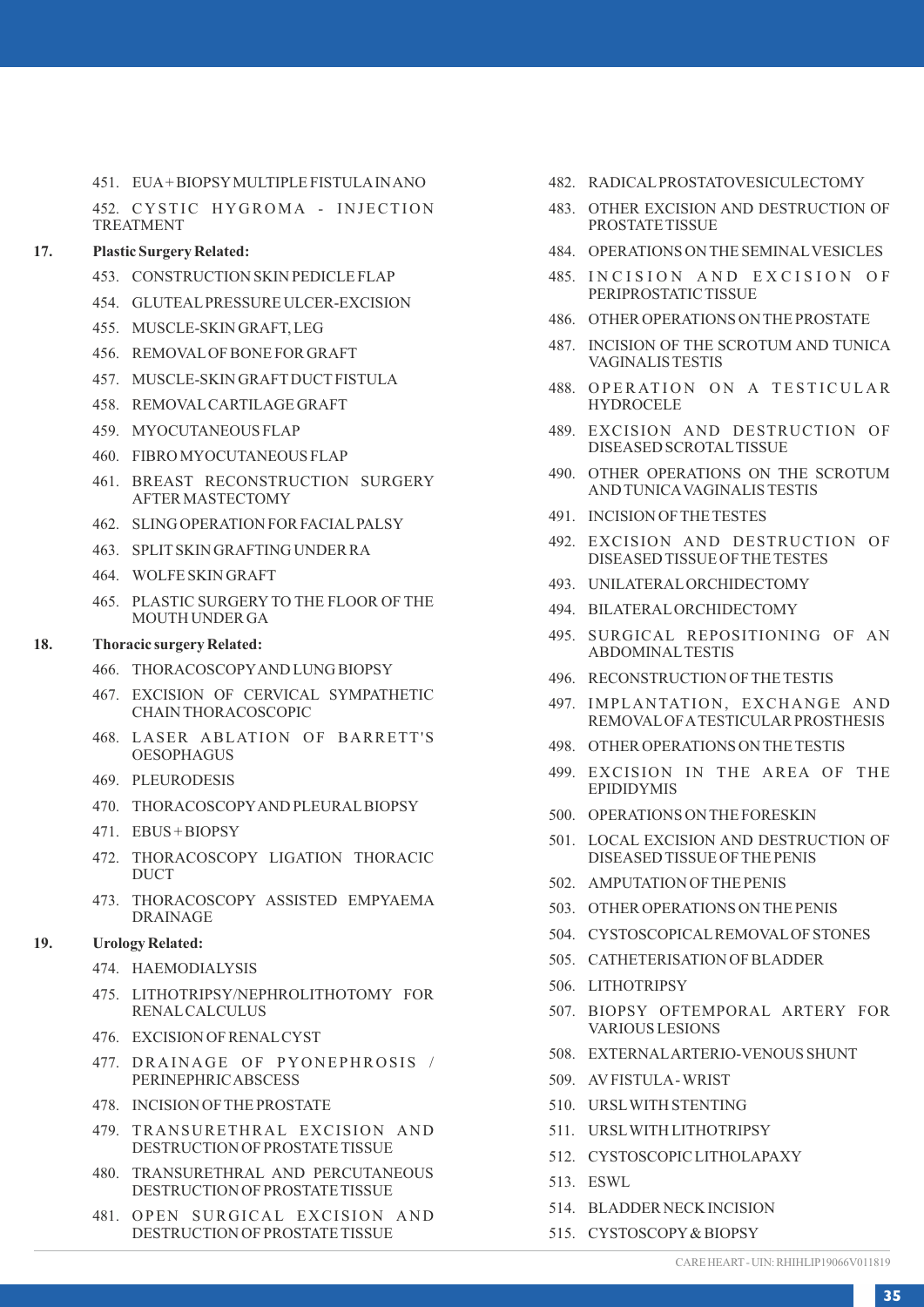- 516. CYSTOSCOPYAND REMOVALOF POLYP
- 517. SUPRAPUBIC CYSTOSTOMY
- 518. PERCUTANEOUS NEPHROSTOMY
- 519. CYSTOSCOPYAND "SLING" PROCEDURE.
- 520. TUNA- PROSTATE
- 521. EXCISION OF URETHRALDIVERTICULUM
- 522. REMOVALOF URETHRALSTONE
- 523. EXCISION OF URETHRALPROLAPSE
- 524. MEGA-URETER RECONSTRUCTION
- 525. KIDNEYRENOSCOPYAND BIOPSY
- 526. URETER ENDOSCOPYAND TREATMENT
- 527. VESICO URETERIC REFLUX CORRECTION
- 528. SURGERY FOR PELVI URETERIC JUNCTION OBSTRUCTION
- 529. ANDERSON HYNES OPERATION
- 530. KIDNEYENDOSCOPYAND BIOPSY
- 531. PARAPHIMOSIS SURGERY
- 532. INJURYPREPUCE- CIRCUMCISION
- 533. FRENULAR TEAR REPAIR
- 534. MEATOTOMYFOR MEATALSTENOSIS
- 535. SURGERY FOR FOURNIER'S GANGRENE **SCROTUM**
- 536. SURGERYFILARIALSCROTUM
- 537. SURGERYFOR WATERING CAN PERINEUM
- 538. REPAIR OF PENILE TORSION
- 539. DRAINAGE OF PROSTATE ABSCESS
- 540. ORCHIECTOMY
- 541. CYSTOSCOPYAND REMOVALOF FB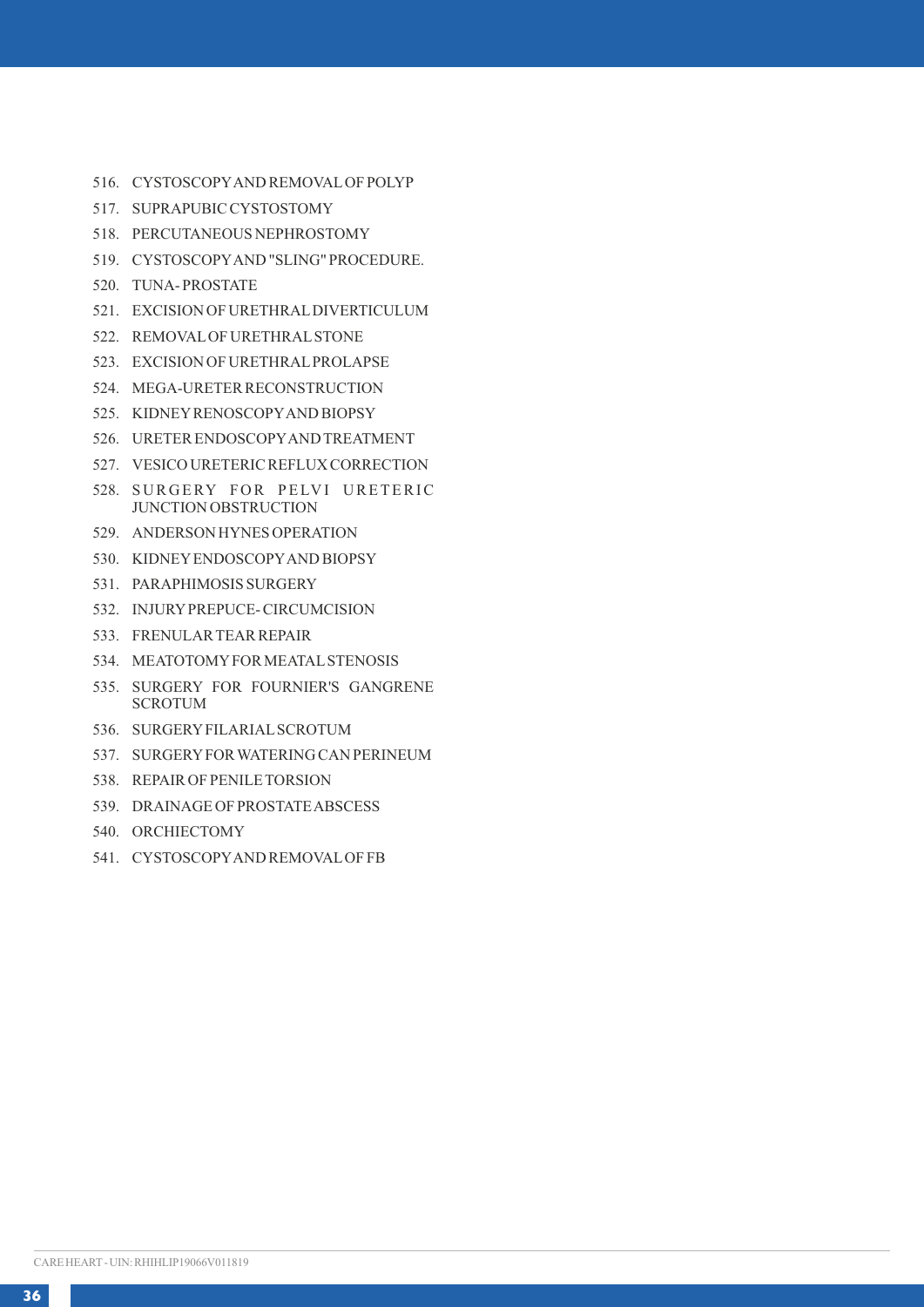## **Annexure II - List of Expenses Generally Excluded ("Non-medical") in Hospital Indemnity Policy**

| Sr. No.        | List of expenses generally excluded ("Non-<br>medical")in hospital indemnity policy | Sr. No. | List of expenses generally excluded ("Non-<br>medical")in hospital indemnity policy |
|----------------|-------------------------------------------------------------------------------------|---------|-------------------------------------------------------------------------------------|
|                | TOILETRIES/COSMETICS/PERSONAL<br>COMFORT OR CONVENIENCE ITEMS                       |         | TOILETRIES/COSMETICS/PERSONAL COMFORT<br><b>OR CONVENIENCE ITEMS</b>                |
| $\mathbf{1}$   | Hair removal cream                                                                  | 52      | Flexi mask                                                                          |
| $\overline{c}$ | Baby charges (unless specified/indicated)                                           | 53      | Gause soft                                                                          |
| 3              | Baby food                                                                           | 54      | Gauze                                                                               |
| $\overline{4}$ | Baby utilites charges                                                               | 55      | Hand holder                                                                         |
| 5              | <b>Baby</b> set                                                                     | 56      | Hansaplast/Adhesive bandages                                                        |
| 6              | <b>Baby bottles</b>                                                                 | 57      | Lactogen/Infant food                                                                |
| $\tau$         | <b>Brush</b>                                                                        | 58      | Slings                                                                              |
| 8              | Cosy towel                                                                          |         | Items specifically excluded in the policies                                         |
| $\mathbf{Q}$   | Hand wash                                                                           | 59      | Weight control programs/supplies/services                                           |
| 10             | Moisturizer paste brush                                                             | 60      | Cost of spectacles/contact lenses/hearing aids, etc.                                |
| 11             | Powder                                                                              | 61      | Dental treatment expenses that do not require                                       |
| 12             | Razor                                                                               |         | hospitalisation                                                                     |
| 13             | Shoe cover                                                                          | 62      | Hormone replacement therapy                                                         |
| 14             | Beauty services                                                                     | 63      | Home visit charges                                                                  |
| 15             | Belts/braces                                                                        | 64      | Infertility/subfertility/assisted conception procedure                              |
| 16             | <b>Buds</b>                                                                         | 65      | Obesity (including morbid obesity) treatment                                        |
| 17             | Barber charges                                                                      | 66      | Psychiatric & psychosomatic disorders                                               |
| 18             | Caps                                                                                | 67      | Corrective surgery for refractive error                                             |
| 19             | Cold pack/Hot pack                                                                  | 68      | Treatment of sexually transmitted diseases                                          |
| 20             | Carry bags                                                                          | 69      | Donor screening charges                                                             |
| 21             | Cradle charges                                                                      | 70      | Admission/registration charges                                                      |
| 22             | Comb                                                                                | 71      | Hospitalisation for evaluation/diagnostic purpose                                   |
| 23             | Disposables razors charges (for site preparations)                                  | 72      | Expenses for investigation/treatment irrelevant to the                              |
| 24             | Eau-de-cologne/Room fresheners                                                      |         | disease for which admitted or diagnosed                                             |
| 25             | Eye pad                                                                             | 73      | Any expenses when the patient is diagnosed with retro                               |
| 26             | Eye shield                                                                          |         | virus + or suffering from/HIV/AIDS etc is detected/                                 |
| 27             | Email/Internet charges                                                              |         | directly or indirectly                                                              |
| 28             | Food charges (other than patient's diet provided                                    | 74      | Stem cell implantation/surgery and storage                                          |
|                | by Hospital)                                                                        |         | items which form part of hospital services where separate                           |
| 29             | Foot cover                                                                          |         | consumables are not payable but the service is                                      |
| 30             | Gown                                                                                | 75      | Ward and Theatre booking charges                                                    |
| 31             | Leggings                                                                            | 76      | Arthroscopy & Endoscopy instruments                                                 |
| 32             | Laundry charges                                                                     | 77      | Microscope cover                                                                    |
| 33             | Mineral water                                                                       | 78      | Surgical blades, Harmonic scalpel, shaver                                           |
| 34             | Oil charges                                                                         | 79      | Surgical drill                                                                      |
| 35             | Sanitary pad                                                                        | 80      | Eye kit                                                                             |
| 36             | <b>Slippers</b>                                                                     | 81      | Eye drape                                                                           |
| 37             | Telephone charges                                                                   | 82      | X-ray film                                                                          |
| 38             | Tissue paper                                                                        | 83      | Sputum cup                                                                          |
| 39             | Tooth paste                                                                         | 84      | Boyles apparatus charges                                                            |
| 40             | Tooth brush                                                                         | 85      | Blood grouping and cross matching of donors samples                                 |
| 41             | Guest services                                                                      | 86      | Savlon                                                                              |
| 42             | Bed Pan                                                                             | 87      | Band aids, bandages, sterile injections, needles, syringes                          |
| 43             | Bed under pad charges                                                               | 88      | Cotton                                                                              |
| 44             | Camera cover                                                                        | 89      | Cotton bandage                                                                      |
| 45             | Cliniplast                                                                          | 90      | Micropore/Surgical tape                                                             |
| 46             | Crepe bandage                                                                       | 91      | Blade                                                                               |
| 47             | Curapore                                                                            | 92      | Apron                                                                               |
| 48             | Diaper of any type                                                                  | 93      | Torniquet                                                                           |
| 49             | DVD, CD charges                                                                     | 94      | Orthobundle, Gynaec bundle                                                          |
| 50             | Eyelet collar                                                                       | 95      | Urine container                                                                     |
| 51             | Face mask                                                                           |         | Elements of room charge                                                             |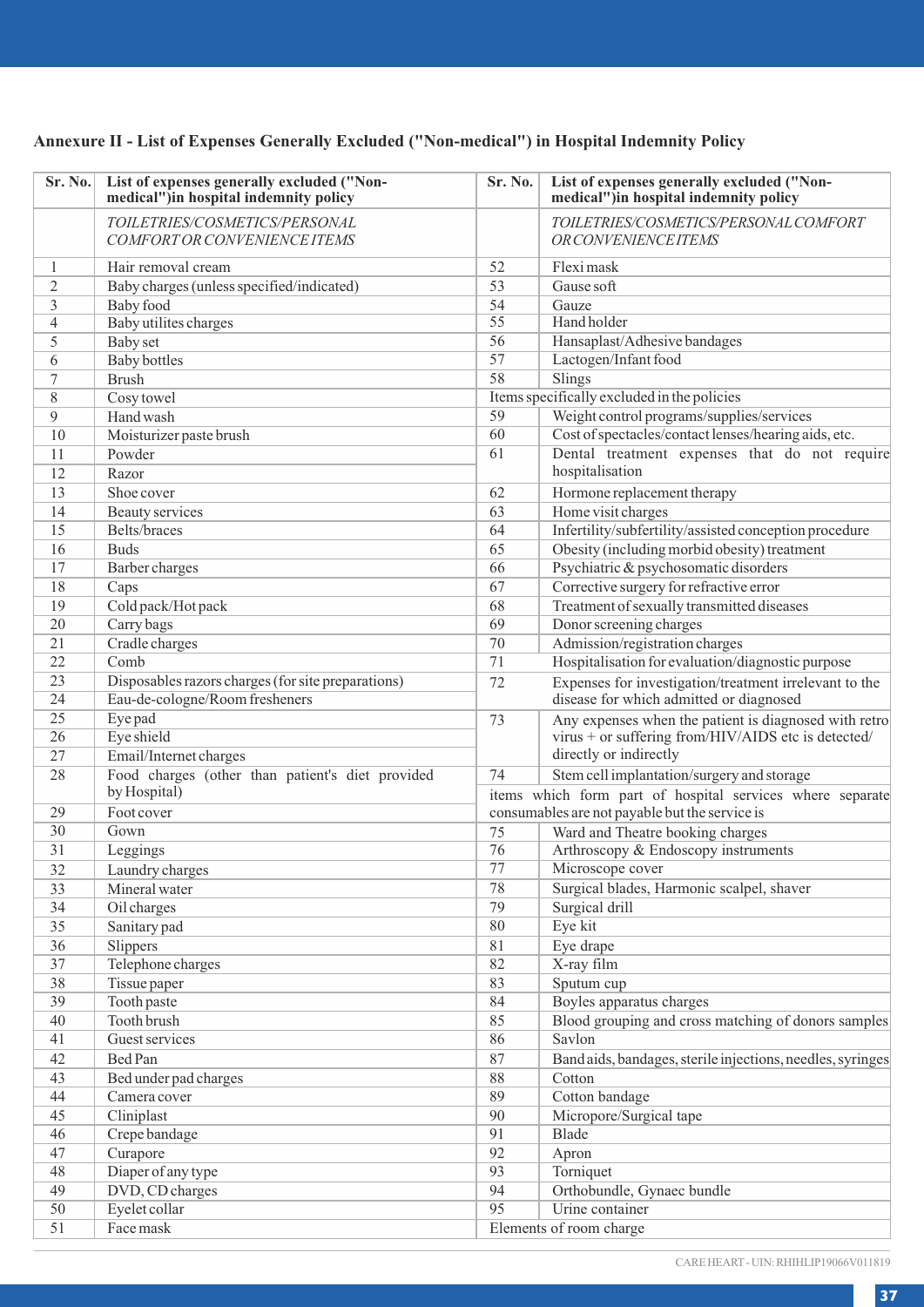| Sr. No. | List of expenses generally excluded ("Non-<br>medical")in hospital indemnity policy | Sr. No. | List of expenses generally excluded ("Non-<br>medical")in hospital indemnity policy |
|---------|-------------------------------------------------------------------------------------|---------|-------------------------------------------------------------------------------------|
|         | TOILETRIES/COSMETICS/PERSONAL<br>COMFORT OR CONVENIENCE ITEMS                       |         | TOILETRIES/COSMETICS/PERSONAL COMFORT<br><b>OR CONVENIENCE ITEMS</b>                |
| 96      | Luxury tax                                                                          | 143     | Arm sling                                                                           |
| 97      | <b>HVAC</b>                                                                         | 144     | Thermometer                                                                         |
| 98      | House keeping charges                                                               | 145     | Cervical collar                                                                     |
| 99      | Service charges where nursing charge also charged                                   | 146     | Splint                                                                              |
| 100     | Television & Air conditioner charges                                                | 147     | Diabetic foot wear                                                                  |
| 101     | Surcharges                                                                          | 148     | Knee braces (long/short/hinged)                                                     |
| 102     | Attendant charges                                                                   | 149     | Knee immobilizer/Shoulder immobilizer                                               |
| 103     | Im Iv Injection charges                                                             | 150     | Lumbo sacral belt                                                                   |
| 104     | Clean sheet                                                                         | 151     | Nimbus bed or water or air bed charges                                              |
| 105     | Extra diet of patient (other than that which forms                                  | 152     | Ambulance collar                                                                    |
|         | part of bed charge)                                                                 | 153     | Ambulance equipment                                                                 |
| 106     | Blanket/Warmer blanket                                                              | 154     | Microsheild                                                                         |
|         | Administrative or Non-medical charges                                               | 155     | Abdominal binder                                                                    |
| 107     | Admission kit                                                                       |         | Items payable if supported by a prescription                                        |
| 108     | Birth certificate                                                                   | 156     | Betadine\Hydrogen peroxide\Spirit\Disinfectants etc.                                |
| 109     | Blood reservation charges & Ante-natal booking charges                              | 157     | Private nurses charges- Special nursing charges                                     |
| 110     | Certificate charges                                                                 | 158     | Nutrition planning charges - Dietician charges - Diet charges                       |
| 111     | Courier charges                                                                     | 159     | Sugar free tablets                                                                  |
| 112     | Conveyance charges                                                                  | 160     | Creams, powders, lotions (toileteries are not payable,                              |
| 113     | Diabetic chart charges                                                              |         | only prescribed medical pharmaceuticals payable)                                    |
| 114     | Documentation charges/Administrative expenses                                       | 161     | Digestion gels                                                                      |
| 115     | Discharge Procedure charges                                                         | 162     | Ecg electrodes                                                                      |
| 116     | Daily chart charges                                                                 | 163     | Gloves                                                                              |
| 117     | Entrance pass/Visitors pass charges                                                 | 164     | <b>HIV</b> kit                                                                      |
| 118     | Expenses related to prescription on discharge                                       | 165     | Listerine/Antiseptic mouthwash                                                      |
| 119     | File opening charges                                                                | 166     | Lozenges                                                                            |
| 120     | Incidental expenses/Misc. charges (not explained)                                   | 167     | Mouth paint                                                                         |
| 121     | Medical certificate                                                                 | 168     | Nebulisation kit                                                                    |
| 122     | Maintenance charges                                                                 | 169     | Novarapid                                                                           |
| 123     | Medical records                                                                     | 170     | Volini gel/Analgesic gel                                                            |
| 124     | Preparation charges                                                                 | 171     | Zytee gel                                                                           |
| 125     | Photocopies charges                                                                 | 172     | Vaccination charges                                                                 |
| 126     | Patient identification band/Name tag                                                |         | Part of hospital's own costs and not payable                                        |
| 127     | Washing charges                                                                     | 173     | <b>AHD</b>                                                                          |
| 128     | Medicine box                                                                        | 174     | Alcohol swabes                                                                      |
| 129     | Mortuary charges                                                                    | 175     | Scrub solution/Sterillium others                                                    |
| 130     | Medico legal case charges (MLC charges)                                             | 176     | Vaccine charges for baby                                                            |
|         | External durable devices                                                            | 177     | Aesthetic treatment/Surgery                                                         |
| 131     | Walking aids charges                                                                | 178     | TPA charges                                                                         |
| 132     | <b>BIPAP</b> machine                                                                | 179     | Visco belt charges                                                                  |
| 133     | Commode                                                                             | 180     | Any kit with no details mentioned, Delivery kit, Orthokit,                          |
| 134     | CPAP/CAPD equipments                                                                |         | Recovery kit, etc.                                                                  |
| 135     | Infusion pump - cost                                                                | 181     | Examination gloves                                                                  |
| 136     | Oxygen cylinder (for usage outside the hospital)                                    | 182     | Kidney tray                                                                         |
| 137     | Pulseoxymeter charges                                                               | 183     | Mask                                                                                |
| 138     | Spacer                                                                              | 184     | Ounce glass                                                                         |
| 139     | Spirometre                                                                          | 185     | Outstation consultant's/Surgeon's fees                                              |
| 140     | SpO2 Probe                                                                          | 186     | Oxygen mask                                                                         |
| 141     | Nebulizer Kit                                                                       | 187     | Paper gloves                                                                        |
| 142     | Steam Inhaler                                                                       | 188     | Pelvic traction belt                                                                |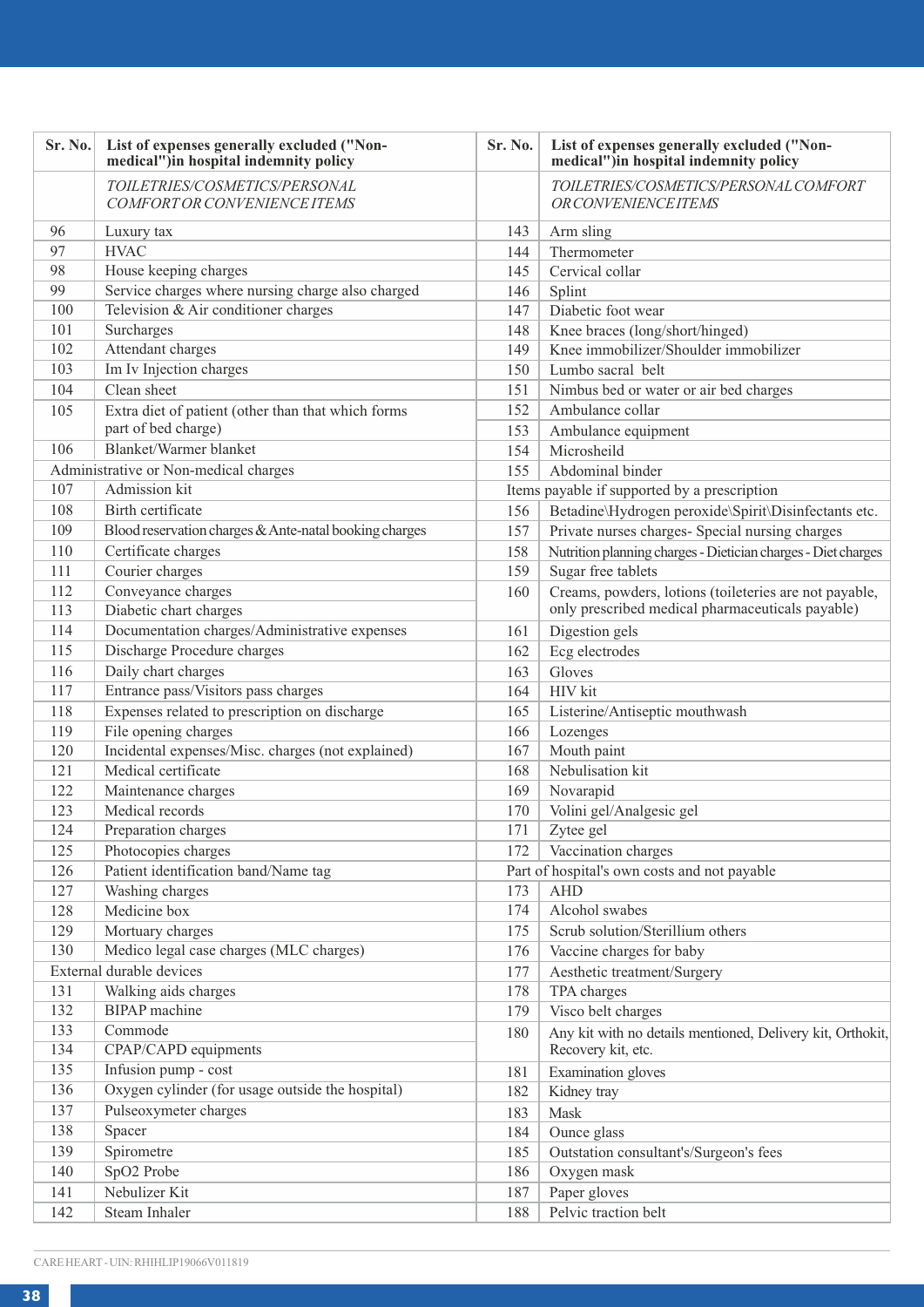| <b>Sr. No.</b> | List of expenses generally excluded ("Non-<br>medical")in hospital indemnity policy |
|----------------|-------------------------------------------------------------------------------------|
|                | TOILETRIES/COSMETICS/PERSONAL<br>COMFORT OR CONVENIENCE ITEMS                       |
| 189            | Referral doctor's fees                                                              |
| 190            | Accu check (glucometery/strips)                                                     |
| 191            | Pan can                                                                             |
| 192            | Sofnet                                                                              |
| 193            | Trolley cover                                                                       |
| 194            | Urometer, Urine jug                                                                 |
| 195            | Ambulance                                                                           |
| 196            | Tegaderm/Vasofix safety                                                             |
| 197            | Urine bag                                                                           |
| 198            | Softovac                                                                            |
| 199            | Stockings                                                                           |

Note: Items mentioned under sub heading "Items payable if supported by a Prescription" will be payable only if supported by Medical Practitioner's prescription. All other items mentioned are excluded under this Policy.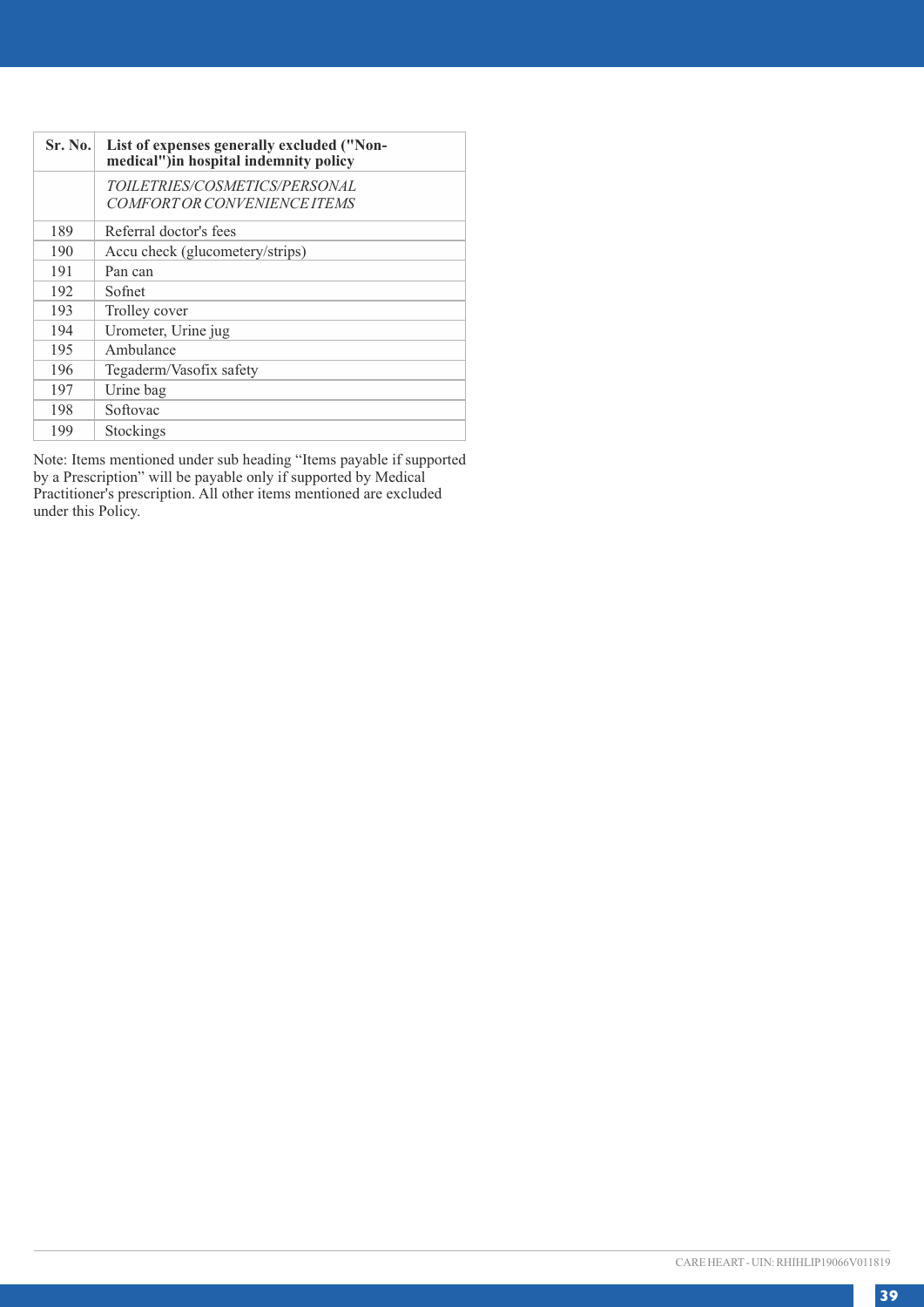### **Annexure 111 - List of Hospitals where Claim will not be admitted**

|                | S.No. HOSPITAL NAME                               | <b>ADDRESS</b>                                                                                           | ZONE  |
|----------------|---------------------------------------------------|----------------------------------------------------------------------------------------------------------|-------|
| $\mathbf{1}$   | Nulife Hospital and Maternity Centre              | 1616 Outram Lines, Kingsway Camp, Guru Teg Bahadur Nagar, New Delhi                                      | North |
| 2              | Taneja Hospital                                   | Q-Block, South City-2, Sohna Road, Main Sector-47, Preet Vihar, New Delhi                                | North |
| 3              | Shri Komal Hospital & Dr. Saxena's Nursing Home   | Silver Plaza Complex, Opposite Rupali Cinema, Rander Road, Rewari, Haryana                               | North |
| $\overline{4}$ | Sona Devi Memorial Hospital & Trauma Centre       | Sohna Road, Badshahpur, Badshahpur, Gurgaon, Haryana                                                     | North |
| 5              | Amar Hospital                                     | Sector-70, S.A.S.Nagar, Mohali, Sector 70, Mohali, Punjab                                                | North |
| 6              | Brij Medical Centre                               | Sec-6, Jain Narayan Vyas Colony, Kavi Nagar Industrial Area Sec.-17, Ghaziabad, U.P.                     | North |
| $\tau$         | Famliy Medicare                                   | A-55, Sector 61, Rajat Vihar Sector 62, Noida, U.P.                                                      | North |
| 8              | Jeevan Jyoti Hospital                             | 162, Lowther Road, Bai Ka Bagh, Allahabad, U.P.                                                          | North |
| 9              | City Hospital & Trauma Centre                     | C-1, Cinder Dump Complex, Opposite Krishna Cinema Hall, Kanpur Road,<br>Alambagh, Lucknow, U.P.          | North |
| 10             | Dayal Maternity & Nursing Home                    | No.953/23, D.C.F.Chowk, DLF Colony, Rohtak, Haryana                                                      | North |
| 11             | Metas Adventist Hospital                          | No.24, Ring-Road, Athwalines, Surat, Gujarat                                                             | West  |
| 12             | <b>Surgicare Medical Centre</b>                   | Sai Dwar Oberoi Complex, S.A.B.T.V. Lane Road, Lokhandwala, Andheri,<br>Mumbai, Maharashtra              | West  |
| 13             | Paramount General Hospital & I.C.C.U.             | 42-1, Chettipalayam Road, Palladam, Andheri, Mumbai, Maharashtra                                         | West  |
| 14             | Gokul Hospital                                    | Battan Lal Road, District Fatehgarh Sahib, Kandivali East, Mumbai, Maharashtra                           | West  |
| 15             | Shree Sai Hospital                                | Gokul Nagri I, Thankur Complex, Western Express Highway, Kandivali East,<br>Mumbai, Maharashtra          | West  |
| 16             | Shreedevi Hospital                                | Akash Arcade, Bhanu Nagar, Dr. Deepak Shetty Road, Kalyan D.C., Thane, Maharashtra                       | West  |
| 17             | Saykhedkar Hospital And Research Centre Pvt. Ltd. | Trimurthy Chowk, Kamatwada Road, Cidco Colony, Nashik, Maharashtra                                       | West  |
| 18             | Arpan Hospital And Research Centre                | No.151/2,Imli Bazar, Near Rajwada, Imli Bazar, Indore, Madhya Pradesh                                    | West  |
| 19             | Ramkrishna Care Hospital                          | Aurobindo Enclave, Pachpedhi Naka, Dhamtri Road, National Highway No 43,<br>Raipur, Chhattisgarh         | East  |
| 20             | Gupta Multispeciality Hospital                    | Mezzanine Floor, Shakuntal B, Near Sanghvi Tower, Gujrat, Gas Circle,<br>Adajan Road, Vivek Vihar, Delhi | North |
| 21             | R.K.Hospital                                      | 3C/59, BP, Near Metro Cinema, New Industrial Township 1, Faridabad, Haryana                              | North |
| 22             | Prakash Hospital                                  | D -12,12A,12B, Noida, Sector 33, Noida, Uttar Pradesh                                                    | North |
| 23             | Aryan Hospital Pvt. Ltd.                          | Old Railway Road, Near New Colony, New Colony, Gurgaon, Haryana                                          | North |
| 24             | Medilink Hospital Research Centre Pvt. Ltd.       | Near Shyamal Char Rasta, 132, Ring Road, Satellite, Ahmedabad, Gujarat                                   | West  |
| 25             | Mohit Hospital                                    | Khoya B-Wing, Near National Park, Borivali(E), Kandivali West, Mumbai, Maharashtra                       | West  |
| 26             | Scope Hospital                                    | 628, Niti Khand-I, Indirapuram, Indirapuram, Ghaziabad, Uttar Pradesh                                    | North |
| 27             | Agarwal Medical Centre                            | E-234, -, Greater Kailash 1, New Delhi                                                                   | North |
| 28             | Oxygen Hospital                                   | Bhiwani Stand, Durga Bhawan, Rohtak, Haryana                                                             | North |
| 29             | Prayag Hospital & Research Centre Pvt. Ltd.       | J-206 A/1, Sector 41, Noida, Uttar Pradesh                                                               | North |
| 30             | Karnavati Superspeciality Hospital                | Opposite Sajpur Tower, Naroda Road, Naroda Road, Ahmedabad, Gujarat                                      | West  |
| 31             | Palwal Hospital                                   | Old G.T. Road, Near New Sohna Mod, Palwal, Haryana                                                       | North |
| 32             | B.K.S. Hospital                                   | No.18,1st Cross, Gandhi Nagar, Adyar, Bellary, Karnataka                                                 | South |
| 33             | East West Medical Centre                          | No.711, Sector 14, Sector 14, Gurgaon, Haryana                                                           | North |
| 34             | Jagtap Hospital                                   | Anand Nagar, Sinhgood Road, Anandnagar, Pune, Maharashtra                                                | West  |
| 35             | Dr. Malwankar's Romeen Nursing Home               | No 14, Cunningham Road, Sheriffs Chamber, Vikhroli East, Mumbai, Maharashtra                             | West  |
| 36             | Noble Medical Centre                              | C.K. Emerald No., N.S. Palya, Kaveriappa Industrial Area, Borivali West,<br>Mumbai, Maharashtra          | West  |
| 37             | Rama Hospital                                     | Sonepat Road, Bahalgarh, Bahalgarh, Sonipat, Haryana                                                     | North |
| 38             | S.B.Nursing Home & ICU                            | Lake Bloom 16 to18 Opp. Solaris Estate, L.T. Gate No.6, Tunga Gaon, Powai,<br>Mumbai, Maharashtra        | West  |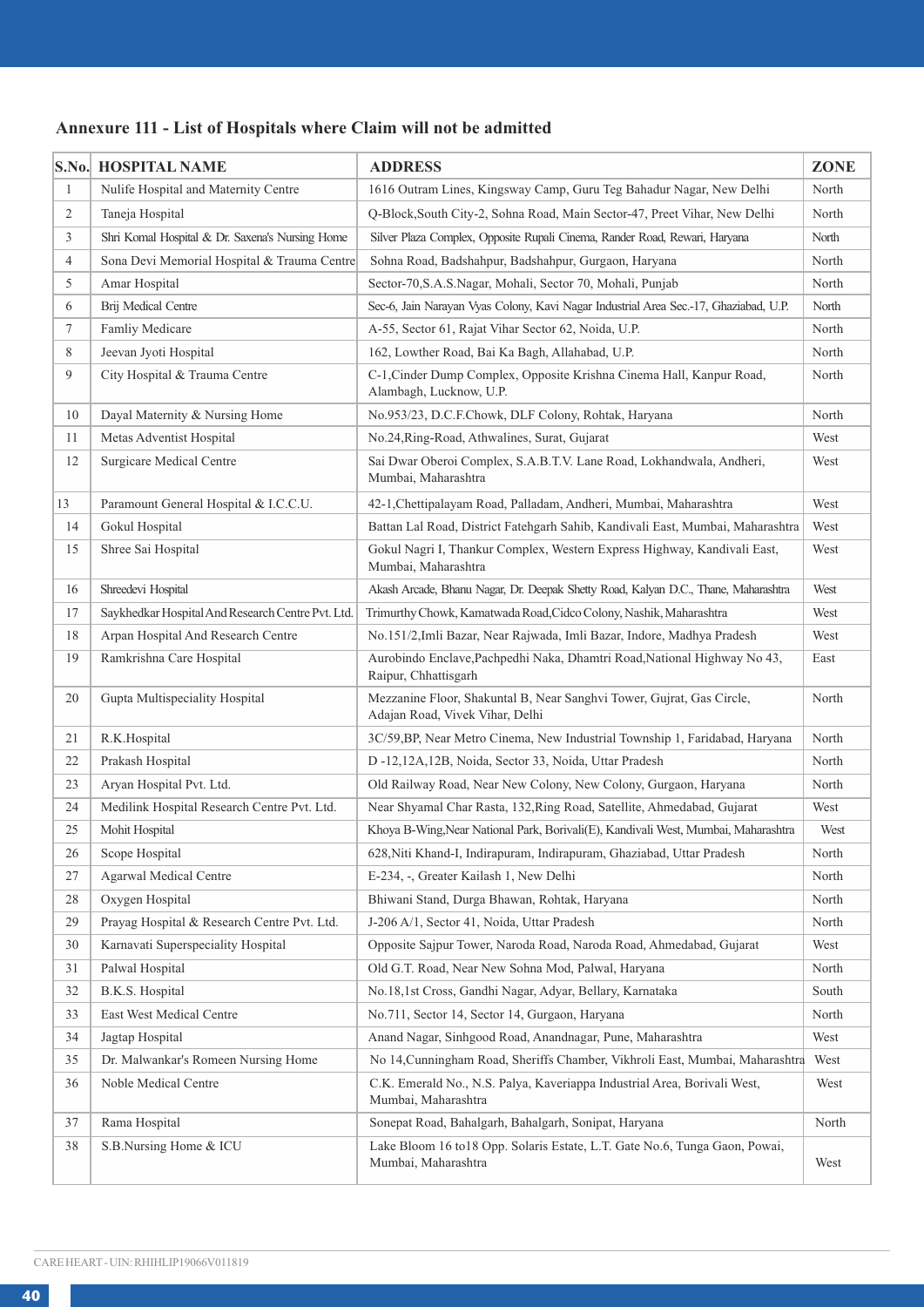|          | S.No. HOSPITAL NAME                                           | <b>ADDRESS</b>                                                                                                                | ZONE         |
|----------|---------------------------------------------------------------|-------------------------------------------------------------------------------------------------------------------------------|--------------|
| 39       | Saraswati Hospital                                            | 103-106, Vrurel Appt., Opp. Navjivan Post Office, Ajwa Road,<br>Malad West, Mumbai, Maharashtra                               | West         |
| 40       | Shakuntla Hospital                                            | 3-B Tashkant Marg, Near St. Joseph Collage, Allahabad, Uttar Pradesh                                                          | North        |
| 41       | Mahaveer Hospital & Trauma Centre                             | Plot No-25, B/H Old Mount Carmel School, Near Lokmat Square,<br>Panki, Kanpur, Uttar Pradesh                                  | North        |
| 42       | Eashwar Lakshmi Hospital                                      | Plot No. 9, Near Sub Registrar Office, Gandhi Nagar, Hyderabad,<br>Andhra Pradesh                                             | South        |
| 43       | Amrapali Hospital                                             | Plot No. NH-34, P-2, Omega -1, Greater Noida, Noida, Uttar Pradesh                                                            | North        |
| 44       | Hardik Hospital                                               | 29C, Budh Bazar, Vikas Nagar, New Delhi, Delhi                                                                                | North        |
| 45       | Jabalpur Hospital & Research Centre Pvt. Ltd.                 | Russel Crossing, Naptier Town, Jabalpur, Madhya Pradesh                                                                       | West         |
| 46       | Panvel Hospital                                               | Plot No. 260A, Uran Naka, Old Panvel, Navi Mumbai, Maharashtra                                                                | West         |
| 47       | Santosh Hospital                                              | L-629/631, Hapur Road, Shastri Nagar, Meerut, Uttar Pradesh                                                                   | North        |
| 48       | Sona Medical Centre                                           | 5/58, Near Police Station, Vikas Nagar, Lucknow, Uttar Pradesh                                                                | North        |
| 49       | City Super Speciality Hospital                                | Near Mohan Petrol Pump, Gohana Road, Rohtak, Haryana                                                                          | North        |
| 50       | Navjeevan Hospital & Maternity Centre                         | 753/21, Madanpuri Road, Near Pataudi Chowk, Gurgaon, Haryana                                                                  | North        |
| 51       | Abhishek Hospital                                             | C-12, New Azad Nagar, Kanpur, Uttar Pradesh                                                                                   | North        |
| 52       | Raj Nursing Home                                              | 23-A, Park Road, Allahabad, Uttar Pradesh                                                                                     | North        |
| 53       | Sparsh Medicare and Trauma Centre                             | Shakti Khand - III/54, Indirapuram, Ghaziabad, Uttar Pradesh                                                                  | North        |
| 54       | Saras Healthcare Pvt. Ltd.                                    | K-112, SEC-12, Pratap Vihar, Ghaziabad, Uttar Pradesh                                                                         | North        |
| 55       | Getwell Soon Multispeciality Institute<br>Pvt. Ltd.           | S-19, Shalimar Garden Extn., Near Dayanand Park, Sahibabad,<br>Ghaziabad, Uttar Pradesh                                       | North        |
| 56       | Shivalik Medical Centre Pvt. Ltd.                             | A-93, Sector 34, Noida, Uttar Pradesh                                                                                         | North        |
| 57       | Aakanksha Hospital                                            | 126, Aaradhnanagar Soc., B/H. Bhulkabhavan School,<br>Aanand-Mahal Rd., Adajan, Surat, Gujarat                                | West         |
| 58       | Abhinav Hospital                                              | Harsh Apartment, Nr Jamna Nagar Bus Stop, God Dod Road, Surat,<br>Gujarat                                                     | West         |
| 59       | Adhar Ortho Hospital                                          | Dawer Chambers, Nr. Sub Jail, Ring Rd., Surat, Gujarat                                                                        | West         |
| 60       | Aris Care Hospital                                            | A 223-224, Mansarovar Soc, 60 Feet, Godadara Road, Surat, Gujarat                                                             | West         |
| 61       | Arzoo Hospital                                                | Opp. L.B. Cinema, Bhatar Rd., Surat, Gujarat                                                                                  | West         |
| 62       | Auc Hospital                                                  | B-44 Gujarat Housing Board , Nandeshara, Surat, Gujarat                                                                       | West         |
| 63       | Dharamjivan General Hospital &<br>Trauma Centre               | Karmayogi - 1, Plot No. 20/21, Near Piyush Point, Pandesara, Surat,<br>Gujarat                                                | West         |
| 64       | Dr. Santosh Basotia Hospital                                  | Bhatar Road, Surat, Gujarat                                                                                                   | West         |
| 65       | God Father Hospital                                           | 344, Nandvan Soc., B/H. Matrushakti Soc., Puna Gam, Surat, Gujarat                                                            | West         |
| 66       | Govind-Prabha Arogya Sankool                                  | Opp. Ratna-Sagar Vidhyalaya, Kaji Medan, Gopipura, Surat, Gujarat                                                             | West         |
| 67       | Hari Milan Hospital                                           | L H Road, Surat, Gujarat                                                                                                      | West         |
| 68       | Jaldhi Ano-Rectal Hospital                                    | 103, Payal Apt., Nxt To Rander Zone Office, Tadwadi, Surat, Gujarat                                                           | West         |
| 69       | Jeevan Path Gen. Hospital                                     | 2nd Floor, Dwarkesh Nagri, Nr. Laxmi Farsan, Sayan, Surat, Gujarat                                                            | West<br>West |
| 70<br>71 | Kalrav Children Hospital<br>Kanchan General Surgical Hospital | Yashkamal Complex, Nr. Jivan Jyot, Udhna, Surat, Gujarat<br>Plot No. 380, Ishwarnagar Soc, Bhamroli-Bhatar, Pandesara, Surat, | West         |
| 72       | Krishnavati General Hospital                                  | Gujarat<br>Bamroli Road, Surat, Gujarat                                                                                       | West         |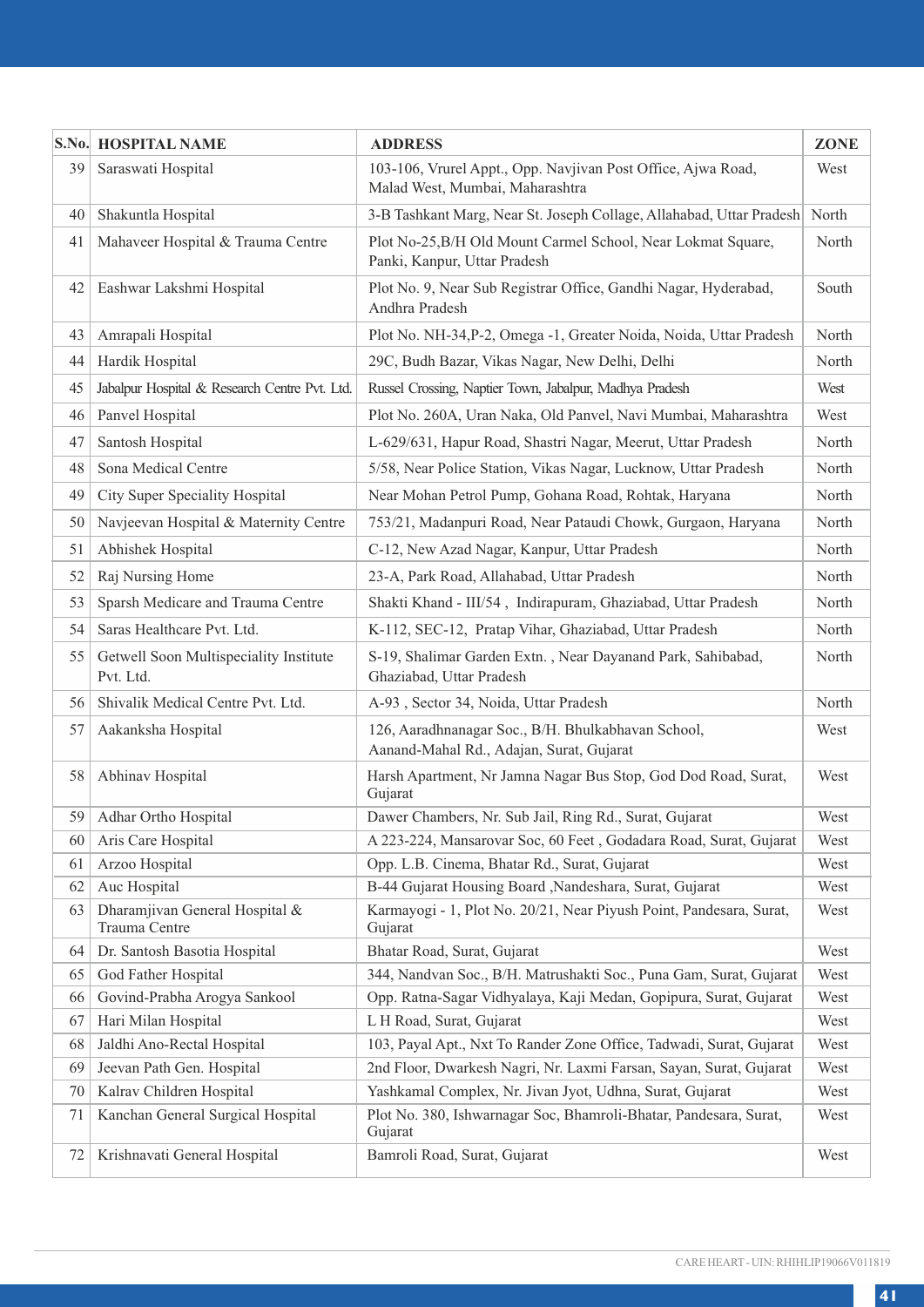|    | <b>S.No. HOSPITAL NAME</b>                              | <b>ADDRESS</b>                                                                           | <b>ZONE</b> |
|----|---------------------------------------------------------|------------------------------------------------------------------------------------------|-------------|
| 73 | Niramayam Hosptial & Prasutigruah                       | Shraddha Raw House, Near Natures Park, Surat, Gujarat                                    | West        |
| 74 | Patna Hospital                                          | 25, Ashapuri Soc - 2, Bamroli Road, Surat, Surat, Gujarat                                | West        |
| 75 | Poshia Children Hospital                                | Harekrishan Shoping Complex 1St Floor, Varachha Road, Surat,<br>Gujarat                  | West        |
| 76 | R.D. Janseva Hospital                                   | 120 Feet Bamroli Road, Pandesara, Surat, Gujarat                                         | West        |
| 77 | Radha Hospital & Maternity Home                         | 239/240 Bhagunagar Society, Opp Hans Society, L H Road,<br>Varachha Road, Surat, Gujarat | West        |
| 78 | Santosh Hospital                                        | L H Road, Surat, Gujarat                                                                 | West        |
| 79 | Sparsh Multy Specality Hospital &<br>Trauma Care Center | G.I.D.C Road, Nr Udhana Citizan Co-Op.Bank, Surat, Gujarat                               | West        |

### **Notes:**

- 1. For an updated list of Hospitals, please visit the Company's website.
- 2. Only in case of a medical emergency, Claims would be payable if admitted in the above Hospitals on a reimbursement basis.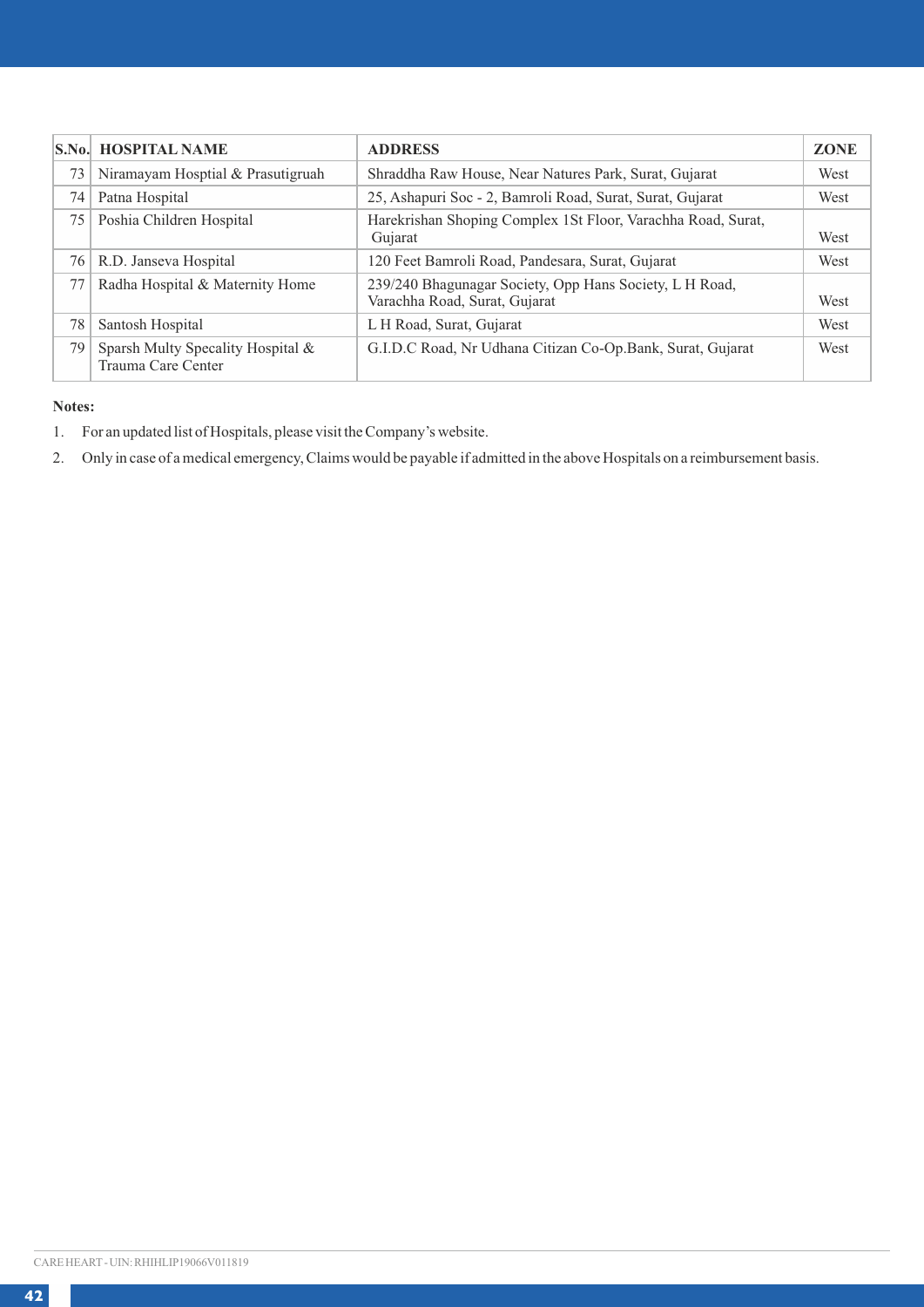### **Annexure IV - SERVICE REQUEST FORM**

### **For Change in Occupation / Nature of Job**

(Refer Clause 6.3 of Policy Terms and Conditions)

### To be filled in by Policyholder in CAPITALLETTERS only.

If there is insufficient space, please provide further details on a separate sheet. All attached documents form part of this service request.

This form has to be filled in and submitted to the company whenever the nature of job / occupation of any insured covered under the Policy changes subsequent to the issuance of the Policy.

|      | <b>Policyholder Details</b>            |                                                                   |               |             |
|------|----------------------------------------|-------------------------------------------------------------------|---------------|-------------|
|      | Mr.                                    | M/S.<br>Ms.                                                       | Policy No:    |             |
| Name | $\ddot{\phantom{1}}$<br>$\sim$         |                                                                   |               |             |
|      |                                        | (First Name)                                                      | (Middle Name) | (Last Name) |
|      |                                        | Details of the Insured Persons for whom details are to be updated |               |             |
|      | Mr.                                    | M/S.<br>Ms.                                                       |               |             |
| Name | $\ddot{\phantom{1}}$<br>$\overline{a}$ |                                                                   |               |             |

(First Name) (Middle Name) (Last Name)

# Occupation : **Declaration**

I hereby declare, on my behalf and on behalf of all persons insured, that the above statement(s), answer(s) and / or particular(s) given by me are true and complete in all respects to the best of my knowledge and that I am authorized to provide / request for updation of the details on behalf of Insured Persons.

| Date  | ٠ |  |  |  |  |  |  |  |  |  |  |  |  |
|-------|---|--|--|--|--|--|--|--|--|--|--|--|--|
| Place |   |  |  |  |  |  |  |  |  |  |  |  |  |

Signature of the Policyholder :

(On behalf of all the persons insured under the Policy)

Note: The Company shall update its record with respect to the information provided above. Subsequently, the Company may review the risk involved and may alter the coverage and / or premium payable accordingly.